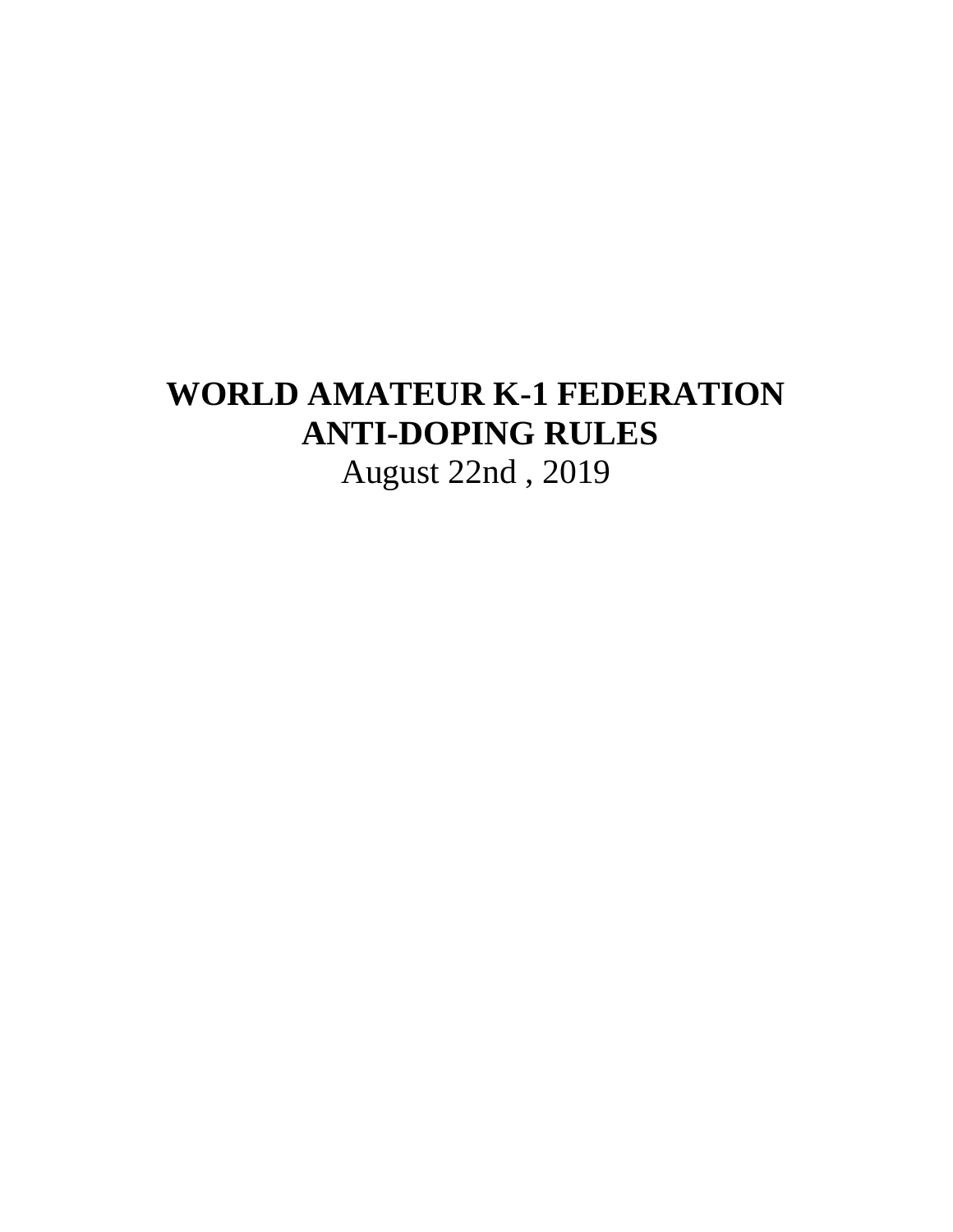# **TABLE OF CONTENTS**

| <b>ARTICLE 1</b>  |                                                                   |
|-------------------|-------------------------------------------------------------------|
| <b>ARTICLE 2</b>  |                                                                   |
| <b>ARTICLE 3</b>  |                                                                   |
| <b>ARTICLE 4</b>  |                                                                   |
| <b>ARTICLE 5</b>  |                                                                   |
| <b>ARTICLE 6</b>  |                                                                   |
| <b>ARTICLE 7</b>  | RESULTS MANAGEMENT: RESPONSIBILITY, INITIAL REVIEW, NOTICE AND    |
| <b>ARTICLE 8</b>  | RESULTS MANAGEMENT: RIGHT TO A FAIR HEARING AND NOTICE OF HEARING |
| <b>ARTICLE 9</b>  |                                                                   |
| <b>ARTICLE 10</b> |                                                                   |
| <b>ARTICLE 11</b> |                                                                   |
| <b>ARTICLE 12</b> |                                                                   |
| <b>ARTICLE 13</b> |                                                                   |
| <b>ARTICLE 14</b> |                                                                   |
| <b>ARTICLE 15</b> |                                                                   |
| <b>ARTICLE 16</b> |                                                                   |
| <b>ARTICLE 17</b> |                                                                   |
| <b>ARTICLE 18</b> | ADDITIONAL ROLES AND RESPONSIBILITIES OF NATIONAL FEDERATIONS 52  |
| <b>ARTICLE 19</b> |                                                                   |
| <b>ARTICLE 20</b> |                                                                   |
| <b>ARTICLE 21</b> | ADDITIONAL ROLES AND RESPONSIBILITIES OF ATHLETE SUPPORT          |
| <b>ARTICLE 22</b> | ADDITIONAL ROLES AND RESPONSIBILITIES OF OTHER PERSONS SUBJECT TO |
| <b>ARTICLE 23</b> |                                                                   |
| <b>ARTICLE 24</b> |                                                                   |
| <b>APPENDIX 1</b> |                                                                   |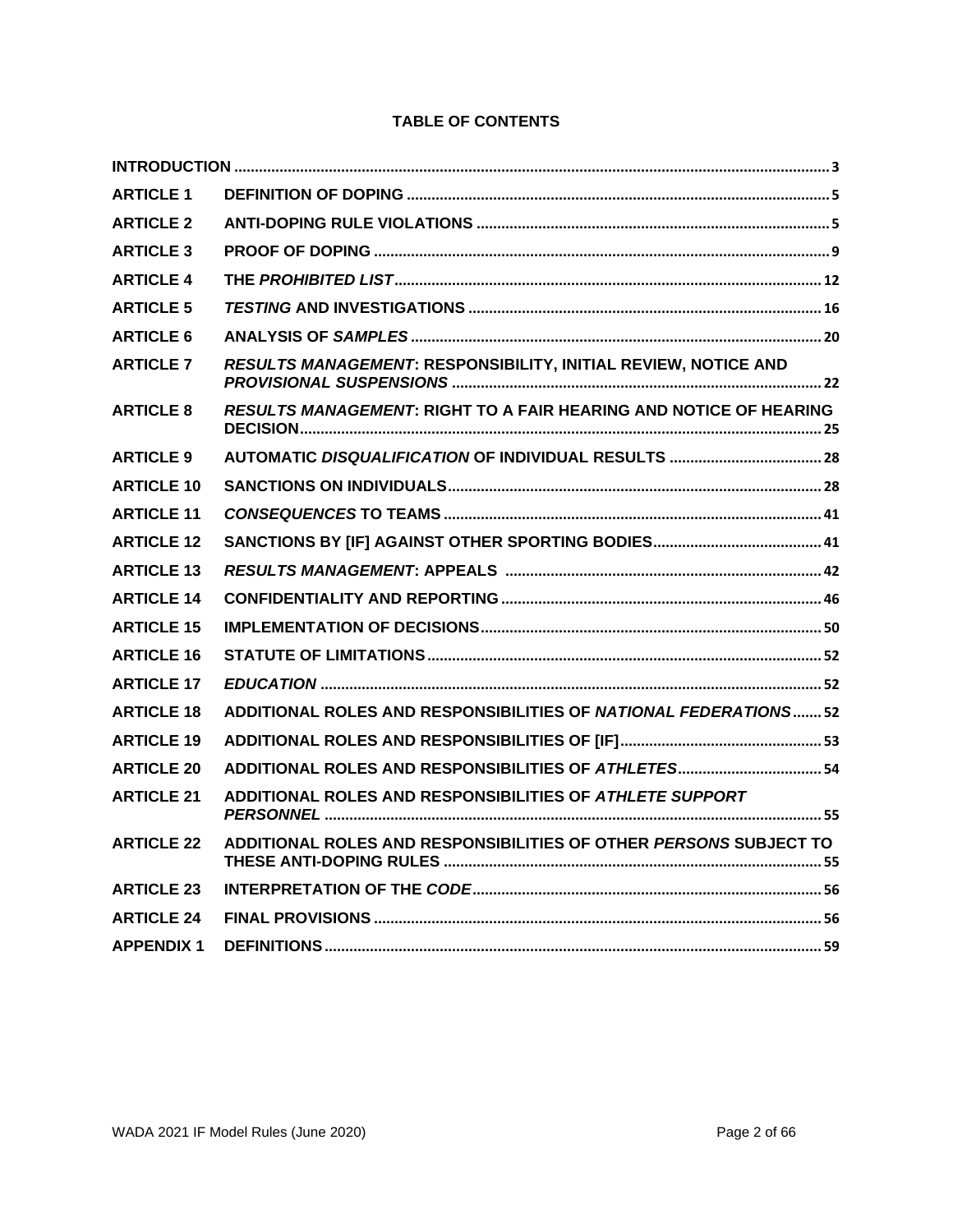## <span id="page-2-0"></span>**WORL AMATEUR K-1 FEDERATION ANTI-DOPING RULES**

#### **INTRODUCTION**

#### **Preface**

These Anti-Doping Rules are adopted and implemented in accordance with World Amateur K-1 federation's responsibilities under the *Code*, and in furtherance of World Amateur K-1 federation's continuing efforts to eradicate doping in sport.

These Anti-Doping Rules are sport rules governing the conditions under which sport is played. Aimed at enforcing anti-doping rules in a global and harmonized manner, they are distinct in nature from criminal and civil laws. They are not intended to be subject to or limited by any national requirements and legal standards applicable to criminal or civil proceedings, although they are intended to be applied in a manner which respects the principles of proportionality and human rights. When reviewing the facts and the law of a given case, all courts, arbitral tribunals and other adjudicating bodies should be aware of and respect the distinct nature of these Anti-Doping Rules, which implement the *Code*, and the fact that these rules represent the consensus of a broad spectrum of stakeholders around the world as to what is necessary to protect and ensure fair sport.

As provided in the *Code*, World amateur K-1 federation shall be responsible for conducting all aspects of *Doping Control*. Any aspect of *Doping Control* or anti-doping *Education* may be delegated by World Amateur K-1 federation to a *Delegated Third Party*, such as the International Testing Agency (ITA), however, World Amateur K-1 federation shall require the *Delegated Third Party* to perform such aspects in compliance with the *Code*, *International Standards*, and these Anti-Doping Rules. World amateur K-1 federation may delegate its adjudication responsibilities and *Results Management* to the *CAS* Anti-Doping Division.

When World Amateur K-1 federation has delegated its responsibilities to implement part or all of *Doping Control* to the *Delegated Third Party,* any reference to World Amateur K-1 federation in these *Rules* should be intended as a reference to that *Delegated Third Party*, where applicable and within the context of the aforementioned delegation. World Amateur K-1 federation shall always remain fully responsible for ensuring that any delegated aspects are performed in compliance with the *Code*.

Italicized terms in these Anti-Doping Rules are defined terms in Appendix 1.

Unless otherwise specified, references to Articles are references to Articles of these Anti-Doping Rules.

#### **Fundamental Rationale for the** *Code* **and World Amateur K-1 federation's Anti-Doping Rules**

Anti-doping programs are founded on the intrinsic value of sport. This intrinsic value is often referred to as "the spirit of sport": the ethical pursuit of human excellence through the dedicated perfection of each *Athlete's* natural talents.

Anti-doping programs seek to protect the health of *Athletes* and to provide the opportunity for *Athletes* to pursue human excellence without the *Use* of *Prohibited Substances* and *Prohibited Methods*.

Anti-doping programs seek to maintain the integrity of sport in terms of respect for rules, other competitors, fair competition, a level playing field, and the value of clean sport to the world.

The spirit of sport is the celebration of the human spirit, body and mind. It is the essence of Olympism and is reflected in the values we find in and through sport, including:

• Health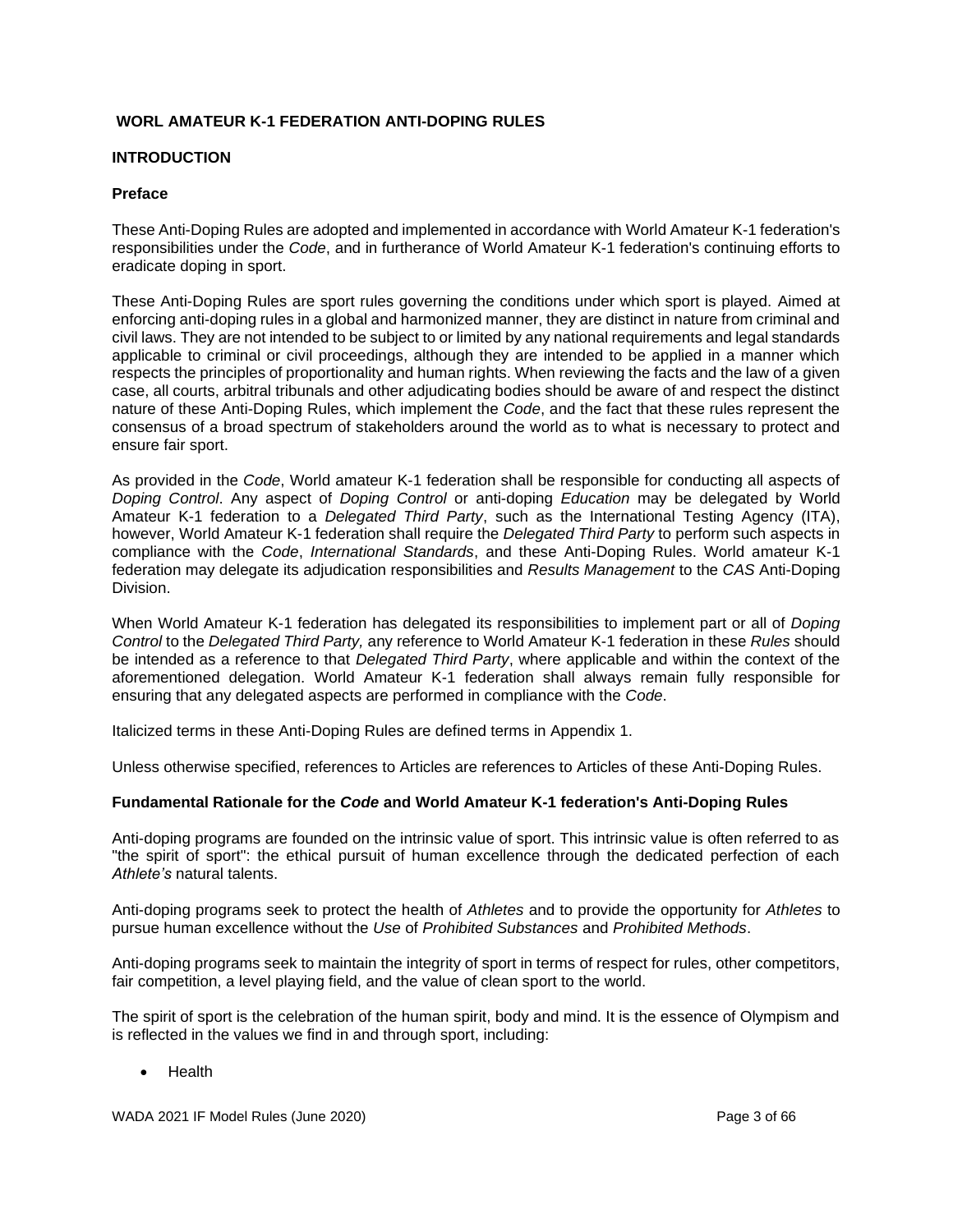- Ethics, fair play and honesty
- *Athletes'* rights as set forth in the *Code*
- Excellence in performance
- Character and *Education*
- Fun and joy
- Teamwork
- Dedication and commitment
- Respect for rules and laws
- Respect for self and other *Participants*
- Courage
- Community and solidarity

The spirit of sport is expressed in how we play true.

Doping is fundamentally contrary to the spirit of sport.

## **Scope of these Anti-Doping Rules**

These Anti-Doping Rules shall apply to:

- (a) World Amateur K-1 federation, including its board members, directors, officers and specified employees, and *Delegated Third Parties* and their employees, who are involved in any aspect of *Doping Control*;
- (b) each of its *National Federations*, including their board members, directors, officers and specified employees, and *Delegated Third Parties* and their employees, who are involved in any aspect of *Doping Control*;
- (c) the following *Athletes*, *Athlete Support Personnel* and other *Persons*:
	- (i) all *Athletes* and *Athlete Support Personnel* who are members of World Amateur K-1 federation, or of any *National Federation*, or of any member or affiliate organization of any *National Federation* (including any clubs, teams, associations, or leagues);
	- (ii) all *Athletes* and *Athlete Support Personnel* who participate in such capacity in *Events*, *Competitions* and other activities organized, convened, authorized or recognized by World Amateur K-1 federation, or any *National Federation*, or by any member or affiliate organization of any *National Federation* (including any clubs, teams, associations, or leagues), wherever held;
	- (iii) any other *Athlete* or *Athlete Support Personnel* or other *Person* who, by virtue of an accreditation, a license or other contractual arrangement, or otherwise, is subject to the authority of World Amateur K-1 federation, or of any *National Federation*, or of any member or affiliate organization of any *National Federation* (including any clubs, teams, associations, or leagues), for purposes of anti-doping;
	- (iv) *Athletes* who are not regular members of World Amateur K-1 federation or of one of its *National Federations* but who want to be eligible to compete in a particular *International Event*.

Each of the abovementioned *Persons* is deemed, as a condition of his or her participation or involvement in the sport, to have agreed to and be bound by these Anti-Doping Rules, and to have submitted to the authority of World Amateur K-1 federation to enforce these Anti-Doping Rules, including any *Consequences*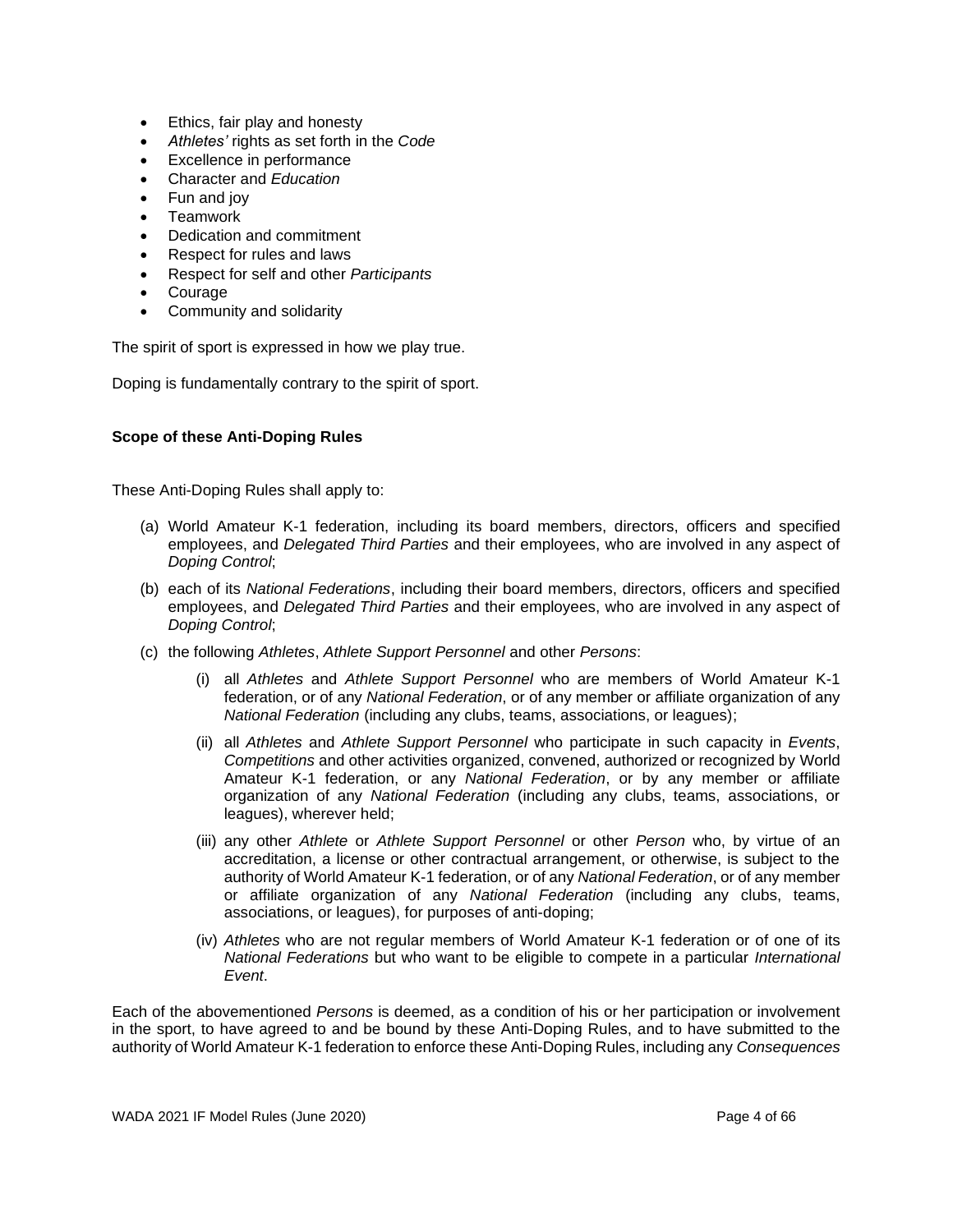for the breach thereof, and to the jurisdiction of the hearing panels specified in Article 8 and Article 13 to hear and determine cases and appeals brought under these Anti-Doping Rules. **1**

Within the overall pool of *Athletes* set out above who are bound by and required to comply with these Anti-Doping Rules, the following *Athletes* shall be considered to be *International-Level Athletes* for the purposes of these Anti-Doping Rules, and, therefore, the specific provisions in these Anti-Doping Rules applicable to *International-Level Athletes* (e.g., *Testing*, *TUEs*, whereabouts, and *Results Management*) shall apply to such *Athletes*:

(a) Athletes with the following ranking: •World Champion •European Champion

(b) Athletes who compete in any of the following International Events like World Cups or any other International events. The complete list of those Events will be published by the World Amateur K-1 federation on its website at the following link:<http://www.wak-1f.com/>

## <span id="page-4-0"></span>**ARTICLE 1 DEFINITION OF DOPING**

Doping is defined as the occurrence of one or more of the anti-doping rule violations set forth in Article 2.1 through Article 2.11 of these Anti-Doping Rules.

## <span id="page-4-1"></span>**ARTICLE 2 ANTI-DOPING RULE VIOLATIONS**

The purpose of Article 2 is to specify the circumstances and conduct which constitute anti-doping rule violations. Hearings in doping cases will proceed based on the assertion that one or more of these specific rules have been violated.

*Athletes* or other *Persons* shall be responsible for knowing what constitutes an anti-doping rule violation and the substances and methods which have been included on the *Prohibited List*.

The following constitute anti-doping rule violations:

## **2.1 Presence of a** *Prohibited Substance* **or its** *Metabolites* **or** *Markers* **in an** *Athlete's Sample*

**2.1.1** It is the *Athletes'* personal duty to ensure that no *Prohibited Substance* enters their bodies. *Athletes* are responsible for any *Prohibited Substance* or its *Metabolites* or *Markers* found to be present in their *Samples*. Accordingly, it is not necessary that intent, *Fault*, *Negligence* or knowing *Use* on the *Athlete's* part

**<sup>1</sup>** *[Comment: Where the Code requires a Person other than an Athlete or Athlete Support Person to be bound by the Code, such*  Person would of course not be subject to Sample collection or Testing, and would not be charged with an anti-doping rule violation *under the Code for Use or Possession of a Prohibited Substance or Prohibited Method. Rather, such Person would only be subject to discipline for a violation of Code Articles 2.5 (Tampering), 2.7 (Trafficking), 2.8 (Administration), 2.9 (Complicity), 2.10 (Prohibited Association) and 2.11 (Retaliation). Furthermore, such Person would be subject to the additional roles and responsibilities according to Code Article 21.3. Also, the obligation to require an employee to be bound by the Code is subject to applicable law.*

*<sup>[</sup>IF] shall ensure that, as per Article 19 of these Anti-Doping Rules, any arrangements with their board members, directors, officers, and specified employees, as well as with the Delegated Third Parties and their employees – either employment, contractual or otherwise – have explicit provisions incorporated according to which such Persons are bound by, agree to comply with these Anti-Doping Rules, and agree on the [IF]'s authority to solve anti-doping cases.]*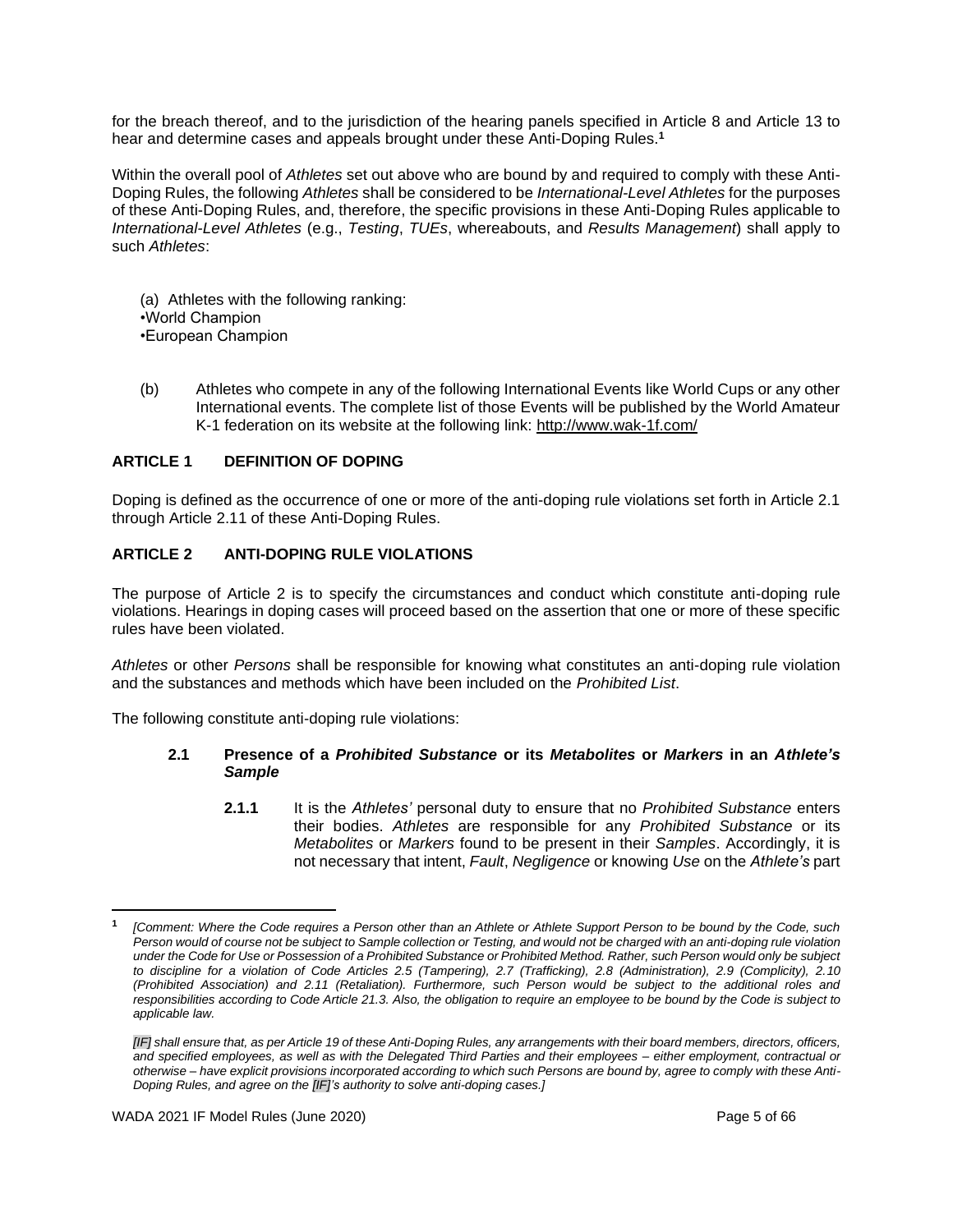be demonstrated in order to establish an anti-doping rule violation under Article 2.1. **<sup>2</sup>**

- **2.1.2** Sufficient proof of an anti-doping rule violation under Article 2.1 is established by any of the following: presence of a *Prohibited Substance* or its *Metabolites* or *Markers* in the *Athlete's* A *Sample* where the *Athlete* waives analysis of the B *Sample* and the B *Sample* is not analyzed; or, where the *Athlete's* B *Sample* is analyzed and the analysis of the *Athlete's* B *Sample* confirms the presence of the *Prohibited Substance* or its *Metabolites* or *Markers* found in the *Athlete's* A *Sample*; or where the *Athlete's* A or B *Sample* is split into two (2) parts and the analysis of the confirmation part of the split *Sample* confirms the presence of the *Prohibited Substance* or its *Metabolites* or *Markers* found in the first part of the split *Sample* or the *Athlete* waives analysis of the confirmation part of the split *Sample*. **3**
- **2.1.3** Excepting those substances for which a *Decision Limit* is specifically identified in the *Prohibited List* or a *Technical Document*, the presence of any reported quantity of a *Prohibited Substance* or its *Metabolites* or *Markers* in an *Athlete's Sample* shall constitute an anti-doping rule violation.
- **2.1.4** As an exception to the general rule of Article 2.1, the *Prohibited List*, *International Standards* or *Technical Documents* may establish special criteria for reporting or the evaluation of certain *Prohibited Substances*.

## **2.2** *Use* **or** *Attempted Use* **by an** *Athlete* **of a** *Prohibited Substance* **or a** *Prohibited Method* **<sup>4</sup>**

- **2.2.1** It is the *Athletes'* personal duty to ensure that no *Prohibited Substance* enters their bodies and that no *Prohibited Method* is *Used*. Accordingly, it is not necessary that intent, *Fault*, *Negligence* or knowing *Use* on the *Athlete's* part be demonstrated in order to establish an anti-doping rule violation for *Use* of a *Prohibited Substance* or a *Prohibited Method*.
- **2.2.2** The success or failure of the *Use* or *Attempted Use* of a *Prohibited Substance* or *Prohibited Method* is not material. It is sufficient that the *Prohibited Substance* or *Prohibited Method* was *Used* or *Attempted* to be *Used* for an anti-doping rule violation to be committed.**<sup>5</sup>**

*For example, Use may be established based upon reliable analytical data from the analysis of an A Sample (without confirmation from an analysis of a B Sample) or from the analysis of a B Sample alone where the Anti-Doping Organization provides a satisfactory explanation for the lack of confirmation in the other Sample.]*

**5** *[Comment to Article 2.2.2: Demonstrating the "Attempted Use" of a Prohibited Substance or a Prohibited Method requires proof of intent on the Athlete's part. The fact that intent may be required to prove this particular anti-doping rule violation does not* 

**<sup>2</sup>** *[Comment to Article 2.1.1: An anti-doping rule violation is committed under this Article without regard to an Athlete's Fault. This rule has been referred to in various CAS decisions as "Strict Liability". An Athlete's Fault is taken into consideration in determining the Consequences of this anti-doping rule violation under Article 10. This principle has consistently been upheld by CAS.]*

**<sup>3</sup>** *[Comment to Article 2.1.2: The Anti-Doping Organization with Results Management responsibility may, at its discretion, choose to have the B Sample analyzed even if the Athlete does not request the analysis of the B Sample.]*

**<sup>4</sup>** *[Comment to Article 2.2: It has always been the case that Use or Attempted Use of a Prohibited Substance or Prohibited Method may be established by any reliable means. As noted in the Comment to Article 3.2, unlike the proof required to establish an antidoping rule violation under Article 2.1, Use or Attempted Use may also be established by other reliable means such as admissions by the Athlete, witness statements, documentary evidence, conclusions drawn from longitudinal profiling, including data collected as part of the Athlete Biological Passport, or other analytical information which does not otherwise satisfy all the requirements to establish "Presence" of a Prohibited Substance under Article 2.1.*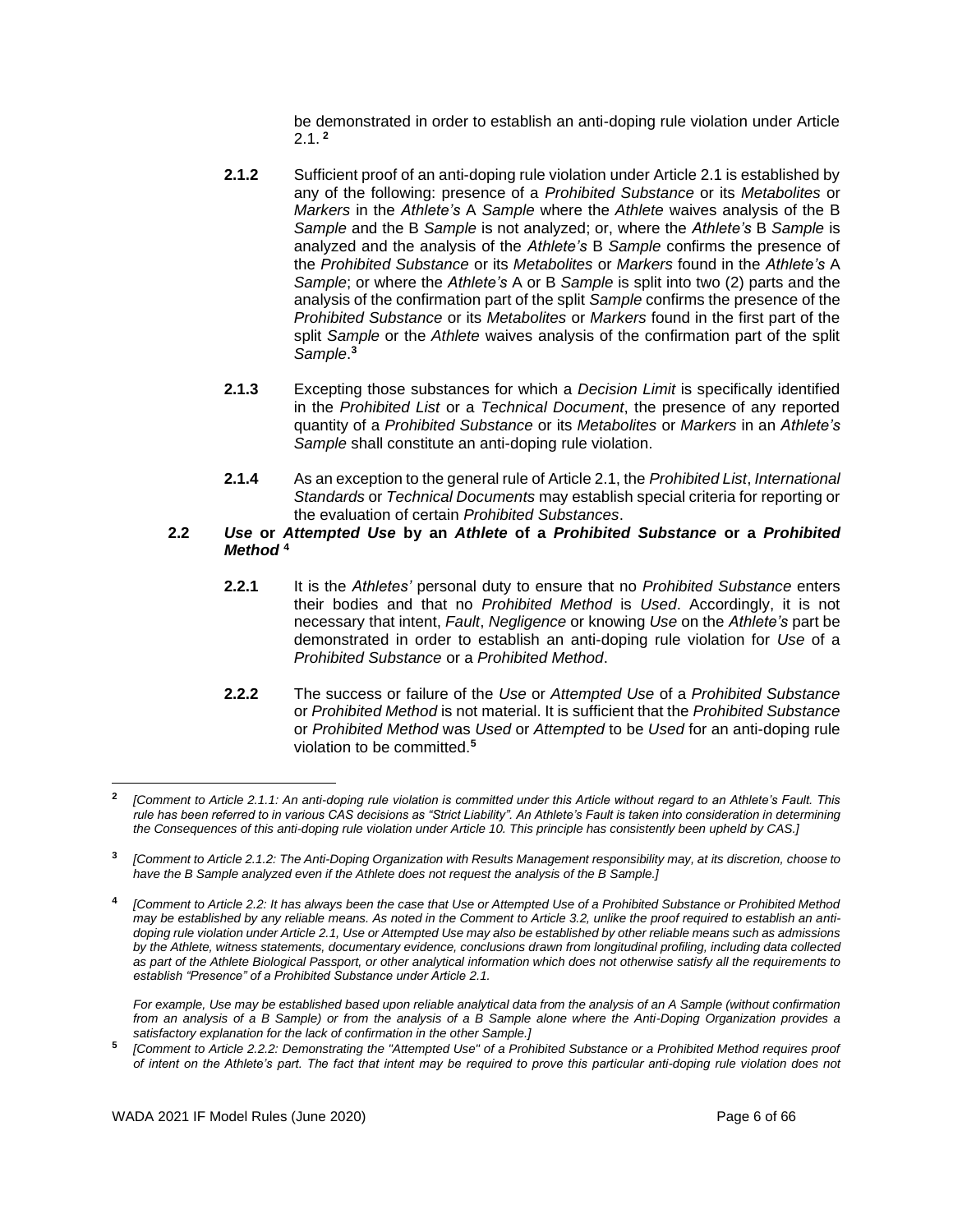## **2.3 Evading, Refusing or Failing to Submit to** *Sample* **Collection by an** *Athlete*

Evading *Sample* collection; or refusing or failing to submit to *Sample* collection without compelling justification after notification by a duly authorized *Person*. **6**

#### **2.4 Whereabouts Failures by an** *Athlete*

Any combination of three (3) missed tests and/or filing failures, as defined in the *International Standard* for *Results Management*, within a twelve-month period by an *Athlete* in a *Registered Testing Pool.*

#### **2.5** *Tampering* **or** *Attempted Tampering* **with any Part of** *Doping Control* **by an** *Athlete* **or Other** *Person*

#### **2.6** *Possession* **of a** *Prohibited Substance* **or a** *Prohibited Method* **by an** *Athlete* **or**  *Athlete Support Person*

- **2.6.1** *Possession* by an *Athlete In-Competition* of any *Prohibited Substance* or any *Prohibited Method*, or *Possession* by an *Athlete Out-of-Competition* of any *Prohibited Substance* or any *Prohibited Method* which is prohibited *Out-of-Competition* unless the *Athlete* establishes that the *Possession* is consistent with a *Therapeutic Use Exemption* ("*TUE*") granted in accordance with Article 4.4 or other acceptable justification.
- **2.6.2** *Possession* by an *Athlete Support Person In-Competition* of any *Prohibited Substance* or any *Prohibited Method*, or *Possession* by an *Athlete Support Person Out-of-Competition* of any *Prohibited Substance* or any *Prohibited Method* which is prohibited *Out-of-Competition* in connection with an *Athlete*, *Competition* or training, unless the *Athlete Support Person* establishes that the *Possession* is consistent with a *TUE* granted to an *Athlete* in accordance with Article 4.4 or other acceptable justification. **<sup>7</sup>**

#### **2.7** *Trafficking* **or** *Attempted Trafficking* **in any** *Prohibited Substance* **or** *Prohibited Method* **by an** *Athlete* **or Other** *Person*

*undermine the Strict Liability principle established for violations of Article 2.1 and violations of Article 2.2 in respect of Use of a Prohibited Substance or Prohibited Method.* 

*An Athlete's Use of a Prohibited Substance constitutes an anti-doping rule violation unless such Substance is not prohibited Outof-Competition and the Athlete's Use takes place Out-of-Competition. (However, the presence of a Prohibited Substance or its Metabolites or Markers in a Sample collected In-Competition is a violation of Article 2.1 regardless of when that Substance might have been administered.)]*

**<sup>6</sup>** *[Comment to Article 2.3: Error! Main Document Only.For example, it would be an anti-doping rule violation of "evading Sample collection" if it were established that an Athlete was deliberately avoiding a Doping Control official to evade notification or Testing. A violation of "failing to submit to Sample collection" may be based on either intentional or negligent conduct of the Athlete, while "evading" or "refusing" Sample collection contemplates intentional conduct by the Athlete.]*

**<sup>7</sup>** *[Comment to Articles 2.6.1 and 2.6.2: Acceptable justification would not include, for example, buying or Possessing a Prohibited Substance for purposes of giving it to a friend or relative, except under justifiable medical circumstances where that Person had a physician's prescription, e.g., buying Insulin for a diabetic child.]*

*<sup>[</sup>Comment to Article 2.6.1 and 2.6.2: Acceptable justification may include, for example, (a) an Athlete or a team doctor carrying Prohibited Substances or Prohibited Methods for dealing with acute and emergency situations (e.g., an epinephrine auto-injector), or (b) an Athlete Possessing a Prohibited Substance or Prohibited Method for therapeutic reasons shortly prior to applying for and receiving a determination on a TUE.]*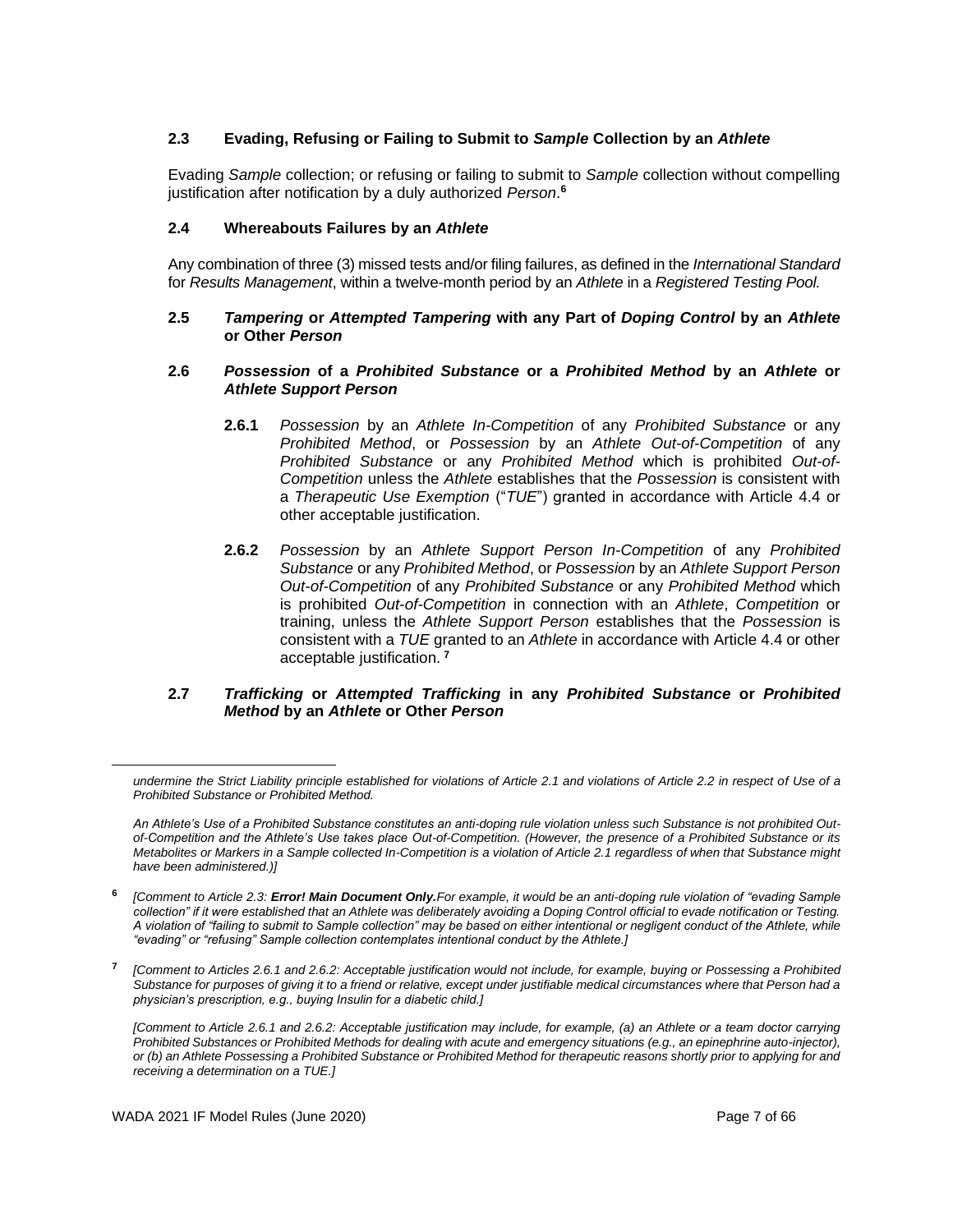**2.8** *Administration* **or** *Attempted Administration* **by an** *Athlete* **or Other** *Person* **to any**  *Athlete In-Competition* **of any** *Prohibited Substance* **or** *Prohibited Method***, or**  *Administration* **or** *Attempted Administration* **to any** *Athlete Out-of-Competition* **of any** *Prohibited Substance* **or any** *Prohibited Method* **that is Prohibited** *Out-of-Competition*

## **2.9 Complicity or** *Attempted Complicity* **by an** *Athlete* **or Other** *Person*

Assisting, encouraging, aiding, abetting, conspiring, covering up or any other type of intentional complicity or *Attempted* complicity involving an anti-doping rule violation, *Attempted* anti-doping rule violation or violation of Article 10.14.1 by another *Person*. **8**

## **2.10 Prohibited Association by an** *Athlete* **or Other** *Person*

- **2.10.1** Association by an *Athlete* or other *Person* subject to the authority of an *Anti-Doping Organization* in a professional or sport-related capacity with any *Athlete Support Person* who:
	- **2.10.1.1** If subject to the authority of an *Anti-Doping Organization*, is serving a period of *Ineligibility*; or
	- **2.10.1.2** If not subject to the authority of an *Anti-Doping Organization* and where *Ineligibility* has not been addressed in a *Results Management* process pursuant to the *Code*, has been convicted or found in a criminal, disciplinary or professional proceeding to have engaged in conduct which would have constituted a violation of anti-doping rules if *Code*compliant rules had been applicable to such *Person.* The disqualifying status of such *Person* shall be in force for the longer of six (6) years from the criminal, professional or disciplinary decision or the duration of the criminal, disciplinary or professional sanction imposed; or
	- **2.10.1.3** Is serving as a front or intermediary for an individual described in Article 2.10.1.1 or 2.10.1.2.
- **2.10.2** To establish a violation of Article 2.10, an *Anti-Doping Organization* must establish that the *Athlete* or other *Person* knew of the *Athlete Support Person'*s disqualifying status.

The burden shall be on the *Athlete* or other *Person* to establish that any association with an *Athlete Support Person* described in Article 2.10.1.1 or 2.10.1.2 is not in a professional or sport-related capacity and/or that such association could not have been reasonably avoided.

*Anti-Doping Organizations* that are aware of *Athlete Support Personnel* who meet the criteria described in Article 2.10.1.1, 2.10.1.2, or 2.10.1.3 shall submit that information to *WADA*. **9**

**<sup>8</sup>** *[Comment to Article 2.9: Complicity or Attempted Complicity may include either physical or psychological assistance.]*

**<sup>9</sup>** *[Comment to Article 2.10: Athletes and other Persons must not work with coaches, trainers, physicians or other Athlete Support Personnel who are Ineligible on account of an anti-doping rule violation or who have been criminally convicted or professionally disciplined in relation to doping. This also prohibits association with any other Athlete who is acting as a coach or Athlete Support Person while serving a period of Ineligibility. Some examples of the types of association which are prohibited include: obtaining training, strategy, technique, nutrition or medical advice; obtaining therapy, treatment or prescriptions; providing any bodily*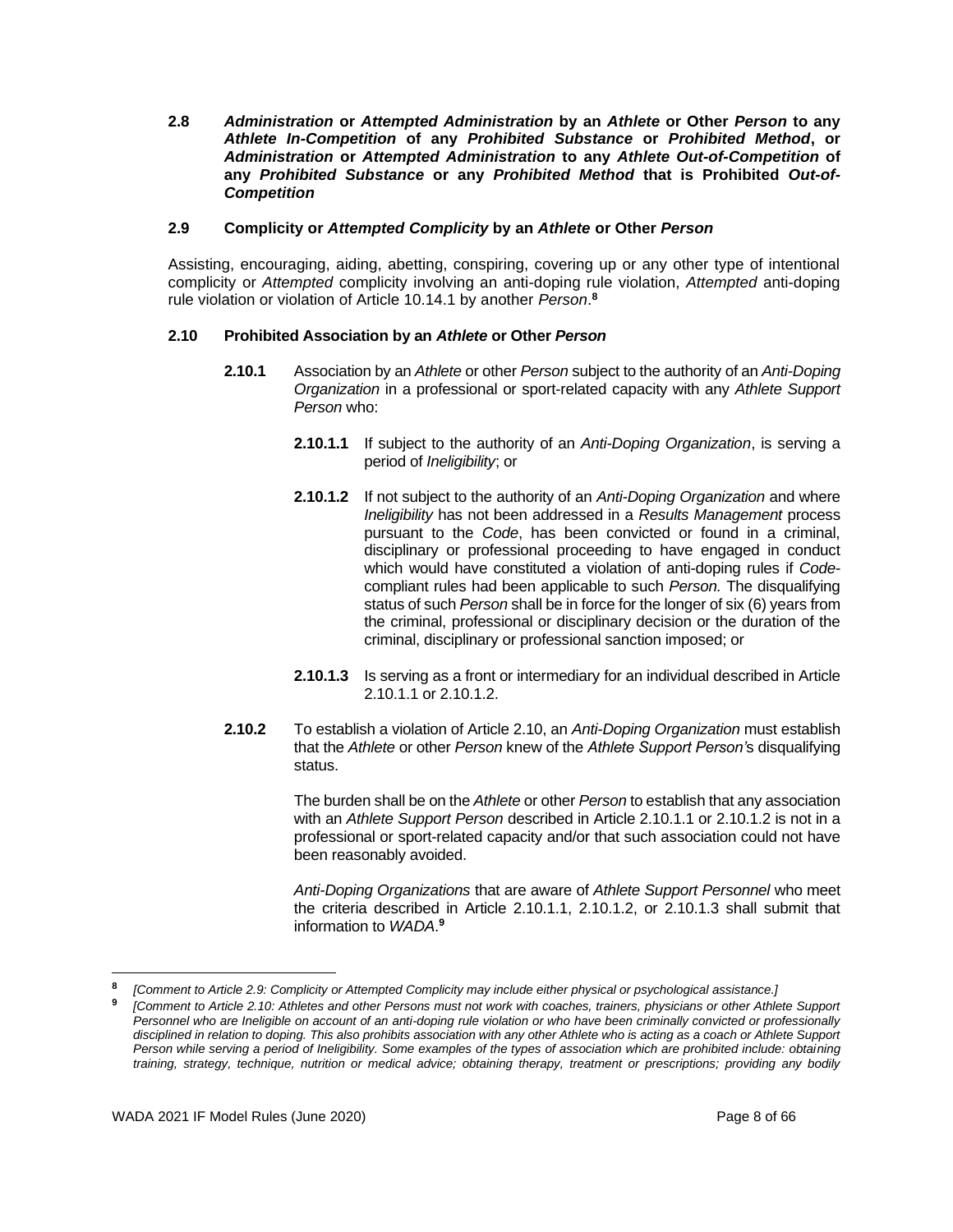#### **2.11 Acts by an** *Athlete* **or Other** *Person* **to Discourage or Retaliate Against Reporting to Authorities**

Where such conduct does not otherwise constitute a violation of Article 2.5:

- **2.11.1** Any act which threatens or seeks to intimidate another *Person* with the intent of discouraging the *Person* from the good-faith reporting of information that relates to an alleged anti-doping rule violation or alleged non-compliance with the *Code* to *WADA*, an *Anti-Doping Organization*, law enforcement, regulatory or professional disciplinary body, hearing body or *Person* conducting an investigation for *WADA* or an *Anti-Doping Organization*.
- **2.11.2** Retaliation against a *Person* who, in good faith, has provided evidence or information that relates to an alleged anti-doping rule violation or alleged noncompliance with the *Code* to *WADA*, an *Anti-Doping Organization*, law enforcement, regulatory or professional disciplinary body, hearing body or *Person* conducting an investigation for *WADA* or an *Anti-Doping Organization*.

For purposes of Article 2.11, retaliation, threatening and intimidation include an act taken against such *Person* either because the act lacks a good faith basis or is a disproportionate response.**<sup>10</sup>**

## <span id="page-8-0"></span>**ARTICLE 3 PROOF OF DOPING**

## **3.1 Burdens and Standards of Proof**

World Amateur K-1 federation shall have the burden of establishing that an anti-doping rule violation has occurred. The standard of proof shall be whether World Amateur K-1 federation has established an anti-doping rule violation to the comfortable satisfaction of the hearing panel bearing in mind the seriousness of the allegation which is made. This standard of proof in all cases is greater than a mere balance of probability but less than proof beyond a reasonable doubt. Where these Anti-Doping Rules place the burden of proof upon the *Athlete* or other *Person* alleged to have committed an anti-doping rule violation to rebut a presumption or establish specified facts or circumstances, except as provided in Articles 3.2.2 and 3.2.3, the standard of proof shall be by a balance of probability.**<sup>11</sup>**

## **3.2 Methods of Establishing Facts and Presumptions**

**<sup>11</sup>** *[Comment to Article 3.1: This standard of proof required to be met by World Amateur K-1 federation is comparable to the standard which is applied in most countries to cases involving professional misconduct.]*

*products for analysis; or allowing the Athlete Support Person to serve as an agent or representative. Prohibited association need not involve any form of compensation.*

*While Article 2.10 does not require the Anti-Doping Organization to notify the Athlete or other Person about the Athlete Support Person's disqualifying status, such notice, if provided, would be important evidence to establish that the Athlete or other Person knew about the disqualifying status of the Athlete Support Person.]*

**<sup>10</sup>** *[Comment to Article 2.11.2: This Article is intended to protect Persons who make good faith reports, and does not protect Persons who knowingly make false reports.]*

*<sup>[</sup>Comment to Article 2.11.2: Retaliation would include, for example, actions that threaten the physical or mental well-being or economic interests of the reporting Persons, their families or associates. Retaliation would not include an Anti-Doping Organization*  asserting in good faith an anti-doping rule violation against the reporting Person. For purposes of Article 2.11, a report is not made *in good faith where the Person making the report knows the report to be false.]*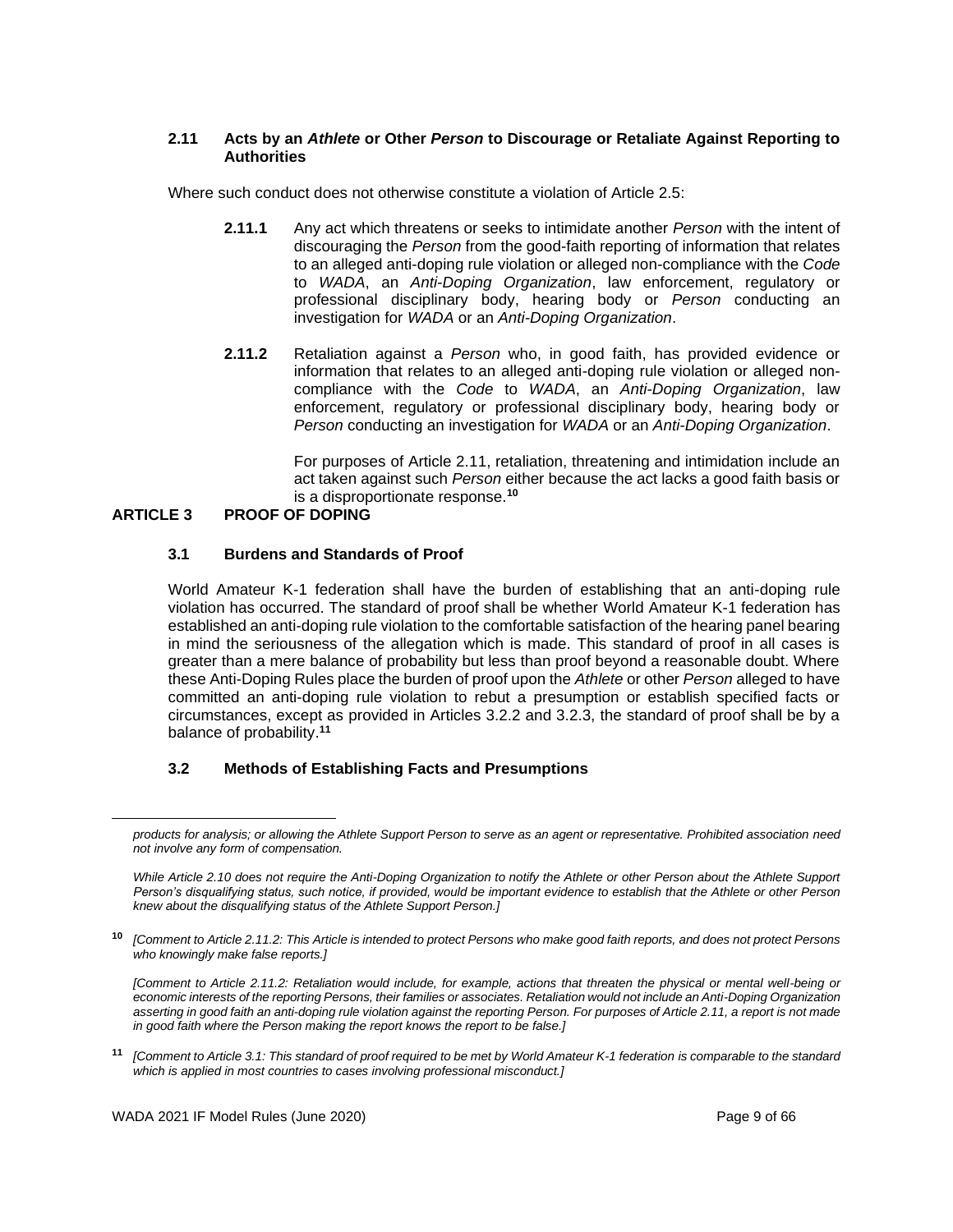Facts related to anti-doping rule violations may be established by any reliable means, including admissions.**<sup>12</sup>** The following rules of proof shall be applicable in doping cases:

- **3.2.1** Analytical methods or *Decision Limits* approved by *WADA* after consultation within the relevant scientific community or which have been the subject of peer review are presumed to be scientifically valid. Any *Athlete* or other *Person* seeking to challenge whether the conditions for such presumption have been met or to rebut this presumption of scientific validity shall, as a condition precedent to any such challenge, first notify *WADA* of the challenge and the basis of the challenge. The initial hearing body, appellate body or *CAS*, on its own initiative, may also inform *WADA* of any such challenge. Within ten (10) days of *WADA's* receipt of such notice and the case file related to such challenge, *WADA* shall also have the right to intervene as a party, appear as amicus curiae or otherwise provide evidence in such proceeding. In cases before *CAS*, at *WADA*'s request, the *CAS* panel shall appoint an appropriate scientific expert to assist the panel in its evaluation of the challenge.**<sup>13</sup>**
- **3.2.2** *WADA*-accredited laboratories, and other laboratories approved by *WADA*, are presumed to have conducted *Sample* analysis and custodial procedures in accordance with the *International Standard* for Laboratories. The *Athlete* or other *Person* may rebut this presumption by establishing that a departure from the *International Standard* for Laboratories occurred which could reasonably have caused the *Adverse Analytical Finding*.

If the *Athlete* or other *Person* rebuts the preceding presumption by showing that a departure from the *International Standard* for Laboratories occurred which could reasonably have caused the *Adverse Analytical Finding*, then World Amateur K-1 federation shall have the burden to establish that such departure did not cause the *Adverse Analytical Finding*. **14**

**3.2.3** Departures from any other *International Standard* or other anti-doping rule or policy set forth in the *Code* or these Anti-Doping Rules shall not invalidate analytical results or other evidence of an anti-doping rule violation, and shall not constitute a defense to an anti-doping rule violation;**<sup>15</sup>** provided, however, if the

**<sup>12</sup>** *[Comment to Article 3.2: For example, World Amateur K-1 federation may establish an anti-doping rule violation under Article 2.2 based on the Athlete's admissions, the credible testimony of third Persons, reliable documentary evidence, reliable analytical data from either an A or B Sample as provided in the Comments to Article 2.2, or conclusions drawn from the profile of a series of the Athlete's blood or urine Samples, such as data from the Athlete Biological Passport.]*

**<sup>13</sup>** *[Comment to Article 3.2.1: For certain Prohibited Substances, WADA may instruct WADA-accredited laboratories not to report Samples as an Adverse Analytical Finding if the estimated concentration of the Prohibited Substance or its Metabolites or Markers is below a Minimum Reporting Level. WADA's decision in determining that Minimum Reporting Level or in determining which Prohibited Substances should be subject to Minimum Reporting Levels shall not be subject to challenge. Further, the laboratory's*  estimated concentration of such Prohibited Substance in a Sample may only be an estimate. In no event shall the possibility that *the exact concentration of the Prohibited Substance in the Sample may be below the Minimum Reporting Level constitute a defense to an anti-doping rule violation based on the presence of that Prohibited Substance in the Sample.]*

**<sup>14</sup>** *[Comment to Article 3.2.2: Error! Main Document Only.The burden is on the Athlete or other Person to establish, by a balance of probability, a departure from the International Standard for Laboratories that could reasonably have caused the Adverse Analytical Finding. Thus, once the Athlete or other Person establishes the departure by a balance of probability, the Athlete or other Person's burden on causation is the somewhat lower standard of proof – "could reasonably have caused." If the Athlete or other Person satisfies these standards, the burden shifts to World Amateur K-1 federation to prove to the comfortable satisfaction of the hearing panel that the departure did not cause the Adverse Analytical Finding.]*

**<sup>15</sup>** *[Comment to Article 3.2.3: Departures from an International Standard or other rule unrelated to Sample collection or handling, Adverse Passport Finding, or Athlete notification relating to whereabouts failure or B Sample opening – e.g., the International*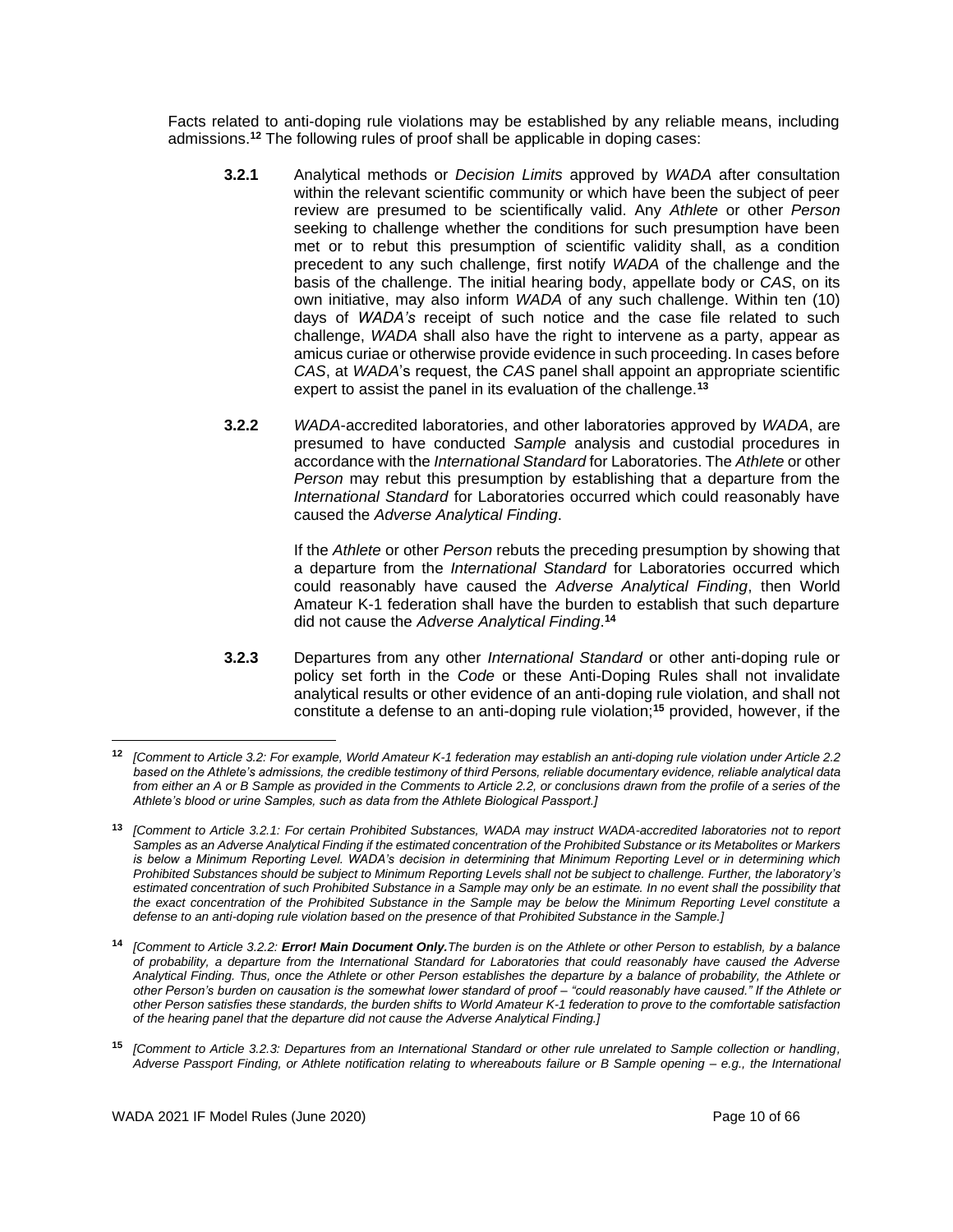*Athlete* or other *Person* establishes that a departure from one of the specific *International Standard* provisions listed below could reasonably have caused an anti-doping rule violation based on an *Adverse Analytical Finding* or whereabouts failure, then World Amateur K-1 federation shall have the burden to establish that such departure did not cause the *Adverse Analytical Finding* or the whereabouts failure:

- (i) a departure from the *International Standard* for *Testing* and Investigations related to *Sample* collection or *Sample* handling which could reasonably have caused an anti-doping rule violation based on an *Adverse Analytical Finding*, in which case World Amateur K-1 federation shall have the burden to establish that such departure did not cause the *Adverse Analytical Finding*;
- (ii) a departure from the *International Standard* for *Results Management* or *International Standard* for *Testing* and Investigations related to an *Adverse Passport Finding* which could reasonably have caused an anti-doping rule violation, in which case World Amateur K-1 federation shall have the burden to establish that such departure did not cause the anti-doping rule violation;
- (iii) a departure from the *International Standard* for *Results Management* related to the requirement to provide notice to the *Athlete* of the B *Sample* opening which could reasonably have caused an anti-doping rule violation based on an *Adverse Analytical Finding*, in which case World Amateur K-1 federation shall have the burden to establish that such departure did not cause the *Adverse Analytical Finding*; **16**
- (iv) a departure from the *International Standard* for *Results Management* related to *Athlete* notification which could reasonably have caused an anti-doping rule violation based on a whereabouts failure, in which case World Amateur K-1 federation shall have the burden to establish that such departure did not cause the whereabouts failure.
- **3.2.4** The facts established by a decision of a court or professional disciplinary tribunal of competent jurisdiction which is not the subject of a pending appeal shall be irrebuttable evidence against the *Athlete* or other *Person* to whom the decision pertained of those facts unless the *Athlete* or other *Person* establishes that the decision violated principles of natural justice.
- **3.2.5** The hearing panel in a hearing on an anti-doping rule violation may draw an inference adverse to the *Athlete* or other *Person* who is asserted to have committed an anti-doping rule violation based on the *Athlete's* or other *Person's* refusal, after a request made in a reasonable time in advance of the hearing, to appear at the hearing (either in person or telephonically as directed by the

*Standard for Education, International Standard for the Protection of Privacy and Personal Information or International Standard for Therapeutic Use Exemptions – may result in compliance proceedings by WADA but are not a defense in an anti-doping rule violation proceeding and are not relevant on the issue of whether the Athlete committed an anti-doping rule violation. Similarly, World Amateur K-1 federation's violation of the document referenced in Article 20.7.7 of the Code shall not constitute a defense to an anti-doping rule violation.]*

**<sup>16</sup>** *[Comment to Article 3.2.3 (iii): World Amateur K-1 federation would meet its burden to establish that such departure did not cause the Adverse Analytical Finding by showing that, for example, the B Sample opening and analysis were observed by an independent witness and no irregularities were observed.]*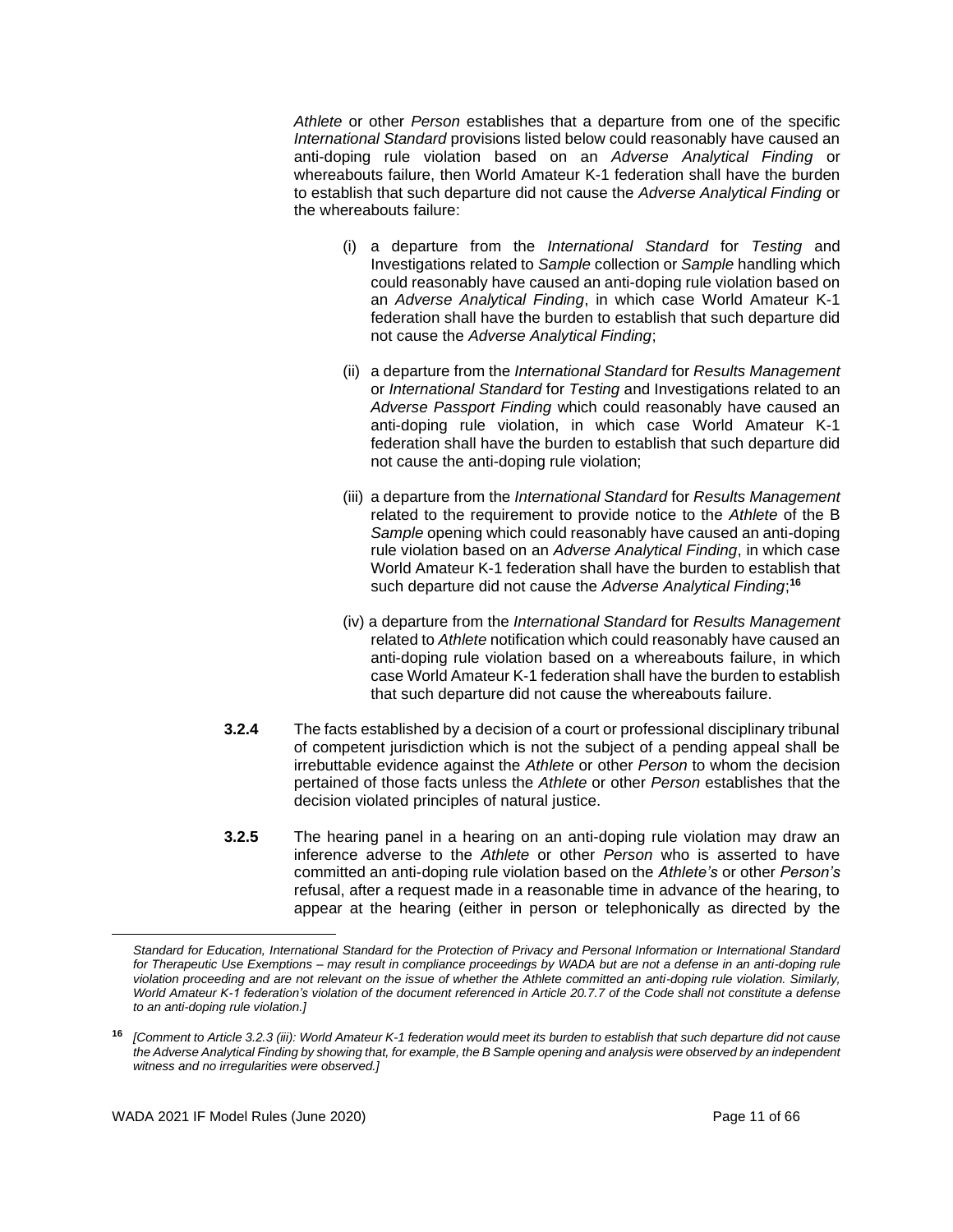hearing panel) and to answer questions from the hearing panel or World Amateur K-1 federation.

## <span id="page-11-0"></span>**ARTICLE 4 THE** *PROHIBITED LIST*

#### **4.1 Incorporation of the** *Prohibited List*

These Anti-Doping Rules incorporate the *Prohibited List*, which is published and revised by *WADA* as described in Article 4.1 of the *Code*.

Unless provided otherwise in the *Prohibited List* or a revision, the *Prohibited List* and revisions shall go into effect under these Anti-Doping Rules three (3) months after publication by *WADA*, without requiring any further action by World Amateur K-1 federation or its *National Federations.* All *Athletes* and other *Persons* shall be bound by the *Prohibited List*, and any revisions thereto, from the date they go into effect, without further formality. It is the responsibility of all *Athletes* and other *Persons* to familiarize themselves with the most up-to-date version of the *Prohibited List* and all revisions thereto.

World Amateur K-1 federation shall provide its *National Federations* with the most recent version of the *Prohibited List*. Each *National Federation* shall in turn ensure that its members, and the constituents of its members, are also provided with the most recent version of the *Prohibited List*. **17**

#### **4.2** *Prohibited Substances* **and** *Prohibited Methods* **Identified on the** *Prohibited List*

#### **4.2.1** *Prohibited Substances* and *Prohibited Methods*

The *Prohibited List* shall identify those *Prohibited Substances* and *Prohibited Methods*  which are prohibited as doping at all times (both *In-Competition* and *Out-of-Competition*) because of their potential to enhance performance in future *Competitions* or their masking potential, and those substances and methods which are prohibited *In-Competition* only. The *Prohibited List* may be expanded by *WADA* for a particular sport. *Prohibited Substance*s and *Prohibited Methods* may be included in the *Prohibited List* by general category (e.g., anabolic agents) or by specific reference to a particular substance or method.**<sup>18</sup>**

#### **4.2.2** *Specified Substances* or *Specified Methods*

For purposes of the application of Article 10, all *Prohibited Substances* shall be *Specified Substances* except as identified on the *Prohibited List*. No *Prohibited Method* shall be a *Specified Method* unless it is specifically identified as a *Specified Method* on the *Prohibited List*. **19**

**<sup>17</sup>** *[Comment to Article 4.1: The current Prohibited List is available on WADA's website a[t https://www.wada-ama.org.](https://www.wada-ama.org/) The Prohibited List will be revised and published on an expedited basis whenever the need arises. However, for the sake of predictability, a new Prohibited List will be published every year whether or not changes have been made.]*

**<sup>18</sup>** *[Comment to Article 4.2.1: Out-of-Competition Use of a Substance which is only prohibited In-Competition is not an anti-doping rule violation unless an Adverse Analytical Finding for the Substance or its Metabolites or Markers is reported for a Sample collected In-Competition.]*

**<sup>19</sup>** *[Comment to Article 4.2.2: The Specified Substances and Specified Methods identified in Article 4.2.2 should not in any way be considered less important or less dangerous than other doping Substances or methods. Rather, they are simply Substances and Methods which are more likely to have been consumed or used by an Athlete for a purpose other than the enhancement of sport performance.]*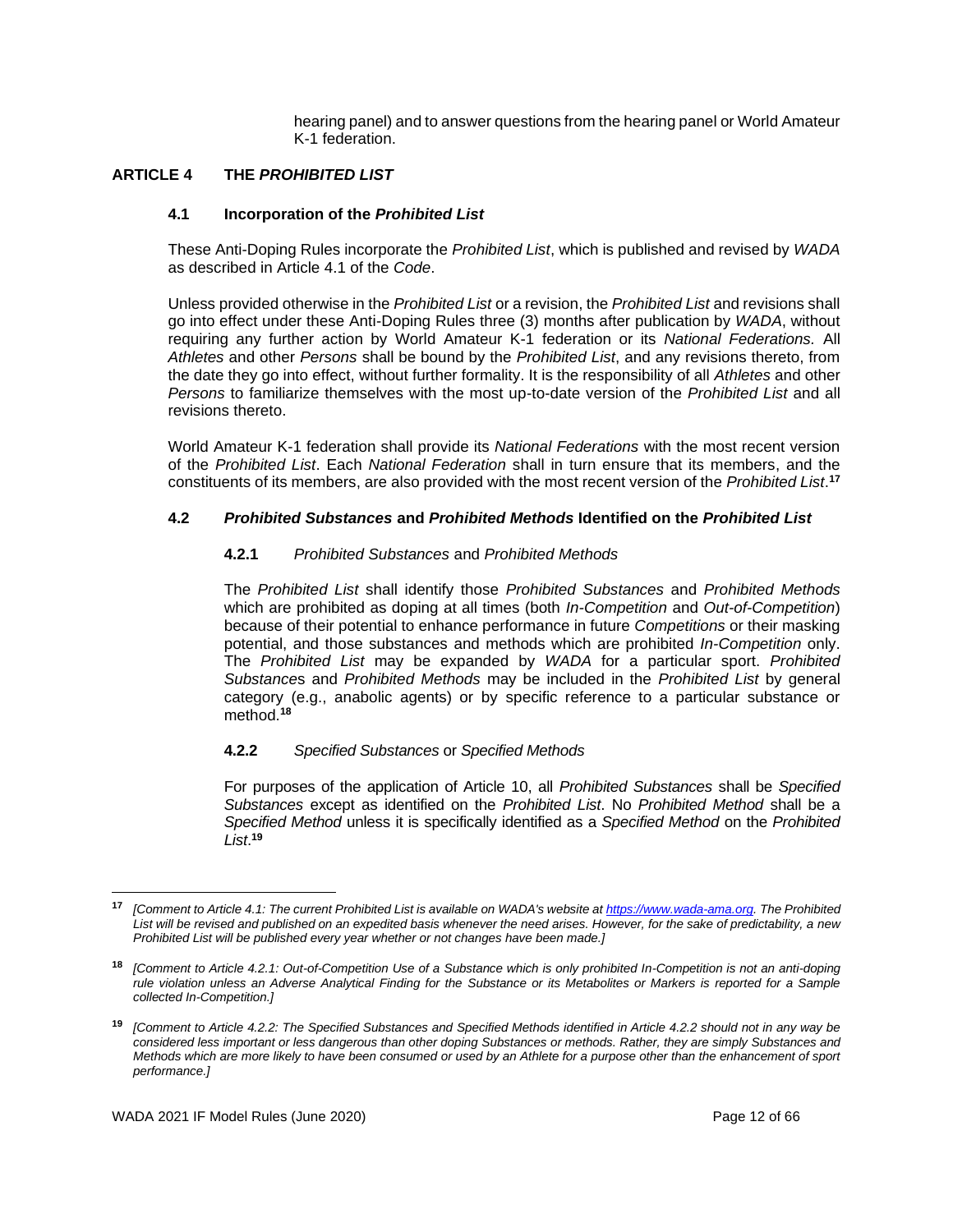## **4.2.3** *Substances of Abuse*

For purposes of applying Article 10, *Substances of Abuse* shall include those *Prohibited Substances* which are specifically identified as *Substances of Abuse* on the *Prohibited List* because they are frequently abused in society outside of the context of sport.

## **4.3** *WADA's* **Determination of the** *Prohibited List*

*WADA's* determination of the *Prohibited Substances* and *Prohibited Methods* that will be included on the *Prohibited List*, the classification of substances into categories on the *Prohibited List*, the classification of a substance as prohibited at all times or *In-Competition* only, the classification of a substance or method as a *Specified Substance*, *Specified Method* or *Substance of Abuse* is final and shall not be subject to any challenge by an *Athlete* or other *Person* including, but not limited to, any challenge based on an argument that the substance or method was not a masking agent or did not have the potential to enhance performance, represent a health risk or violate the spirit of sport.

## **4.4** *Therapeutic Use Exemptions* **("***TUEs***")**

- **4.4.1** The presence of a *Prohibited Substance* or its *Metabolites* or *Markers*, and/or the *Use* or *Attempted Use*, *Possession* or *Administration* or *Attempted Administration* of a *Prohibited Substance* or *Prohibited Method*, shall not be considered an anti-doping rule violation if it is consistent with the provisions of a *TUE* granted in accordance with the *International Standard* for *Therapeutic Use Exemptions*.
- **4.4.2** *TUE* Applications
	- **4.4.2.1** *Athletes* who are not *International-Level Athletes* shall apply to their *National Anti-Doping Organization* for a *TUE*. If the *National Anti-Doping Organization* denies the application, the *Athlete* may appeal exclusively to the appellate body described in Article 13.2.2.

**4.4.2.2** *Athletes* who are *International-Level Athletes* shall apply to World Amateur K-1 federation

#### **4.4.3** *TUE* Recognition**<sup>20</sup>**

**4.4.3.1** Where the *Athlete* already has a *TUE* granted by their *National Anti-Doping Organization* pursuant to Article 4.4 of the *Code* for the substance or method in question, and provided that such *TUE* has been reported in accordance with Article 5.5 of the *International Standard* for *Therapeutic Use Exemptions*, World Amateur K-1 federation will automatically recognize it for purposes of internationallevel *Competition* without the need to review the relevant clinical information.

**<sup>20</sup>** *[Comment to Article 4.4.3: If World Amateur K-1 federation refuses to recognize a TUE granted by a National Anti-Doping Organization only because medical records or other information are missing that are needed to demonstrate satisfaction with the criteria in the International Standard for Therapeutic Use Exemptions, the matter should not be referred to WADA. Instead, the file should be completed and re-submitted to World Amateur K-1 federation.]*

*<sup>[</sup>Comment to Article 4.4.3: World Amateur K-1 federation may agree with a National Anti-Doping Organization that the National Anti-Doping Organization will consider TUE applications on behalf of World Amateur K-1 federation.]*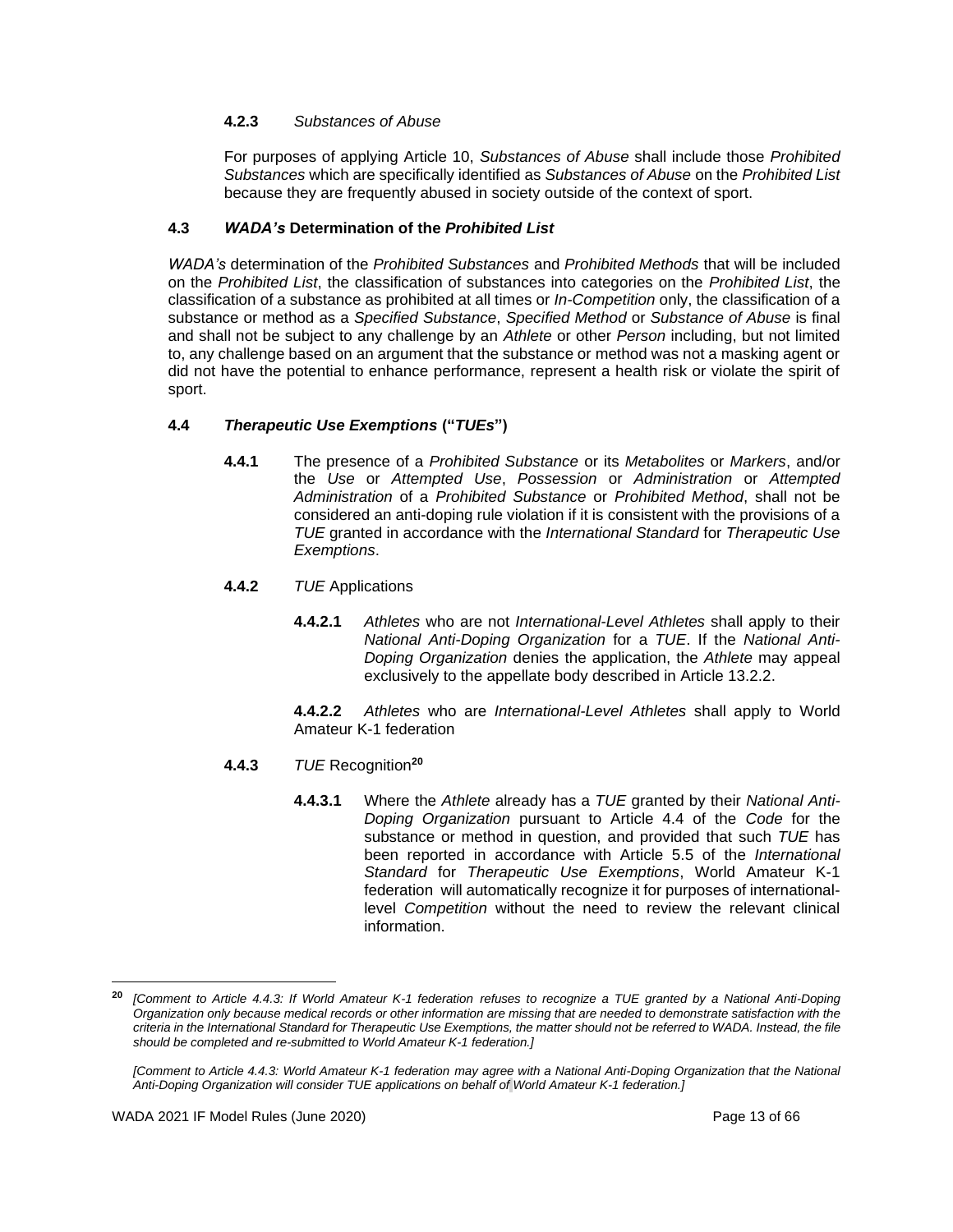- **4.4.3.2** If World Amateur K-1 federation chooses to test an *Athlete* who is not an *International-Level Athlete*, World Amateur K-1 federation must recognize a *TUE* granted to that *Athlete* by their *National Anti-Doping Organization* unless the *Athlete* is required to apply for recognition of the *TUE* pursuant to Articles 5.8 and 7.0 of the *International Standard* for *Therapeutic Use Exemptions*.
- **4.4.4** *TUE* Application Process **<sup>21</sup>**
	- **4.4.4.1** If the *Athlete* does not already have a *TUE* granted by their *National Anti-Doping Organization* for the substance or method in question, the *Athlete* must apply directly to World Amateur K-1 federation.
	- **4.4.4.2** An application to World Amateur K-1 federation for grant or recognition of a *TUE* must be made as soon as possible, save where Articles 4.1 or 4.3 of the *International Standard* for *Therapeutic Use Exemptions* apply. The application shall be made in accordance with Article 6 of the *International Standard* for *Therapeutic Use Exemptions* as posted on World Amateur K-1 federation's website.
	- **4.4.4.3** World Amateur K-1 federation shall establish a panel (*Therapeutic Use Exemption* Committee ("TUEC")) to consider applications for the grant or recognition of *TUEs*.
	- **4.4.4.4** The TUEC shall promptly evaluate and decide upon the application in accordance with the relevant provisions of the *International Standard* for *Therapeutic Use Exemptions* and usually (i.e., unless exceptional circumstances apply) within no more than twenty-one (21) days of receipt of a complete application. Where the application is made in a reasonable time prior to an *Event*, the TUEC must use its best endeavors to issue its decision before the start of the *Event*.
	- **4.4.4.5** The TUEC decision shall be the final decision of World Amateur K-1 federation and may be appealed in accordance with Article 4.4.7. World Amateur K-1 federation TUEC decision shall be notified in writing to the *Athlete*, and to *WADA* and other *Anti-Doping Organizations* in accordance with the *International Standard* for *Therapeutic Use Exemptions*. It shall also promptly be reported into *ADAMS*.
	- **4.4.4.6** If World Amateur K-1 federation (or the *National Anti-Doping Organization*, where it has agreed to consider the application on behalf of World Amateur K-1 federation) denies the *Athlete's*

**<sup>21</sup>** *[Comment to Article 4.4.4: The submission of falsified documents to a TUEC or World Amateur K-1 federation, offering or accepting a bribe to a Person to perform or fail to perform an act, procuring false testimony from any witness, or committing any other* fraudulent act or any other similar intentional interference or Attempted interference with any aspect of the TUE process shall *result in a charge of Tampering or Attempted Tampering under Article 2.5.*

*An Athlete should not assume that their application for the grant or recognition of a TUE (or for renewal of a TUE) will be granted. Any Use or Possession or Administration of a Prohibited Substance or Prohibited Method before an application has been granted is entirely at the Athlete's own risk.]*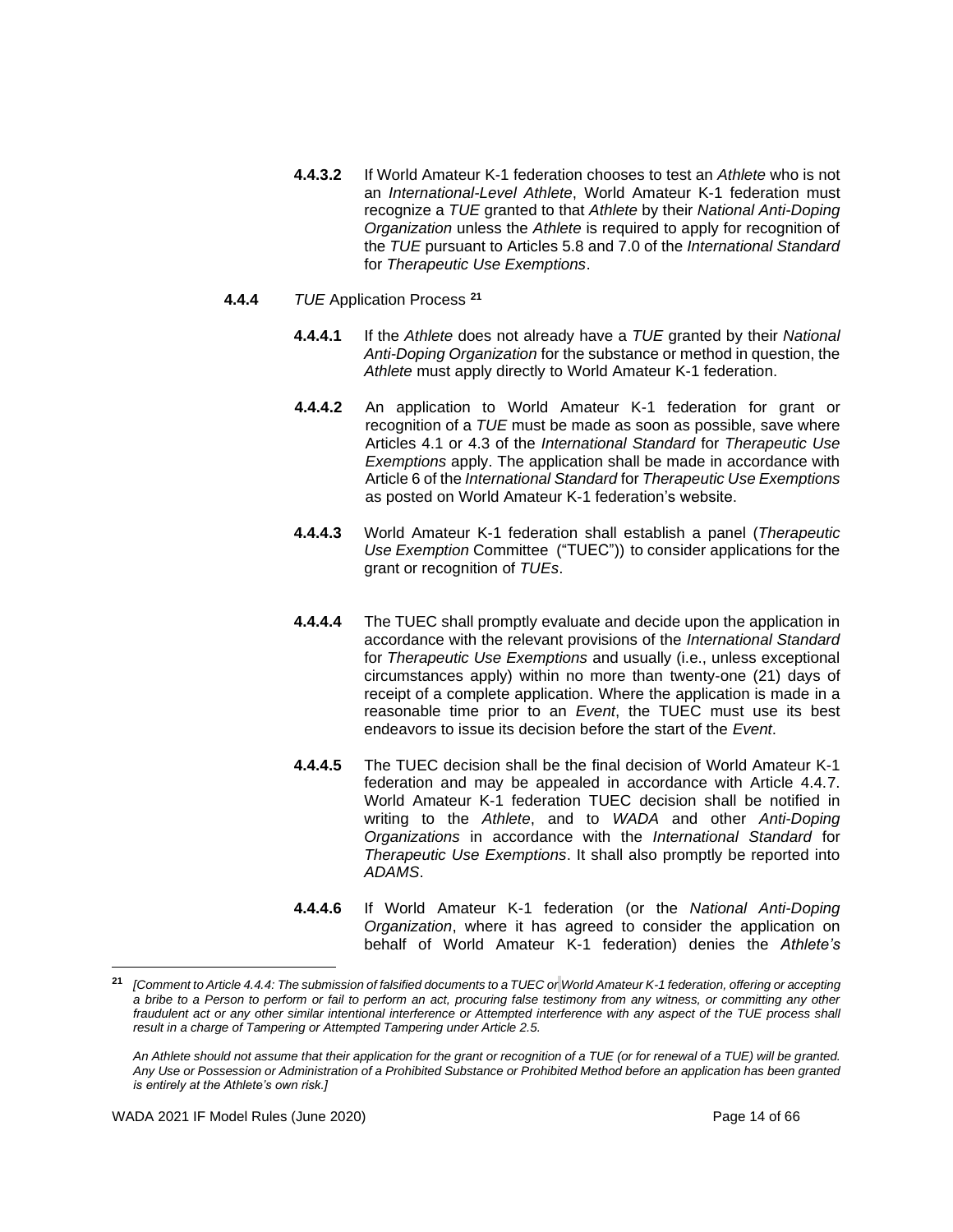application, it must notify the *Athlete* promptly, with reasons. If World Amateur K-1 federation grants the *Athlete's* application, it must notify not only the *Athlete* but also their *National Anti-Doping Organization*. If the *National Anti-Doping Organization* considers that the *TUE* granted by World Amateur K-1 federation does not meet the criteria set out in the *International Standard* for *Therapeutic Use Exemptions*, it has twenty-one (21) days from such notification to refer the matter to *WADA* for review in accordance with Article 4.4.7.

If the *National Anti-Doping Organization* refers the matter to *WADA* for review, the *TUE* granted by World Amateur K-1 federation remains valid for international-level *Competition* and *Out-of-Competition Testing* (but is not valid for national-level *Competition*) pending *WADA's* decision. If the *National Anti-Doping Organization* does not refer the matter to *WADA* for review, the *TUE* granted by World Amateur K-1 federation becomes valid for national-level *Competitio*n as well when the twenty-one (21) day review deadline expires.

#### **4.4.5** Retroactive *TUE* Applications

If World Amateur K-1 federation chooses to collect a *Sample* from an *Athlete* who is not an *International-Level Athlete* or a *National-Level Athlete*, and that *Athlete* is *Using* a *Prohibited Substance* or *Prohibited Method* for therapeutic reasons, World Amateur K-1 federation must permit that *Athlete* to apply for a retroactive *TUE*.

- **4.4.6** Expiration, Withdrawal or Reversal of a *TUE*
	- **4.4.6.1** A *TUE* granted pursuant to these Anti-Doping Rules: (a) shall expire automatically at the end of any term for which it was granted, without the need for any further notice or other formality; (b) will be withdrawn if the *Athlete* does not promptly comply with any requirements or conditions imposed by the TUEC upon grant of the *TUE*; (c) may be withdrawn by the TUEC if it is subsequently determined that the criteria for grant of a *TUE* are not in fact met; or (d) may be reversed on review by *WADA* or on appeal.
	- **4.4.6.2** In such event, the *Athlete* shall not be subject to any *Consequences* based on their *Use* or *Possession* or *Administration* of the *Prohibited Substance* or *Prohibited Method* in question in accordance with the *TUE* prior to the effective date of expiry, withdrawal, or reversal of the *TUE*. The review pursuant to Article 5.1.1.1 of the *International Standard* for *Results Management* of an *Adverse Analytical Finding,* reported shortly after the *TUE* expiry, withdrawal or reversal, shall include consideration of whether such finding is consistent with *Use* of the *Prohibited Substance* or *Prohibited Method* prior to that date, in which event no anti-doping rule violation shall be asserted.
- **4.4.7** Reviews and Appeals of *TUE* Decisions
	- **4.4.7.1** *WADA* must review World Amateur K-1 federation's decision not to recognize a *TUE* granted by the *National Anti-Doping Organization*  that is referred *to WADA* by the *Athlete* or the *Athlete's National Anti-Doping Organization.* In addition, *WADA* must review World Amateur K-1 federation's decision to grant a *TUE* that is referred *to WADA* by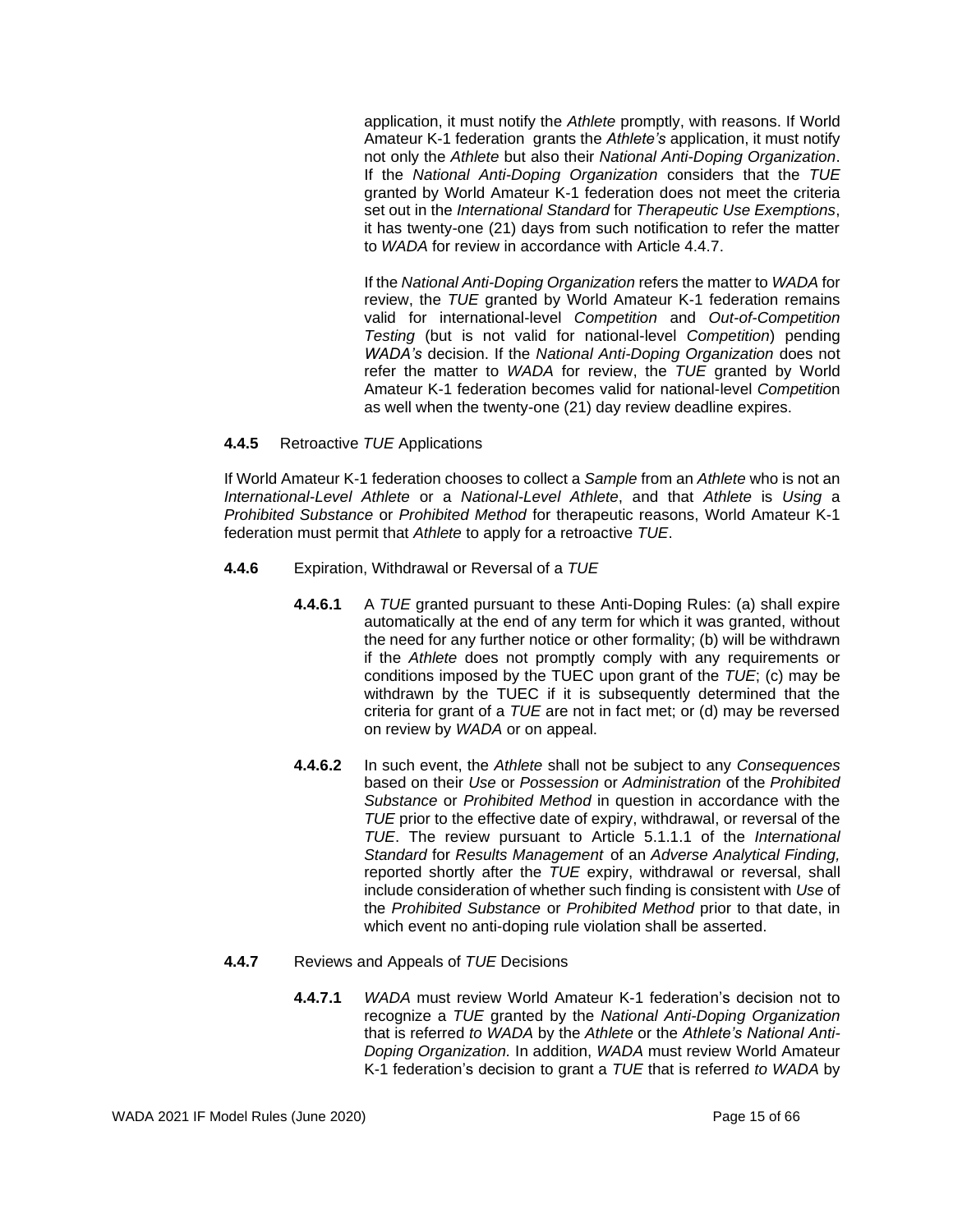the *Athlete's National Anti-Doping Organization*. *WADA* may review any other *TUE* decisions at any time, whether upon request by those affected or on its own initiative. If the *TUE* decision being reviewed meets the criteria set out in the *International Standard* for *Therapeutic Use Exemptions*, *WADA* will not interfere with it. If the *TUE* decision does not meet those criteria, *WADA* will reverse it.**<sup>22</sup>**

- **4.4.7.2** Any *TUE* decision by World Amateur K-1 federation (or by a *National Anti-Doping Organization* where it has agreed to consider the application on behalf of World Amateur K-1 federation) that is not reviewed by *WADA*, or that is reviewed by *WADA* but is not reversed upon review, may be appealed by the *Athlete* and/or the *Athlete's National Anti-Doping Organization,* exclusively to *CAS*. **23**
- **4.4.7.3** A decision by *WADA* to reverse a *TUE* decision may be appealed by the *Athlete,* the *National Anti-Doping Organization* and/or World Amateur K-1 federation, exclusively to *CAS*.
- **4.4.7.4** A failure to render a decision within a reasonable time on a properly submitted application for grant/recognition of a *TUE* or for review of a *TUE* decision shall be considered a denial of the application thus triggering the applicable rights of review/appeal.

# <span id="page-15-0"></span>**ARTICLE 5** *TESTING* **AND INVESTIGATIONS**

## **5.1 Purpose of** *Testing* **and Investigations<sup>24</sup>**

- **5.1.1** *Testing* and investigations may be undertaken for any anti-doping purpose. They shall be conducted in conformity with the provisions of the *International Standard* for *Testing* and Investigations.
- **5.1.2** *Testing* shall be undertaken to obtain analytical evidence as to whether the *Athlete* has violated Article 2.1 (Presence of a *Prohibited Substance* or its *Metabolites* or *Markers* in an *Athlete*'s *Sample*) or Article 2.2 (*Use* or *Attempted Use* by an *Athlete* of a *Prohibited Substance* or a *Prohibited Method*).

## **5.2 Authority to Test**

**5.2.1** Subject to the limitations for *Event Testing* set out in Article 5.3, World Amateur K-1 federation shall have *In-Competition* and *Out-of-Competition Testing*

**<sup>22</sup>** *[Comment to Article 4.4.7.1: WADA shall be entitled to charge a fee to cover the costs of: (a) any review it is required to conduct*  in accordance with Article 4.4.7; and (b) any review it chooses to conduct, where the decision being reviewed is reversed.]

**<sup>23</sup>** *[Comment to Article 4.4.7.2: In such cases, the decision being appealed is the World Amateur K-1 federation's TUE decision, not WADA's decision not to review the TUE decision or (having reviewed it) not to reverse the TUE decision. However, the time to appeal the TUE decision does not begin to run until the date that WADA communicates its decision. In any event, whether the decision has been reviewed by WADA or not, WADA shall be given notice of the appeal so that it may participate if it sees fit.]*

**<sup>24</sup>** *[Comment to Article 5.1: Where Testing is conducted for anti-doping purposes, the analytical results and data may be used for other legitimate purposes under the Anti-Doping Organization's rules. See, e.g., Comment to Article 23.2.2 of the Code.]*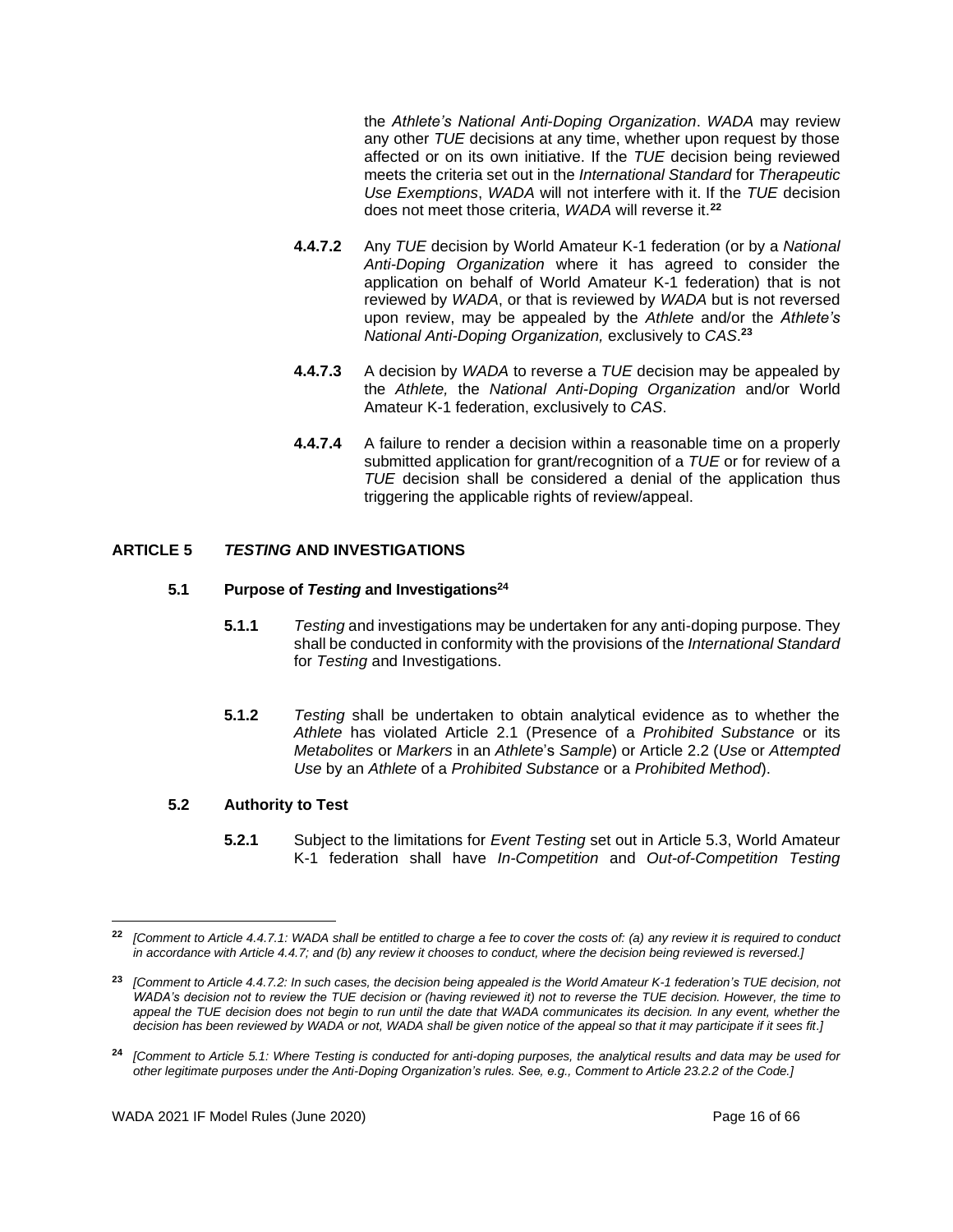authority over all *Athletes* specified in the Introduction to these Anti-Doping Rules (Section "Scope of these Anti-Doping Rules").

- **5.2.2** World Amateur K-1 federation may require any *Athlete* over whom it has *Testing*  authority (including any *Athlete* serving a period of *Ineligibility*) to provide a *Sample* at any time and at any place.**<sup>25</sup>**
- **5.2.3** *WADA* shall have *In-Competition* and *Out-of-Competition Testing* authority as set out in Article 20.7.10 of the *Code*.
- **5.2.4** If World Amateur K-1 federation delegates or contracts any part of *Testing* to a *National Anti-Doping Organization* directly or through a *National Federation*, that *National Anti-Doping Organization* may collect additional *Samples* or direct the laboratory to perform additional types of analysis at the *National Anti-Doping Organization's* expense. If additional *Samples* are collected or additional types of analysis are performed, World Amateur K-1 federation shall be notified.

## **5.3** *Event Testing*

- **5.3.1** Except as otherwise provided below, only a single organization shall have authority to conduct *Testing* at *Event Venues* during an *Event Period*. At *International Events*, World Amateur K-1 federation (or other international organization which is the ruling body for an *Event*) shall have authority to conduct *Testing*. At *National Events*, the *National Anti-Doping Organization* of that country shall have authority to conduct *Testing*. At the request of World Amateur K-1 federation (or other international organization which is the ruling body for an *Event*), any *Testing* during the *Event Period* outside of the *Event Venues* shall be coordinated with World Amateur K-1 federation (or the relevant ruling body of the *Event*).
- **5.3.2** If an *Anti-Doping Organization,* which would otherwise have *Testing* authority but is not responsible for initiating and directing *Testing* at an *Event*, desires to conduct *Testing* of *Athletes* at the *Event Venues* during the *Event Period*, the *Anti-Doping Organization* shall first confer with World Amateur K-1 federation (or other international organization which is the ruling body of the *Event*) to obtain permission to conduct and coordinate such *Testing*. If the *Anti-Doping Organization* is not satisfied with the response from World Amateur K-1 federation (or other international organization which is the ruling body of the *Event*), the *Anti-Doping Organization* may, in accordance with the procedures described in the *International Standard* for *Testing* and Investigations, ask *WADA* for permission to conduct *Testing* and to determine how to coordinate such *Testing*. *WADA* shall not grant approval for such *Testing* before consulting with and informing World Amateur K-1 federation (or other international organization which is the ruling body for the *Event*). *WADA's* decision shall be final and not subject to appeal. Unless otherwise provided in the authorization to conduct *Testing*, such tests shall be considered *Out-of-Competition* tests*. Results Management* for any such test shall be the responsibility of the *Anti-*

**<sup>25</sup>** *[Comment to Article 5.2.2: World Amateur K-1 federation may obtain additional authority to conduct Testing by means of bilateral or multilateral agreements with other Signatories. Unless the Athlete has identified a sixty-minute Testing window between the hours of 11:00 p.m. and 6:00 a.m., or has otherwise consented to Testing during that period, World Amateur K-1 federation will not test an Athlete during that period unless it has a serious and specific suspicion that the Athlete may be engaged in doping. A challenge to whether World Amateur K-1 federation had sufficient suspicion for Testing during this time period shall not be a defense to an anti-doping rule violation based on such test or attempted test.]*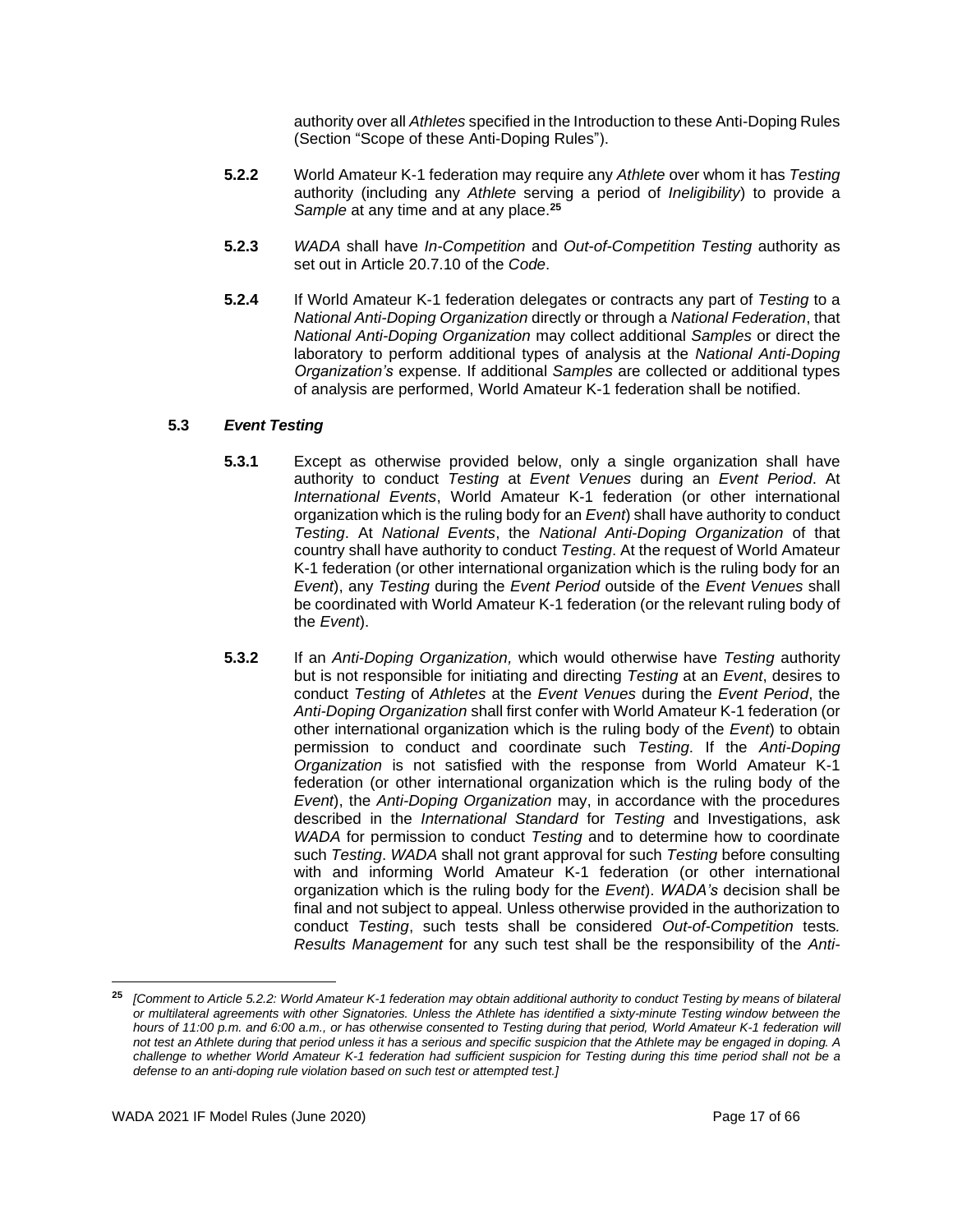*Doping Organization* initiating the test unless provided otherwise in the rules of the ruling body of the *Event*. **26**

## **5.4** *Testing* **Requirements**

- **5.4.1** World Amateur K-1 federation shall conduct test distribution planning and *Testing* as required by the *International Standard* for *Testing* and Investigations.
- **5.4.2** Where reasonably feasible, *Testing* shall be coordinated through *ADAMS* in order to maximize the effectiveness of the combined *Testing* effort and to avoid unnecessary repetitive *Testing*.

## **5.5** *Athlete* **Whereabouts Information**

- **5.5.1** World Amateur K-1 federation has established a *Registered Testing Pool* of those *Athletes* who are required to provide whereabouts information in the manner specified in the *International Standard* for *Testing* and Investigations and who shall be subject to *Consequences* for Article 2.4 violations as provided in Article 10.3.2. World Amateur K-1 federation shall coordinate with *National Anti-Doping Organizations* to identify such *Athletes* and to collect their whereabouts information.
- **5.5.2** World Amateur K-1 federation shall make available through *ADAMS* a list which identifies those *Athletes* included in its *Registered Testing Pool* by name. World Amateur K-1 federation shall regularly review and update as necessary its criteria for including *Athletes* in its *Registered Testing Pool*, and shall periodically (but not less than quarterly) review the list of *Athletes* in its *Registered Testing Pool* to ensure that each listed *Athlete* continues to meet the relevant criteria. *Athletes* shall be notified before they are included in the *Registered Testing Pool*  and when they are removed from that pool. The notification shall contain the information set out in the *International Standard* for *Testing* and Investigations.
- **5.5.3** Where an *Athlete* is included in an international *Registered Testing Pool* by World Amateur K-1 federation and in a national *Registered Testing Pool* by their *National Anti-Doping Organization*, the *National Anti-Doping Organization* and World Amateur K-1 federation shall agree between themselves which of them shall accept that *Athlete's* whereabouts filings; in no case shall an *Athlete* be required to make whereabouts filings to more than one of them.
- **5.5.4** In accordance with the *International Standard* for *Testing* and Investigations, each *Athlete* in the *Registered Testing Pool* shall do the following: (a) advise World Amateur K-1 federation of his/her whereabouts on a quarterly basis; (b) update that information as necessary so that it remains accurate and complete at all times; and (c) make himself or herself available for *Testing* at such whereabouts.

**<sup>26</sup>** *[Comment to Article 5.3.2: Before giving approval to a National Anti-Doping Organization to initiate and conduct Testing at an International Event, WADA shall consult with the international organization which is the ruling body for the Event. Before giving*  approval to an International Federation to initiate and conduct Testing at a National Event, WADA shall consult with the National *Anti-Doping Organization of the country where the Event takes place. The Anti-Doping Organization "initiating and directing Testing" may, if it chooses, enter into agreements with a Delegated Third Party to which it delegates responsibility for Sample collection or other aspects of the Doping Control process.]*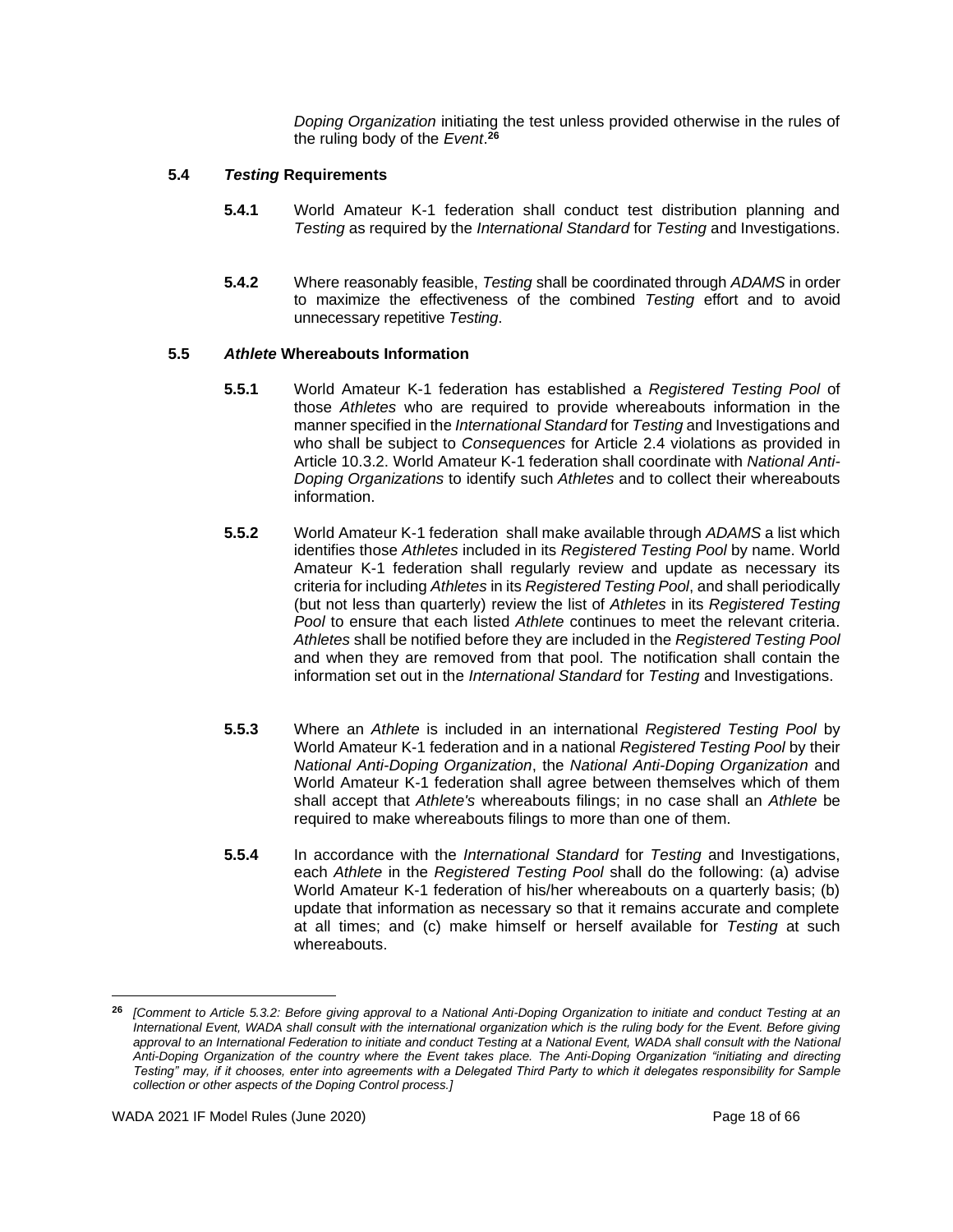- **5.5.5** For purposes of Article 2.4, an *Athlete's* failure to comply with the requirements of the *International Standard* for *Testing* and Investigations shall be deemed a filing failure or a missed test, as defined in Annex B of the *International Standard*  for *Results Management*, where the conditions set forth in Annex B are met.
- **5.5.6** An *Athlete* in World Amateur K-1 federation's *Registered Testing Pool* shall continue to be subject to the obligation to comply with the whereabouts requirements set in the *International Standard* for *Testing* and Investigations unless and until (a) the *Athlete* gives written notice to World Amateur K-1 federation that he or she has retired or (b) World Amateur K-1 federation has informed him or her that he or she no longer satisfies the criteria for inclusion in World Amateur K-1 federation 's *Registered Testing Pool*.
- **5.5.7** Whereabouts information provided by an *Athlete* while in the *Registered Testing Pool* will be accessible through *ADAMS* to *WADA* and to other *Anti-Doping Organizations* having authority to test that *Athlete* as provided in Article 5.2. Whereabouts information shall be maintained in strict confidence at all times; it shall be used exclusively for purposes of planning, coordinating or conducting *Doping Control*, providing information relevant to the *Athlete Biological Passport*  or other analytical results, to support an investigation into a potential anti-doping rule violation, or to support proceedings alleging an anti-doping rule violation; and shall be destroyed after it is no longer relevant for these purposes in accordance with the *International Standard* for the Protection of Privacy and Personal Information.

## **5.6 Retired** *Athletes* **Returning to** *Competition*

**5.6.1** If an *International-Level Athlete* or *National-Level Athlete* in World Amateur K-1 Federation's *Registered Testing Pool* retires and then wishes to return to active participation in sport, the *Athlete* shall not compete in *International Event*s or *National Event*s until the *Athlete* has made himself or herself available for *Testing*, by giving six-months prior written notice to World Amateur K-1 Federation and their *National Anti-Doping Organization*.

> *WADA*, in consultation with World Amateur K-1 Federation and the *Athlete's National Anti-Doping Organization*, may grant an exemption to the six-month written notice rule where the strict application of that rule would be unfair to the *Athlete*. This decision may be appealed under Article 13.

> Any competitive results obtained in violation of this Article 5.6.1 shall be *Disqualified* unless the *Athlete* can establish that he or she could not have reasonably known that this was an *International Event* or a *National Event*.

**5.6.2** If an *Athlete* retires from sport while subject to a period of *Ineligibility*, the *Athlete*  must notify the *Anti-Doping Organization* that imposed the period of *Ineligibility* in writing of such retirement. If the *Athlete* then wishes to return to active competition in sport, the *Athlete* shall not compete in *International Events* or *National Events* until the *Athlete* has made himself or herself available for *Testing* by giving six-month prior written notice (or notice equivalent to the period of *Ineligibility* remaining as of the date the *Athlete* retired, if that period was longer than six (6) months) to World Amateur K-1 Federation and to their *National Anti-Doping Organization*.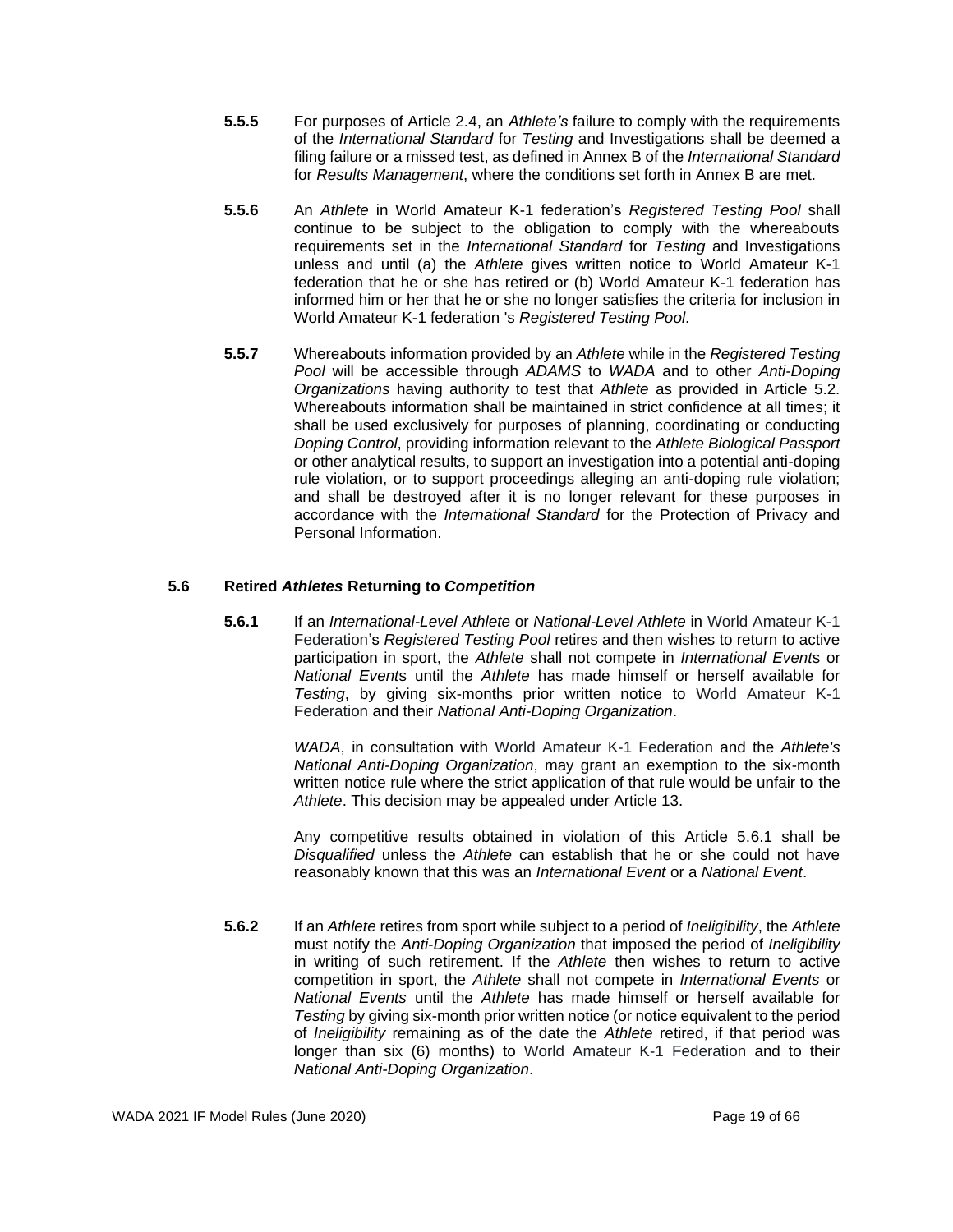## **5.7** *Independent Observer Program*

World Amateur K-1 Federation and the organizing committees for World Amateur K-1 Federation's *Events*, as well as the *National Federations* and the organizing committees for *National Events,* shall authorize and facilitate the *Independent Observer Program* at *such Events*.

## <span id="page-19-0"></span>**ARTICLE 6 ANALYSIS OF** *SAMPLES*

*Samples* shall be analyzed in accordance with the following principles:

## **6.1 Use of Accredited, Approved Laboratories and Other Laboratories**

- **6.1.1** For purposes of directly establishing an *Adverse Analytical Finding* under Article 2.1, *Samples* shall be analyzed only in *WADA*-accredited laboratories or laboratories otherwise approved by *WADA*. The choice of the *WADA*-accredited or *WADA*-approved laboratory used for the *Sample* analysis shall be determined exclusively by World Amateur K-1 Federation. **27**
- **6.1.2** As provided in Article 3.2, facts related to anti-doping rule violations may be established by any reliable means. This would include, for example, reliable laboratory or other forensic testing conducted outside of *WADA*-accredited or approved laboratories.

## **6.2 Purpose of Analysis of** *Samples* **and Data**

*Samples* and related analytical data or *Doping Control* information shall be analyzed to detect *Prohibited Substances* and *Prohibited Methods* identified on the *Prohibited List* and other substances as may be directed by *WADA* pursuant to the monitoring program described in Article 4.5 of the *Code*, or to assist World Amateur K-1 Federation in profiling relevant parameters in an *Athlete's* urine, blood or other matrix, including for DNA or genomic profiling, or for any other legitimate anti-doping purpose.**<sup>28</sup>**

#### **6.3 Research on** *Samples* **and Data**

*Samples*, related analytical data and *Doping Control* information may be used for anti-doping research purposes, although no *Sample* may be used for research without the *Athlete's* written consent. *Samples* and related analytical data or *Doping Control* information used for research purposes shall first be processed in such a manner as to prevent *Samples* and related analytical data or *Doping Control* information being traced back to a particular *Athlete*. Any research involving *Samples* and related analytical data or *Doping Control* information shall adhere to the principles set out in Article 19 of the *Code*. **29**

**<sup>27</sup>** *[Comment to Article 6.1.1: Violations of Article 2.1 may be established only by Sample analysis performed by a WADA-accredited laboratory or another laboratory approved by WADA. Violations of other Articles may be established using analytical results from other laboratories so long as the results are reliable.]*

**<sup>28</sup>** *[Comment to Article 6.2: For example, relevant Doping Control-related information could be used to direct Target Testing or to support an anti-doping rule violation proceeding under Article 2.2, or both.]*

**<sup>29</sup>** *[Comment to Article 6.3: As is the case in most medical or scientific contexts, use of Samples and related information for quality*  assurance, quality improvement, method improvement and development or to establish reference populations is not considered *research. Samples and related information used for such permitted non-research purposes must also first be processed in such a manner as to prevent them from being traced back to the particular Athlete, having due regard to the principles set out in Article*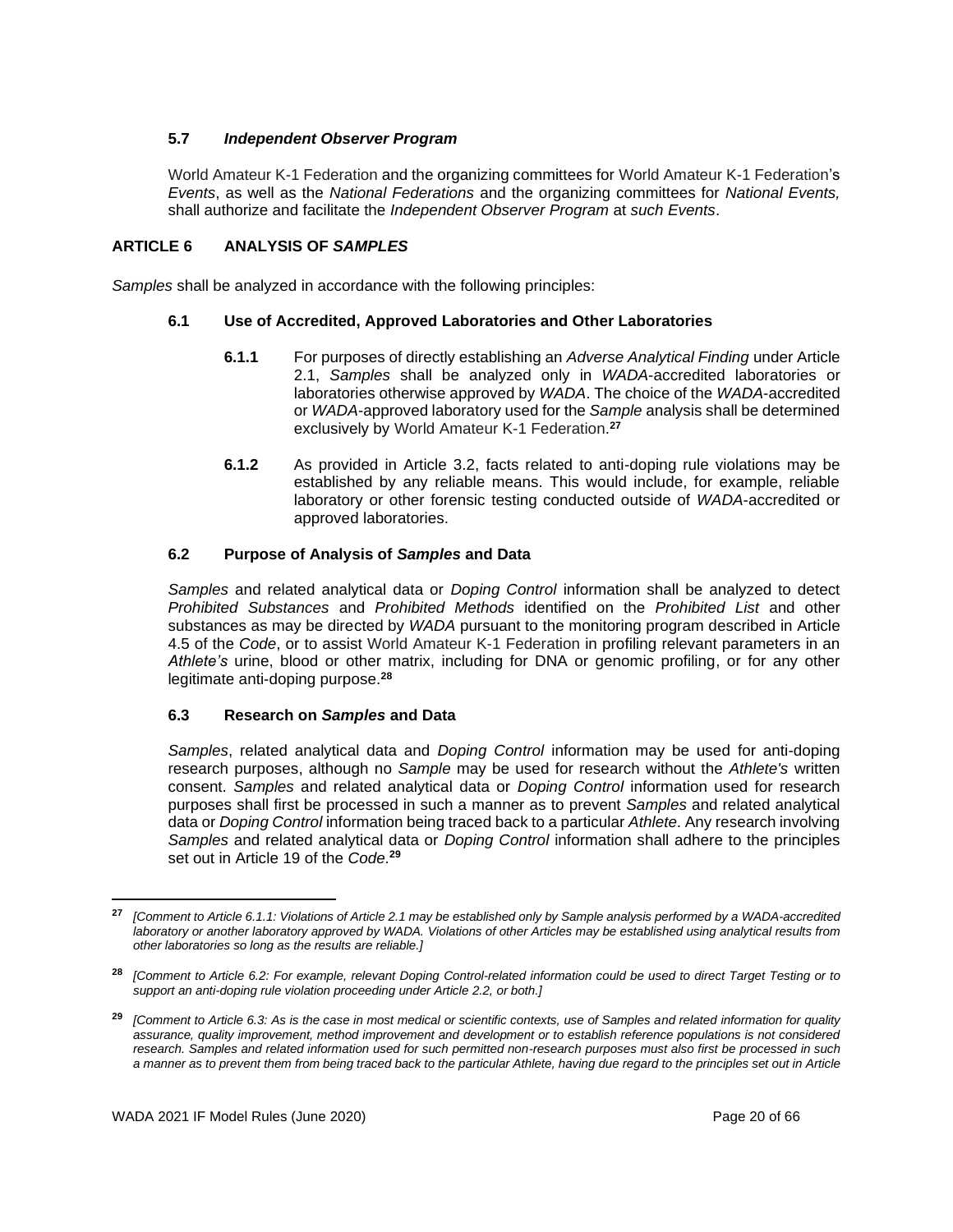## **6.4 Standards for** *Sample* **Analysis and Reporting**

In accordance with Article 6.4 of the *Code*, World Amateur K-1 Federation shall ask laboratories to analyze *Samples* in conformity with the *International Standard* for Laboratories and Article 4.7 of the *International Standard* for *Testing* and Investigations.

Laboratories at their own initiative and expense may analyze *Samples* for *Prohibited Substances*  or *Prohibited Methods* not included on the standard *Sample* analysis menu, or as requested by World Amateur K-1 Federation. Results from any such analysis shall be reported to World Amateur K-1 Federation and have the same validity and *Consequences* as any other analytical result.**<sup>30</sup>**

# **6.5 Further Analysis of a** *Sample* **Prior to or During** *Results Management*

There shall be no limitation on the authority of a laboratory to conduct repeat or additional analysis on a *Sample* prior to the time World Amateur K-1 Federation notifies an *Athlete* that the *Sample* is the basis for an Article 2.1 anti-doping rule violation charge. If after such notification World Amateur K-1 Federation wishes to conduct additional analysis on that *Sample*, it may do so with the consent of the *Athlete* or approval from a hearing body.

## **6.6 Further Analysis of a** *Sample* **After it has been Reported as Negative or has Otherwise not Resulted in an Anti-Doping Rule Violation Charge**

After a laboratory has reported a *Sample* as negative, or the *Sample* has not otherwise resulted in an anti-doping rule violation charge, it may be stored and subjected to further analyses for the purpose of Article 6.2 at any time exclusively at the direction of either the *Anti-Doping Organization* that initiated and directed *Sample* collection or *WADA*. Any other *Anti-Doping Organization* with authority to test the *Athlete* that wishes to conduct further analysis on a stored *Sample* may do so with the permission of the *Anti-Doping Organization* that initiated and directed *Sample* collection or *WADA*, and shall be responsible for any follow-up *Results Management*. Any *Sample* storage or further analysis initiated by *WADA* or another *Anti-Doping Organization* shall be at *WADA*'s or that organization's expense. Further analysis of *Samples* shall conform with the requirements of the *International Standard* for Laboratories.

# **6.7 Split of A or B** *Sample*

Where *WADA*, an *Anti-Doping Organization* with *Results Management* authority, and/or a *WADA*accredited laboratory (with approval from *WADA* or the *Anti-Doping Organization* with *Results Management* authority) wishes to split an A or B *Sample* for the purpose of using the first part of the split *Sample* for an A *Sample* analysis and the second part of the split *Sample* for confirmation, then the procedures set forth in the *International Standard* for Laboratories shall be followed.

## **6.8** *WADA***'s Right to Take Possession of** *Samples* **and Data**

*WADA* may, in its sole discretion at any time, with or without prior notice, take physical possession of any *Sample* and related analytical data or information in the possession of a laboratory or *Anti-Doping Organization*. Upon request by *WADA*, the laboratory or *Anti-Doping Organization* in possession of the *Sample* or data shall immediately grant access to and enable *WADA* to take

*<sup>19</sup> of the Code, as well as the requirements of the International Standard for Laboratories and International Standard for the Protection of Privacy and Personal Information.]* 

**<sup>30</sup>** *[Comment to Article 6.4: The objective of this Article is to extend the principle of "Intelligent Testing" to the Sample analysis menu so as to most effectively and efficiently detect doping. It is recognized that the resources available to fight doping are limited and*  that increasing the Sample analysis menu may, in some sports and countries, reduce the number of Samples which can be *analyzed.]*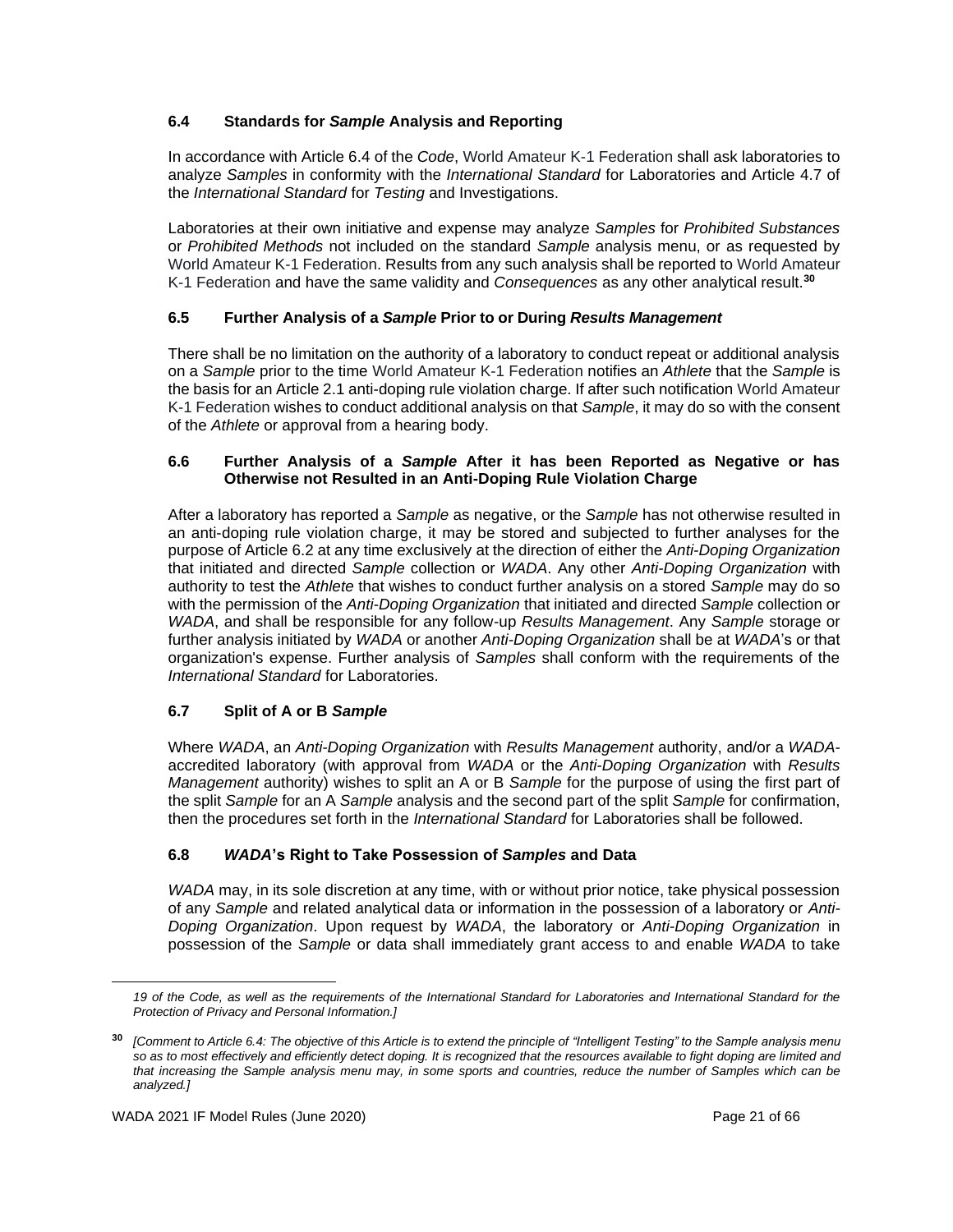physical possession of the *Sample* or data. If *WADA* has not provided prior notice to the laboratory or *Anti-Doping Organization* before taking possession of a *Sample* or data, it shall provide such notice to the laboratory and each *Anti-Doping Organization* whose *Samples* or data have been taken by *WADA* within a reasonable time after taking possession. After analysis and any investigation of a seized *Sample* or data, *WADA* may direct another *Anti-Doping Organization* with authority to test the *Athlete* to assume *Results Management* responsibility for the *Sample* or data if a potential anti-doping rule violation is discovered.**<sup>31</sup>**

## <span id="page-21-0"></span>**ARTICLE 7** *RESULTS MANAGEMENT***: RESPONSIBILITY, INITIAL REVIEW, NOTICE AND**  *PROVISIONAL SUSPENSIONS*

*Results Management* under these Anti-Doping Rules establishes a process designed to resolve anti-doping rule violation matters in a fair, expeditious and efficient manner.

## **7.1 Responsibility for Conducting** *Results Management*

- **7.1.1** Except as otherwise provided in Articles 6.6, 6.8 and *Code* Article 7.1, *Results Management* shall be the responsibility of, and shall be governed by, the procedural rules of the *Anti-Doping Organization* that initiated and directed *Sample* collection (or, if no *Sample* collection is involved, the *Anti-Doping Organization* which first provides notice to an *Athlete* or other Person of a potential anti-doping rule violation and then diligently pursues that anti-doping rule violation).
- **7.1.2** In circumstances where the rules of a *National Anti-Doping Organization* do not give the *National Anti-Doping Organization* authority over an *Athlete* or other *Person* who is not a national, resident, license holder, or member of a sport organization of that country, or the *National Anti-Doping Organization* declines to exercise such authority, *Results Management* shall be conducted by the applicable International Federation or by a third party with authority over the *Athlete* or other *Person* as directed by the rules of the applicable International Federation.
- **7.1.3** In the event the *Major Event Organization* assumes only limited *Results Management* responsibility relating to a *Sample* initiated and taken during an *Event* conducted by a *Major Event Organization*, or an anti-doping rule violation occurring during such *Event*, the case shall be referred by the *Major Event Organization* to the applicable International Federation for completion of *Results Management*.
- **7.1.4** *Results Management* in relation to a potential whereabouts failure (a filing failure or a missed test) shall be administered by World Amateur K-1 Federation or the *National Anti-Doping Organization* with whom the *Athlete* in question files whereabouts information, as provided in the *International Standard* for *Results*

**<sup>31</sup>** *[Comment to Article 6.8: Resistance or refusal to WADA taking physical possession of Samples or data could constitute Tampering, Complicity or an act of non-compliance as provided in the International Standard for Code Compliance by Signatories, and could also constitute a violation of the International Standard for Laboratories. Where necessary, the laboratory and/or the Anti-Doping Organization shall assist WADA in ensuring that the seized Sample or data are not delayed in exiting the applicable country.]*

*<sup>[</sup>Comment to Article 6.8: WADA would not, of course, unilaterally take possession of Samples or analytical data without good cause related to a potential anti-doping rule violation, non-compliance by a Signatory or doping activities by another Person. However, the decision as to whether good cause exists is for WADA to make in its discretion and shall not be subject to challenge. In particular, whether there is good cause or not shall not be a defense against an anti-doping rule violation or its Consequences.]*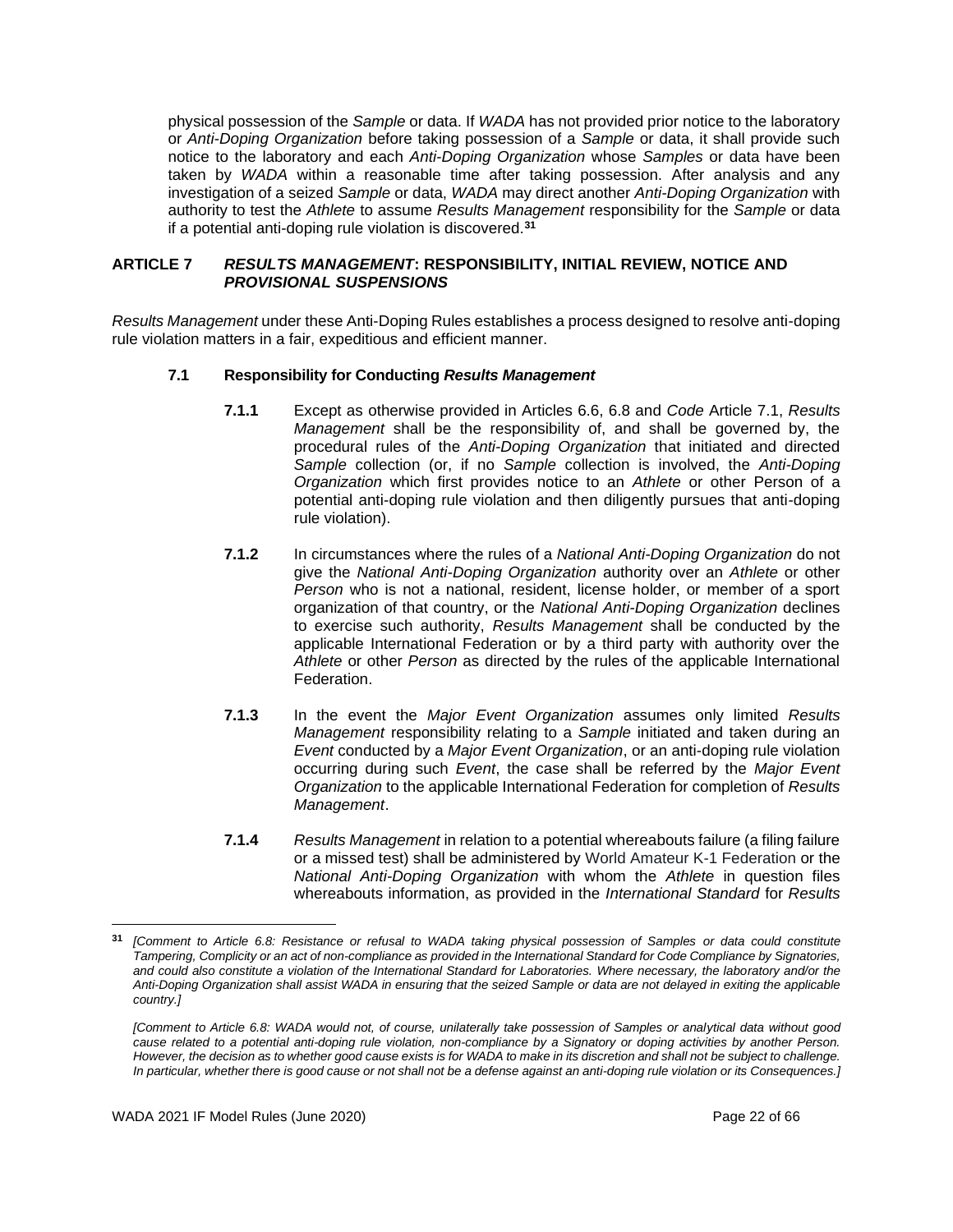*Management*. If World Amateur K-1 Federation determines a filing failure or a missed test, it shall submit that information to *WADA* through *ADAMS*, where it will be made available to other relevant *Anti-Doping Organizations*.

- **7.1.5** Other circumstances in which World Amateur K-1 Federation shall take responsibility for conducting *Results Management* in respect of anti-doping rule violations involving *Athletes* and other *Persons* under its authority shall be determined by reference to and in accordance with Article 7 of the *Code*.
- **7.1.6** *WADA* may direct World Amateur K-1 Federation to conduct *Results Management* in particular circumstances. If World Amateur K-1 Federation refuses to conduct *Results Management* within a reasonable deadline set by *WADA*, such refusal shall be considered an act of non-compliance, and *WADA*  may direct another *Anti-Doping Organization* with authority over the *Athlete* or other *Person*, that is willing to do so, to take *Results Management* responsibility in place of World Amateur K-1 Federation or, if there is no such *Anti-Doping Organization*, any other *Anti-Doping Organization* that is willing to do so. In such case, World Amateur K-1 Federation shall reimburse the costs and attorney's fees of conducting *Results Management* to the other *Anti-Doping Organization*  designated by *WADA,* and a failure to reimburse costs and attorney's fees shall be considered an act of non-compliance.

## **7.2 Review and Notification Regarding Potential Anti-Doping Rule Violations**

World Amateur K-1 Federation shall carry out the review and notification with respect to any potential anti-doping rule violation in accordance with the *International Standard* for *Results Management*.

## **7.3 Identification of Prior Anti-Doping Rule Violations**

Before giving an *Athlete* or other *Person* notice of a potential anti-doping rule violation as provided above, World Amateur K-1 Federation shall refer to *ADAMS* and contact *WADA* and other relevant *Anti-Doping Organizations* to determine whether any prior anti-doping rule violation exists.

## **7.4** *Provisional Suspensions* **<sup>32</sup>**

**7.4.1** Mandatory *Provisional Suspension* after an *Adverse Analytical Finding* or *Adverse Passport Finding*

> If World Amateur K-1 Federation receives an *Adverse Analytical Finding* or an *Adverse Passport Finding* (upon completion of the *Adverse Passport Finding* review process) for a *Prohibited Substance* or a *Prohibited Method* that is not a *Specified Substance* or a *Specified Method*, it shall impose a *Provisional Suspension* on the *Athlete* promptly upon or after the review and notification required by Article 7.2.

> A mandatory *Provisional Suspension* may be eliminated if: (i) the *Athlete*  demonstrates to World Amateur K-1 Federation's Hearing Panel that the violation is likely to have involved a *Contaminated Product,* or (ii) the violation

**<sup>32</sup>** *[Comment to Article 7.4: Before a Provisional Suspension can be unilaterally imposed by World Amateur K-1 Federation, the internal review specified in these Anti-Doping Rules and the International Standard* for *Results Management must first be completed.]*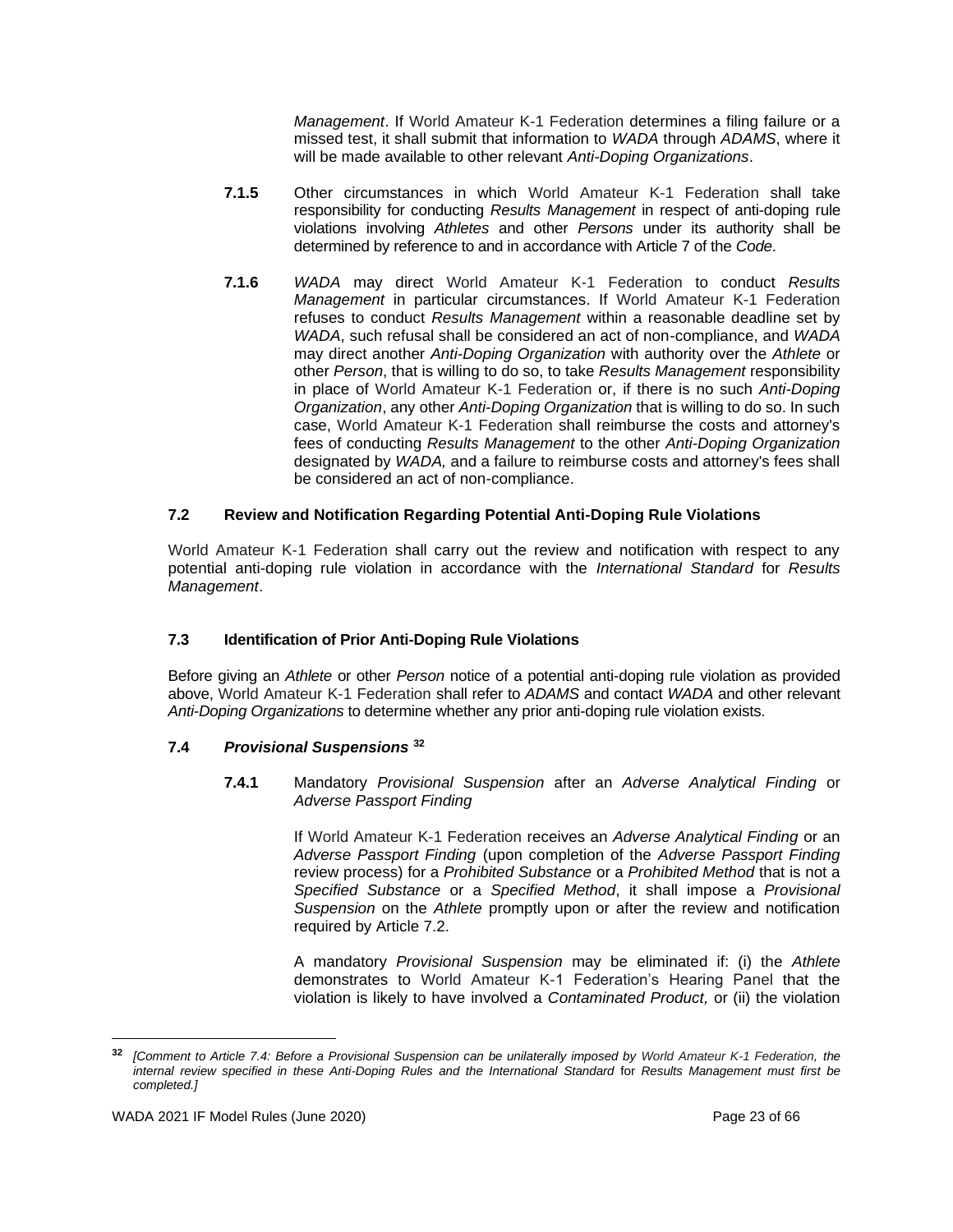involves a *Substance of Abuse* and the *Athlete* establishes entitlement to a reduced period of *Ineligibility* under Article 10.2.4.1.

World Amateur K-1 Federation's Hearing Panel's decision not to eliminate a mandatory *Provisional Suspension* on account of the *Athlete's* assertion regarding a *Contaminated Product* shall not be appealable.

**7.4.2** Optional *Provisional Suspension* Based on an *Adverse Analytical Finding* for *Specified Substances*, *Specified Methods, Contaminated Products*, or Other Anti-Doping Rule Violations

> World Amateur K-1 Federation may impose a *Provisional Suspension* for antidoping rule violations not covered by Article 7.4.1 prior to the analysis of the *Athlete's* B *Sample* or final hearing as described in Article 8.

> An optional *Provisional Suspension* may be lifted at the discretion of World Amateur K-1 Federation at any time prior to World Amateur K-1 Federation's Hearing Panel's decision under Article 8, unless provided otherwise in the *International Standard* for *Results Management*.

## **7.4.3** Opportunity for Hearing or Appeal

Notwithstanding Articles 7.4.1 and 7.4.2, a *Provisional Suspension* may not be imposed unless the *Athlete* or other *Person* is given: (a) an opportunity for a *Provisional Hearing*, either before or on a timely basis after the imposition of the *Provisional Suspension*; or (b) an opportunity for an expedited hearing in accordance with Article 8 on a timely basis after the imposition of the *Provisional Suspension.*

The imposition of a *Provisional Suspension*, or the decision not to impose a *Provisional Suspension,* may be appealed in an expedited process in accordance with Article 13.2.

#### **7.4.4** Voluntary Acceptance of *Provisional Suspension*

*Athletes* on their own initiative may voluntarily accept a *Provisional Suspension* if done so prior to the later of: (i) the expiration of ten (10) days from the report of the B *Sample* (or waiver of the B *Sample*) or ten (10) days from the notice of any other anti-doping rule violation, or (ii) the date on which the *Athlete* first competes after such report or notice.

Other *Persons* on their own initiative may voluntarily accept a *Provisional Suspension* if done so within ten (10) days from the notice of the anti-doping rule violation.

Upon such voluntary acceptance, the *Provisional Suspension* shall have the full effect and be treated in the same manner as if the *Provisional Suspension* had been imposed under Article 7.4.1 or 7.4.2; provided, however, at any time after voluntarily accepting a *Provisional Suspension*, the *Athlete* or other *Person* may withdraw such acceptance, in which event the *Athlete* or other *Person* shall not receive any credit for time previously served during the *Provisional Suspension*.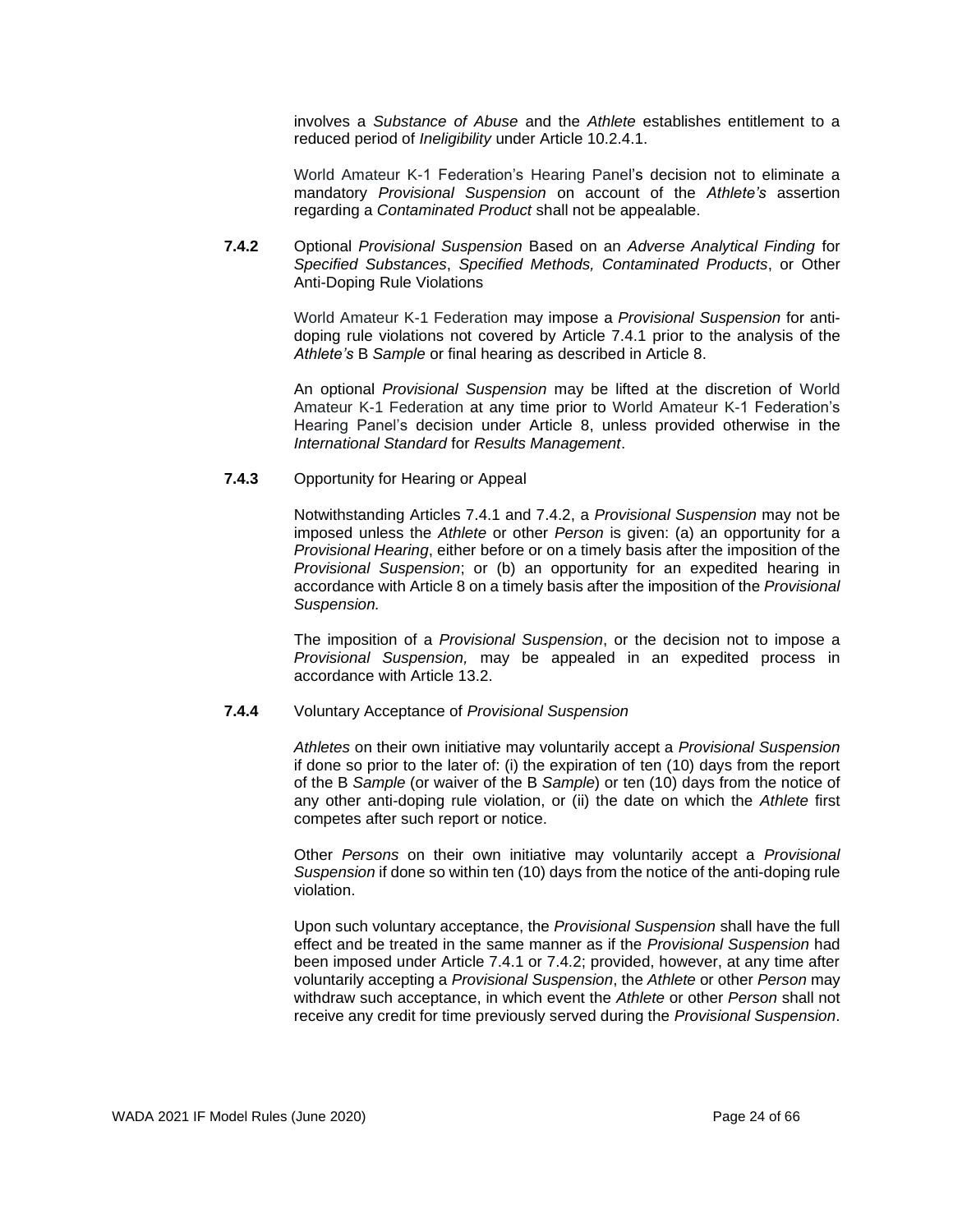**7.4.5** If a *Provisional Suspension* is imposed based on an A *Sample Adverse Analytical Finding* and a subsequent B *Sample* analysis (if requested by the *Athlete* or World Amateur K-1 Federation) does not confirm the A *Sample*  analysis, then the *Athlete* shall not be subject to any further *Provisional Suspension* on account of a violation of Article 2.1. In circumstances where the *Athlete* has been removed from an *Event* based on a violation of Article 2.1 and the subsequent B *Sample* analysis does not confirm the A *Sample* finding, then, if it is still possible for the *Athlete* be reinserted, without otherwise affecting the *Event*, the *Athlete* may continue to take part in the *Event*.

## **7.5** *Results Management* **Decisions**

*Results Management* decisions or adjudications by World Amateur K-1 Federation must not purport to be limited to a particular geographic area or the World Amateur K-1 Federation's sport and shall address and determine without limitation the following issues: (i) whether an anti-doping rule violation was committed or a *Provisional Suspension* should be imposed, the factual basis for such determination, and the specific Articles that have been violated, and (ii) all *Consequences* flowing from the anti-doping rule violation(s), including applicable *Disqualifications* under Articles 9 and 10.10, any forfeiture of medals or prizes, any period of *Ineligibility* (and the date it begins to run) and any *Financial Consequences*. **33**

## **7.6 Notification of** *Results Management* **Decisions**

World Amateur K-1 Federation shall notify *Athletes*, other *Persons*, *Signatories* and *WADA* of *Results Management* decisions as provided in Article 14 and in the *International Standard* for *Results Management*.

## **7.7 Retirement from Sport<sup>34</sup>**

If an *Athlete* or other *Person* retires while the World Amateur K-1 Federation's *Results Management*  process is underway, World Amateur K-1 Federation retains authority to complete its *Results Management* process. If an *Athlete* or other *Person* retires before any *Results Management* process has begun, and World Amateur K-1 Federation would have had *Results Management* authority over the *Athlete* or other *Person* at the time the *Athlete* or other *Person* committed an antidoping rule violation, World Amateur K-1 Federation has authority to conduct *Results Management*.

## <span id="page-24-0"></span>**ARTICLE 8** *RESULTS MANAGEMENT***: RIGHT TO A FAIR HEARING AND NOTICE OF HEARING DECISION**

**<sup>33</sup>** *[Comment to Article 7.5: Results Management decisions include Provisional Suspensions.*

*Each decision by [IF] should address whether an anti-doping rule violation was committed and all Consequences flowing from the violation, including any Disqualifications other than Disqualification under Article 10.1 (which is left to the ruling body for an Event). Pursuant to Article 15, such decision and its imposition of Consequences shall have automatic effect in every sport in every country. For example, for a determination that an Athlete committed an anti-doping rule violation based on an Adverse Analytical Finding for a Sample taken In-Competition, the Athlete's results obtained in the Competition would be Disqualified under Article 9 and all other competitive results obtained by the Athlete from the date the Sample was collected through the duration of the period of Ineligibility are also Disqualified under Article 10.10; if the Adverse Analytical Finding resulted from Testing at an Event, it would*  be the Major Event Organization's responsibility to decide whether the Athlete's other individual results in the Event prior to Sample *collection are also Disqualified under Article 10.1.]*

**<sup>34</sup>** *[Comment to Article 7.7: Conduct by an Athlete or other Person before the Athlete or other Person was subject to the authority of any Anti-Doping Organization would not constitute an anti-doping rule violation but could be a legitimate basis for denying the Athlete or other Person membership in a sports organization.]*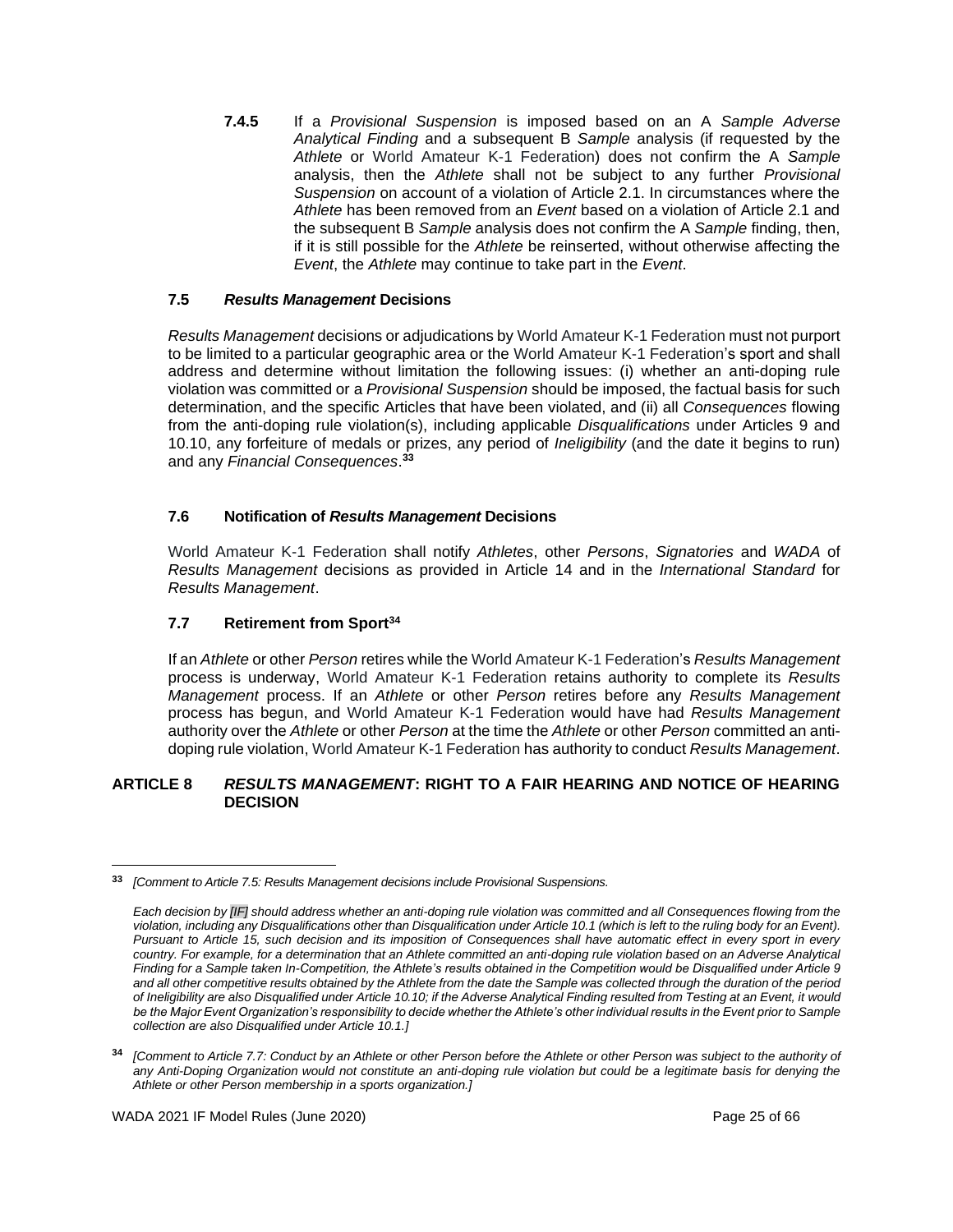For any *Person* who is asserted to have committed an anti-doping rule violation, World Amateur K-1 Federation shall provide a fair hearing within a reasonable time by a fair, impartial and *Operationally Independent* hearing panel in compliance with the *Code* and the *International Standard* for *Results Management*.

## **8.1 Fair Hearings**

**8.1.1** Fair, Impartial and *Operationally Independent* Hearing Panel

- **8.1.1.1** World Amateur K-1 Federation shall establish a Hearing Panel which has jurisdiction to hear and determine whether an *Athlete* or other *Person*, subject to these Anti-Doping Rules, has committed an antidoping rule violation and, if applicable, to impose relevant *Consequences*.
- **8.1.1.2** World Amateur K-1 Federation shall ensure that Hearing Panel is free of conflict of interest and that its composition, term of office, professional experience, *Operational Independence* and adequate financing comply with the requirements of the *International Standard*  for *Results Management*.
- **8.1.1.3** Board members, staff members, commission members, consultants and officials of World Amateur K-1 Federation or its affiliates (e.g. *National Federations* or confederation), as well as any *Person* involved in the investigation and pre-adjudication of the matter, cannot be appointed as members and/or clerks (to the extent that such clerk is involved in the deliberation process and/or drafting of any decision) of Hearing Panel. In particular, no member shall have previously considered any *TUE* application, *Results Management* decision, or appeals in the same given case.
- **8.1.1.4** The World Amateur K-1 Federation's Hearing Panel shall consist of an independent Chair and two (2) other independent members.
- **8.1.1.5** Each member shall be appointed by taking into consideration their requisite anti-doping experience including their legal, sports, medical and/or scientific expertise. Each member shall be appointed for a once renewable term of three (3) years.
- **8.1.1.6** World Amateur K-1 Federation Hearing Panel shall be in a position to conduct the hearing and decision-making process without interference from World Amateur K-1 Federation or any third party.

## **8.1.2** Hearing Process

**8.1.2.1** When World Amateur K-1 Federation sends a notice to an *Athlete* or other *Person* notifying them of a potential anti-doping rule violation, and the *Athlete* or other *Person* does not waive a hearing in accordance with Article 8.3.1 or Article 8.3.2, then the case shall be referred to the World Amateur K-1 Federation's Hearing Panel for hearing and adjudication, which shall be conducted in accordance with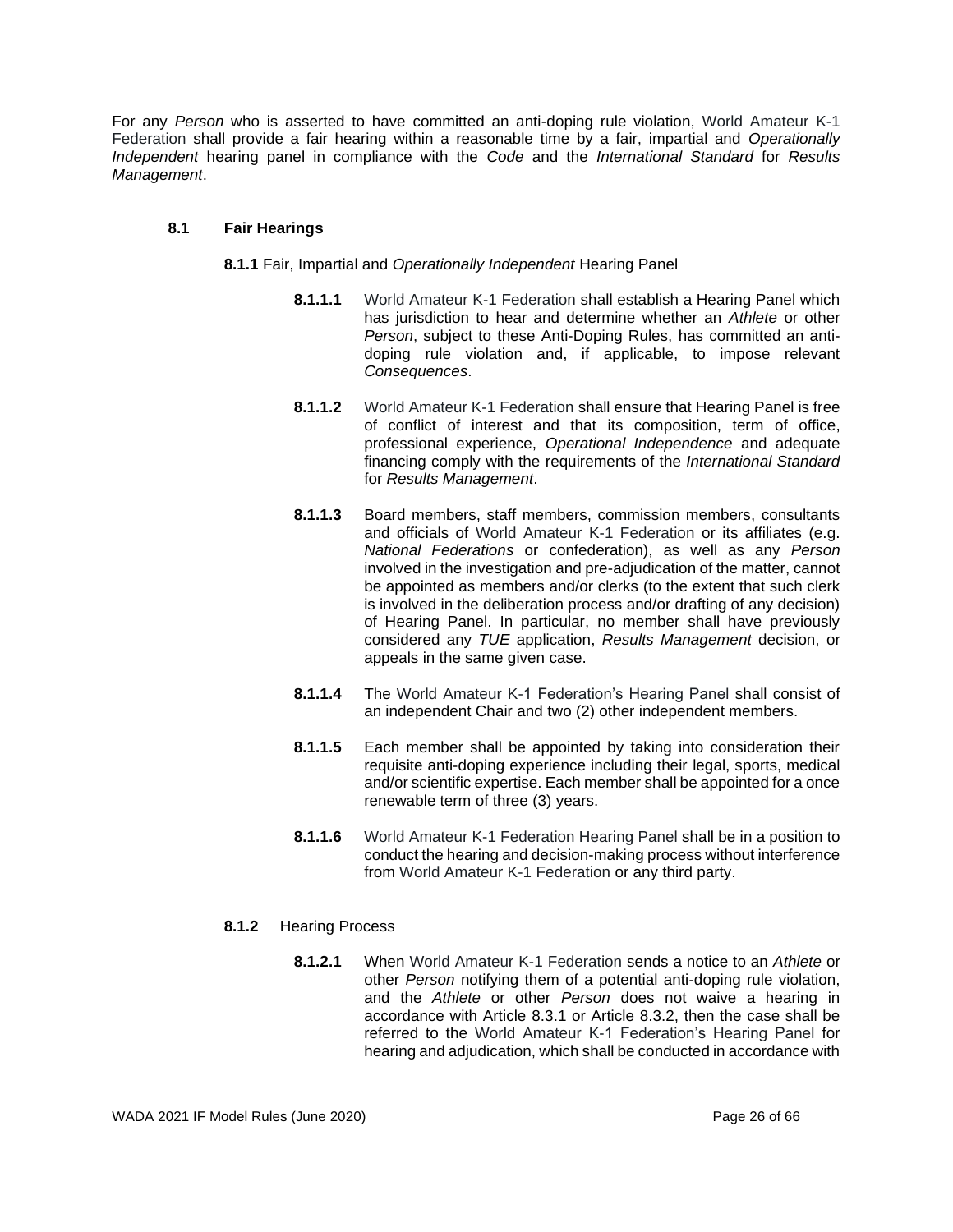the principles described in Articles 8 and 9 of the *International Standard* for *Results Management*.

- **8.1.2.2** The Chair shall appoint three (3) members (which may include the Chair) to hear that case. When hearing a case, one (1) panel member shall be a qualified lawyer, with no less than three (3) years of relevant legal experience, and one (1) panel member shall be a qualified medical practitioner, with no less than three (3) years of relevant medical experience.
- **8.1.2.3** Upon appointment by the Chair as a member of World Amateur K-1 Federation's Hearing Panel, each member must also sign a declaration that there are no facts or circumstances known to him or her which might call into question their impartiality in the eyes of any of the parties, other than those circumstances disclosed in the declaration.
- **8.1.2.4** Hearings held in connection with *Events* in respect to *Athletes* and other *Persons* who are subject to these Anti-Doping Rules may be conducted by an expedited process where permitted by the World Amateur K-1 Federation's Hearing Panel. **35**
- **8.1.2.5** *WADA,* the *National Federation* and the *National Anti-Doping Organization* of the *Athlete* or other *Person* may attend the hearing as observers. In any event, World Amateur K-1 Federation shall keep them fully apprised as to the status of pending cases and the result of all hearings.

#### **8.2 Notice of Decisions**

- **8.2.1** At the end of the hearing, or promptly thereafter, the World Amateur K-1 Federation's Hearing Panel shall issue a written decision that conforms with Article 9 of the *International Standard* for *Results Management* and which includes the full reasons for the decision, the period of *Ineligibility* imposed, the *Disqualification* of results under Article 10.10 and, if applicable, a justification for why the greatest potential *Consequences* were not imposed.
- **8.2.2** World Amateur K-1 Federation shall notify that decision to the *Athlete* or other *Person* and to other *Anti-Doping Organizations* with a right to appeal under Article 13.2.3, and shall promptly report it into *ADAMS*. The decision may be appealed as provided in Article 13.

## **8.3 Waiver of Hearing**

- **8.3.1** An *Athlete* or other *Person* against whom an anti-doping rule violation is asserted may waive a hearing expressly and agree with the *Consequences* proposed by World Amateur K-1 Federation.
- **8.3.2** However, if the *Athlete* or other *Person* against whom an anti-doping rule violation is asserted fails to dispute that assertion within the deadline otherwise specified in

**<sup>35</sup>** *[Comment to Article 8.1.2.4: For example, a hearing could be expedited on the eve of a major Event where the resolution of the anti-doping rule violation is necessary to determine the Athlete's eligibility to participate in the Event, or during an Event where the resolution of the case will affect the validity of the Athlete's results or continued participation in the Event.]*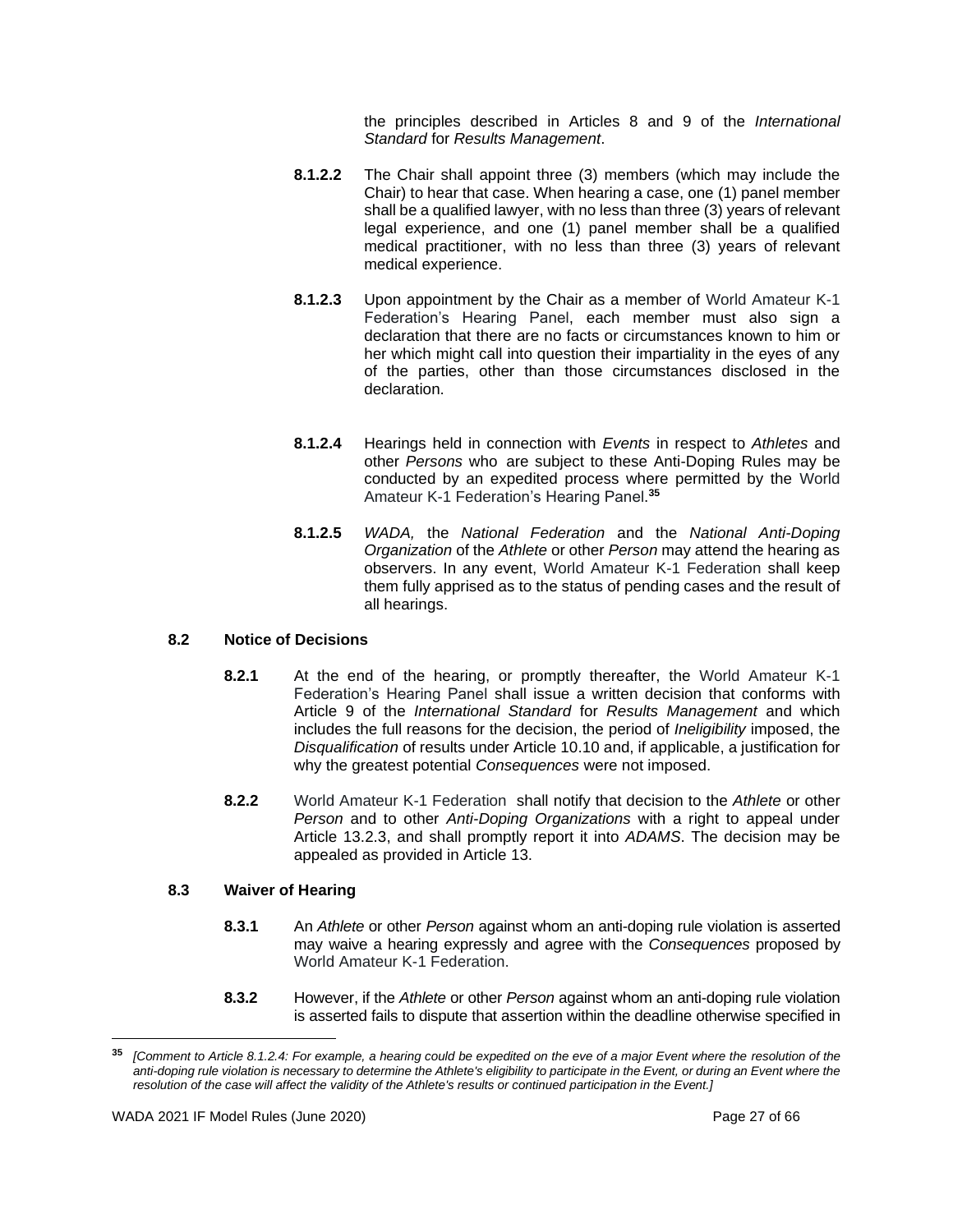the notice sent by the World Amateur K-1 Federation asserting the violation, then they shall be deemed to have waived a hearing, to have admitted the violation, and to have accepted the proposed *Consequences*.

- **8.3.3** In cases where Article 8.3.1 or 8.3.2 applies, a hearing before World Amateur K-1 Federation's Hearing Panel shall not be required. Instead World Amateur K-1 Federation shall promptly issue a written decision that conforms with Article 9 of the *International Standard* for *Results Management* and which includes the full reasons for the decision, the period of *Ineligibility* imposed, the *Disqualification* of results under Article 10.10 and, if applicable, a justification for why the greatest potential *Consequences* were not imposed.
- **8.3.4** World Amateur K-1 Federation shall notify that decision to the *Athlete* or other *Person* and to other *Anti-Doping Organizations* with a right to appeal under Article 13.2.3, and shall promptly report it into *ADAMS*. World Amateur K-1 Federation shall *Publicly Disclose* that decision in accordance with Article 14.3.2.

## **8.4 Single Hearing Before** *CAS*

Anti-doping rule violations asserted against *International-Level Athletes*, *National-Level Athletes* or other *Persons* may, with the consent of the *Athlete* or other *Person*, World Amateur K-1 Federation (where it has *Results Management* responsibility in accordance with Article 7) and *WADA*, be heard in a single hearing directly at *CAS*. **36**

## <span id="page-27-0"></span>**ARTICLE 9 AUTOMATIC** *DISQUALIFICATION* **OF INDIVIDUAL RESULTS**

An anti-doping rule violation in *Individual Sports* in connection with an *In-Competition* test automatically leads to *Disqualification* of the result obtained in that *Competition* with all resulting *Consequences*, including forfeiture of any medals, points and prizes.**<sup>37</sup>**

## <span id="page-27-1"></span>**ARTICLE 10 SANCTIONS ON INDIVIDUALS**

#### **10.1** *Disqualification* **of Results in the** *Event* **during which an Anti-Doping Rule Violation Occurs**

**10.1.1** An anti-doping rule violation occurring during or in connection with an *Event* may, upon the decision of the ruling body of the *Event*, lead to *Disqualification* of all of the *Athlete's* individual results obtained in that *Event* with all *Consequences*, including forfeiture of all medals, points and prizes, except as provided in Article 10.1.2.

**<sup>36</sup>** *[Comment to Article 8.4: In some cases, the combined cost of holding a hearing in the first instance at the international or national level, then rehearing the case de novo before CAS can be very substantial. Where all of the parties identified in this Article are satisfied that their interests will be adequately protected in a single hearing, there is no need for the Athlete or Anti-Doping Organizations to incur the extra expense of two (2) hearings. An Anti-Doping Organization may participate in the CAS hearing as*  an observer. Nothing set out in Article 8.4 precludes the Athlete or other Person and World Amateur K-1 Federation (where it has *Results Management responsibility) to waive their right to appeal by agreement. Such waiver, however, only binds the parties to such agreement and not any other entity with a right of appeal under the Code.]*

**<sup>37</sup>** *[Comment to Article 9: For Team Sports, any awards received by individual players will be Disqualified. However, Disqualification of the team will be as provided in Article 11. In sports which are not Team Sports but where awards are given to teams, Disqualification or other disciplinary action against the team when one or more team members have committed an anti-doping rule violation shall be as provided in the applicable rules of the International Federation.]*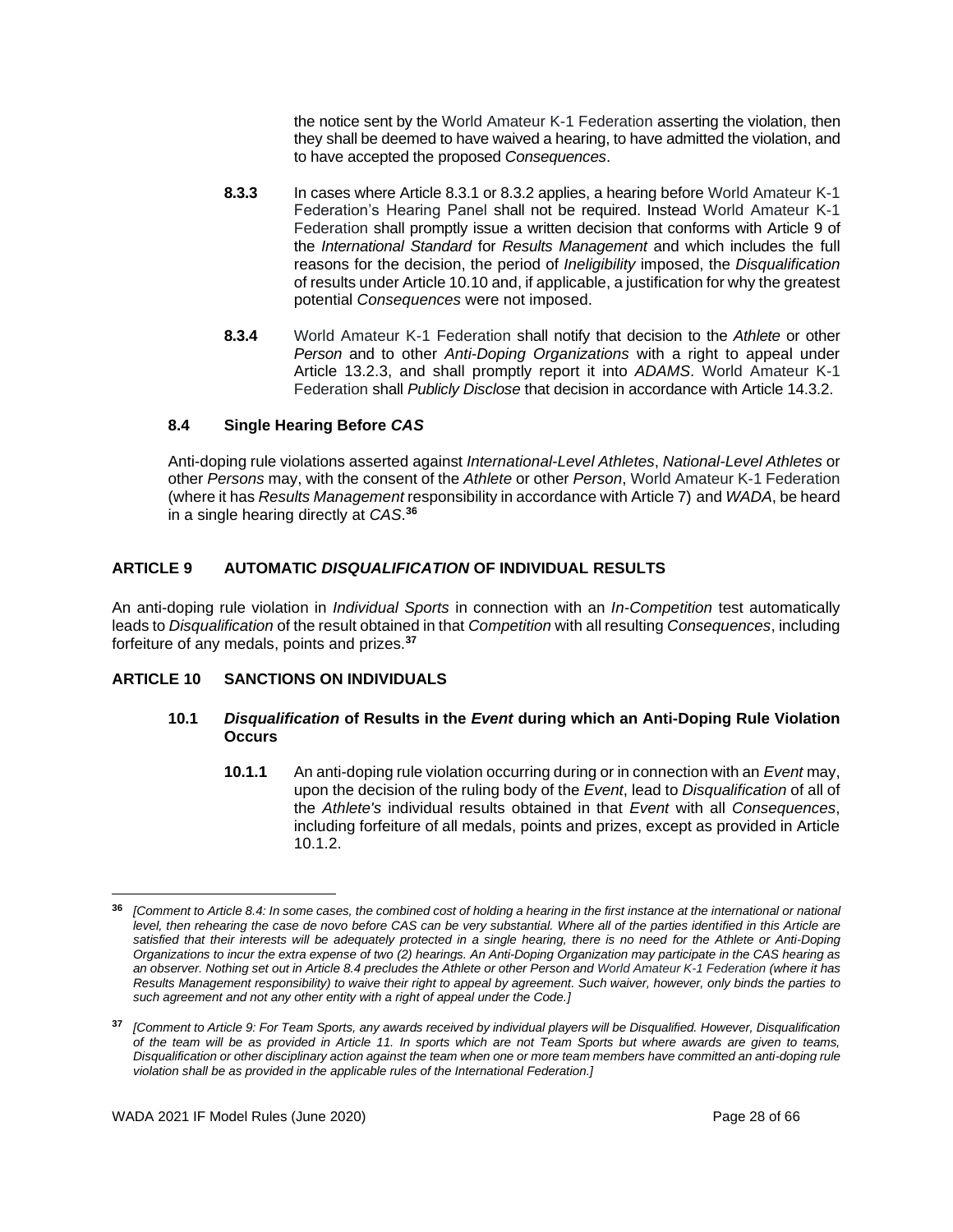Factors to be included in considering whether to *Disqualify* other results in an *Event* might include, for example, the seriousness of the *Athlete's* anti-doping rule violation and whether the *Athlete* tested negative in the other *Competitions*. **38**

**10.1.2** If the *Athlete* establishes that he or she bears *No Fault or Negligence* for the violation, the *Athlete's* individual results in the other *Competitions* shall not be *Disqualified*, unless the *Athlete's* results in *Competitions* other than the *Competition* in which the anti-doping rule violation occurred were likely to have been affected by the *Athlete's* anti-doping rule violation.

#### **10.2** *Ineligibility* **for Presence,** *Use* **or** *Attempted Use***, or** *Possession* **of a** *Prohibited Substance* **or** *Prohibited Method*

The period of *Ineligibility* for a violation of Article 2.1, 2.2 or 2.6 shall be as follows, subject to potential elimination, reduction or suspension pursuant to Article 10.5, 10.6 or 10.7:

- **10.2.1** The period of *Ineligibility*, subject to Article 10.2.4, shall be four (4) years where:
	- **10.2.1.1** The anti-doping rule violation does not involve a *Specified Substance* or a *Specified Method*, unless the *Athlete* or other *Person* can establish that the anti-doping rule violation was not intentional.**<sup>39</sup>**
	- **10.2.1.2** The anti-doping rule violation involves a *Specified Substance* or a *Specified Method* and World Amateur K-1 Federation can establish that the anti-doping rule violation was intentional.
- **10.2.2** If Article 10.2.1 does not apply, subject to Article 10.2.4.1, the period of *Ineligibility* shall be two (2) years.
- **10.2.3** As used in Article 10.2, the term "intentional" is meant to identify those *Athletes* or other *Persons* who engage in conduct which they knew constituted an antidoping rule violation or knew that there was a significant risk that the conduct might constitute or result in an anti-doping rule violation and manifestly disregarded that risk. An anti-doping rule violation resulting from an *Adverse Analytical Finding* for a substance which is only prohibited *In-Competition* shall be rebuttably presumed to be not "intentional" if the substance is a *Specified Substance and* the *Athlete* can establish that the *Prohibited Substance* was *Used Out-of-Competition*. An anti-doping rule violation resulting from an *Adverse Analytical Finding* for a substance which is only prohibited *In-Competition* shall not be considered "intentional" if the substance is not a *Specified Substance* and the *Athlete* can establish that the *Prohibited Substance* was *Used Out-of-Competition* in a context unrelated to sport performance.**<sup>40</sup>**

**<sup>38</sup>** *[Comment to Article 10.1.1: Whereas Article 9 Disqualifies the result in a single Competition in which the Athlete tested positive (e.g., the 100 meter backstroke), this Article may lead to Disqualification of all results in all races during the Event (e.g., the swimming World Championships).]*

**<sup>39</sup>** *[Comment to Article 10.2.1.1: While it is theoretically possible for an Athlete or other Person to establish that the anti-doping rule violation was not intentional without showing how the Prohibited Substance entered one's system, it is highly unlikely that in a doping case under Article 2.1 an Athlete will be successful in proving that the Athlete acted unintentionally without establishing the source of the Prohibited Substance.]*

**<sup>40</sup>** *[Comment to Article 10.2.3: Article 10.2.3 provides a special definition of "intentional" which is to be applied solely for purposes of Article 10.2.]*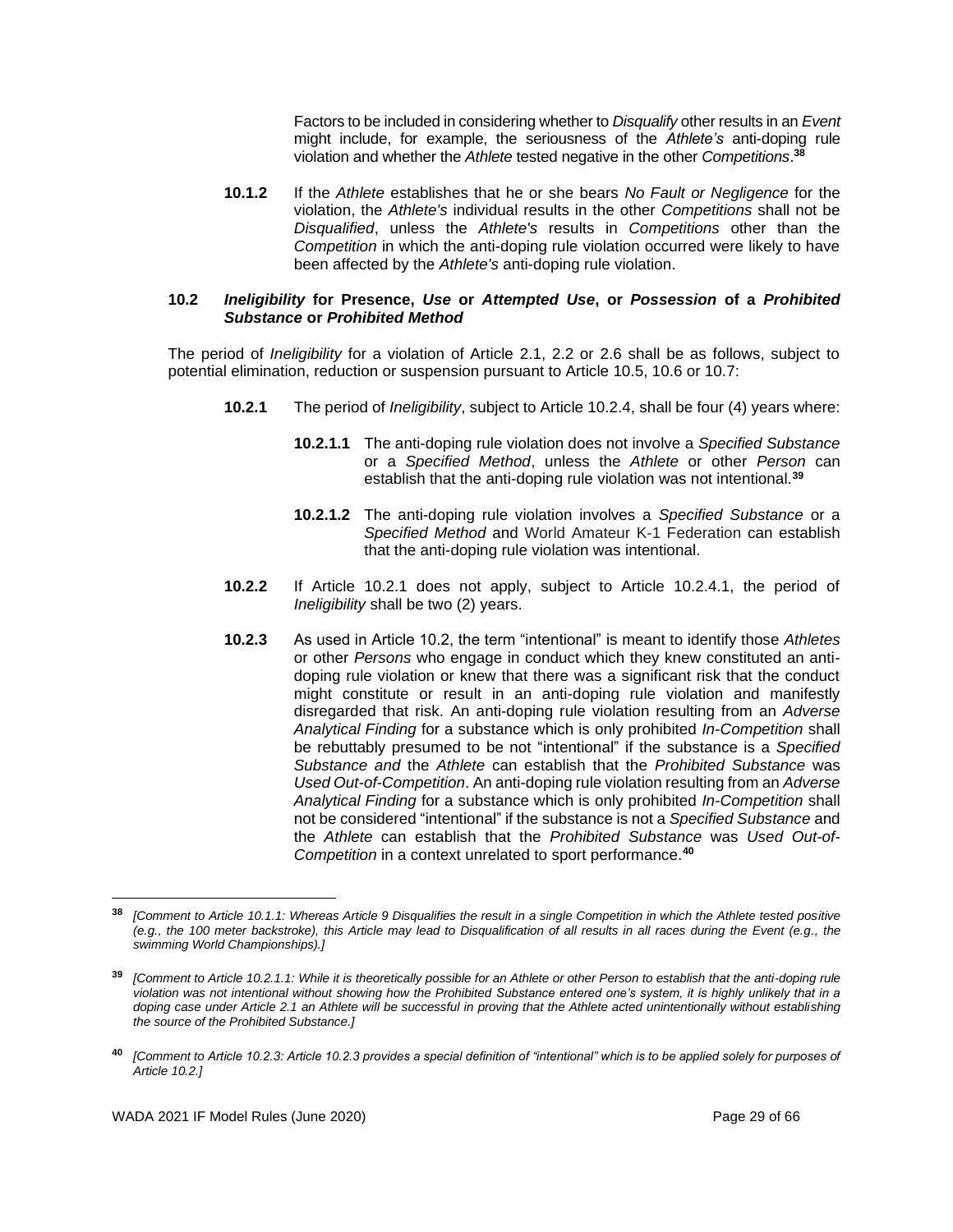- **10.2.4** Notwithstanding any other provision in Article 10.2, where the anti-doping rule violation involves a *Substance of Abuse*:
	- **10.2.4.1** If the *Athlete* can establish that any ingestion or *Use* occurred *Out-of-Competition* and was unrelated to sport performance, then the period of *Ineligibility* shall be three (3) months *Ineligibility*.

In addition, the period of *Ineligibility* calculated under this Article 10.2.4.1 may be reduced to one (1) month if the *Athlete* or other *Person* satisfactorily completes a *Substance of Abuse* treatment program approved by World Amateur K-1 Federation. The period of *Ineligibility* established in this Article 10.2.4.1 is not subject to any reduction based on any provision in Article 10.6.**<sup>41</sup>**

**10.2.4.2** If the ingestion, *Use* or *Possession* occurred *In-Competition*, and the *Athlete* can establish that the context of the ingestion, *Use* or *Possession* was unrelated to sport performance, then the ingestion, *Use* or *Possession* shall not be considered intentional for purposes of Article 10.2.1 and shall not provide a basis for a finding of *Aggravating Circumstances* under Article 10.4.

## **10.3** *Ineligibility* **for Other Anti-Doping Rule Violations**

The period of *Ineligibility* for anti-doping rule violations other than as provided in Article 10.2 shall be as follows, unless Article 10.6 or 10.7 are applicable:

- **10.3.1** For violations of Article 2.3 or 2.5, the period of *Ineligibility* shall be four (4) years except: (i) in the case of failing to submit to *Sample* collection, if the *Athlete* can establish that the commission of the anti-doping rule violation was not intentional, the period of *Ineligibility* shall be two (2) years; (ii) in all other cases, if the *Athlete* or other *Person* can establish exceptional circumstances that justify a reduction of the period of *Ineligibility*, the period of *Ineligibility* shall be in a range from two (2) years to four (4) years depending on the *Athlete* or other *Person*'s degree of *Fault*; or (iii) in a case involving a *Protected Person* or *Recreational Athlete*, the period of *Ineligibility* shall be in a range between a maximum of two (2) years and, at a minimum, a reprimand and no period of *Ineligibility*, depending on the *Protected Person* or *Recreational Athlete*'s degree of *Fault*.
- **10.3.2** For violations of Article 2.4, the period of *Ineligibility* shall be two (2) years, subject to reduction down to a minimum of one (1) year, depending on the *Athlete's* degree of *Fault*. The flexibility between two (2) years and one (1) year of *Ineligibility* in this Article is not available to *Athletes* where a pattern of lastminute whereabouts changes or other conduct raises a serious suspicion that the *Athlete* was trying to avoid being available for *Testing*.
- **10.3.3** For violations of Article 2.7 or 2.8, the period of *Ineligibility* shall be a minimum of four (4) years up to lifetime *Ineligibility*, depending on the seriousness of the

**<sup>41</sup>** *[Comment to Article 10.2.4.1: The determinations as to whether the treatment program is approved and whether the Athlete or other Person has satisfactorily completed the program shall be made in the sole discretion of World Amateur K-1 Federation. This Article is intended to give World Amateur K-1 Federation the leeway to apply their own judgment to identify and approve legitimate*  and reputable, as opposed to "sham", treatment programs. It is anticipated, however, that the characteristics of legitimate treatment *programs may vary widely and change over time such that it would not be practical for WADA to develop mandatory criteria for acceptable treatment programs.]*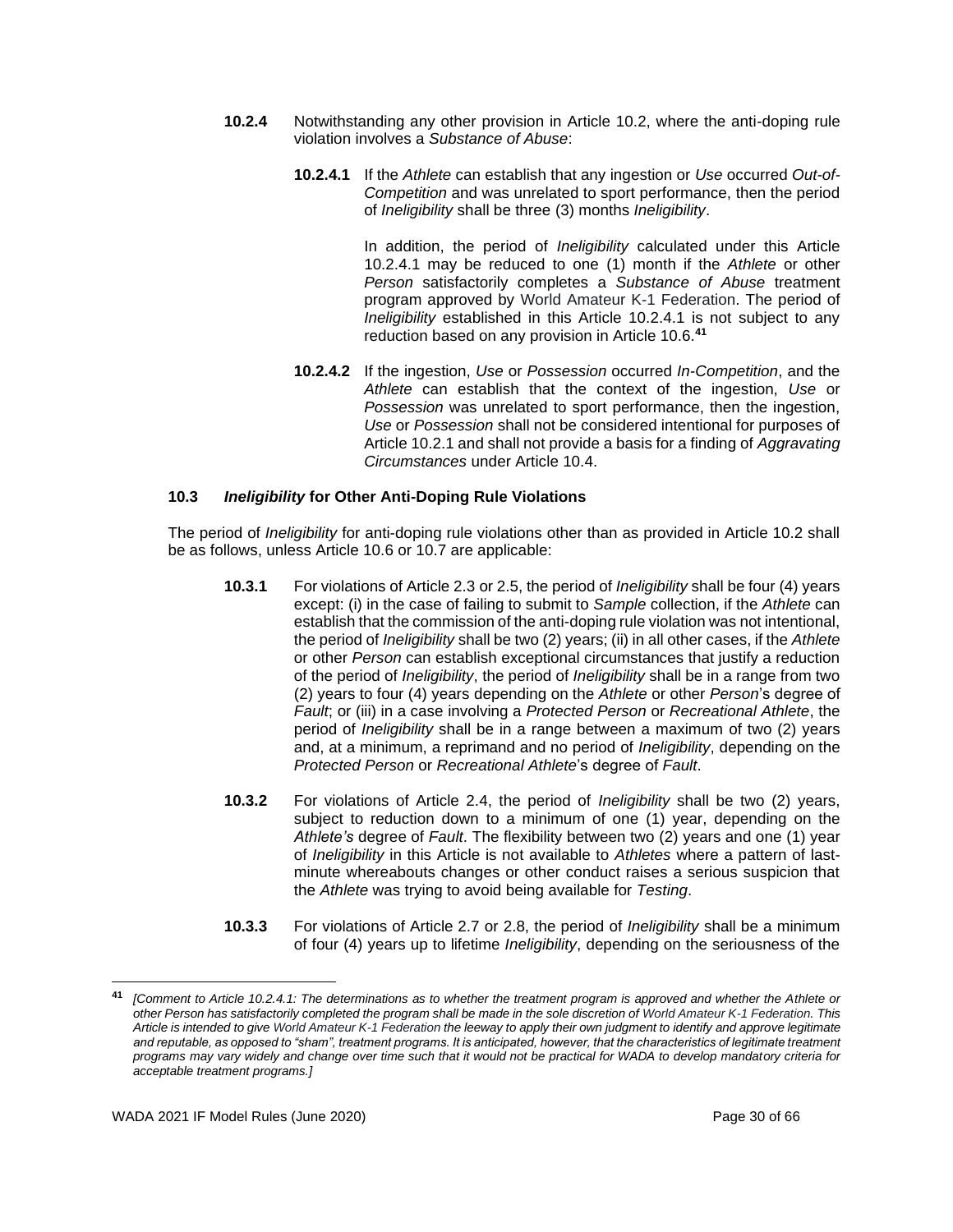violation. An Article 2.7 or Article 2.8 violation involving a *Protected Person* shall be considered a particularly serious violation and, if committed by *Athlete Support Personnel* for violations other than for *Specified Substances*, shall result in lifetime *Ineligibility* for *Athlete Support Personnel*. In addition, significant violations of Article 2.7 or 2.8 which may also violate non-sporting laws and regulations, shall be reported to the competent administrative, professional or judicial authorities.**<sup>42</sup>**

- **10.3.4** For violations of Article 2.9, the period of *Ineligibility* imposed shall be a minimum of two (2) years, up to lifetime *Ineligibility*, depending on the seriousness of the violation.
- **10.3.5** For violations of Article 2.10, the period of *Ineligibility* shall be two (2) years, subject to reduction down to a minimum of one (1) year, depending on the *Athlete* or other *Person's* degree of *Fault* and other circumstances of the case.**<sup>43</sup>**
- **10.3.6** For violations of Article 2.11, the period of *Ineligibility* shall be a minimum of two (2) years, up to lifetime *Ineligibility*, depending on the seriousness of the violation by the *Athlete* or other *Person*. **44**

## **10.4** *Aggravating Circumstances* **which may Increase the Period of** *Ineligibility*

If World Amateur K-1 Federation establishes in an individual case involving an anti-doping rule violation other than violations under Article 2.7 (*Trafficking* or *Attempted Trafficking*), 2.8 (*Administration* or *Attempted Administration*), 2.9 (Complicity or *Attempted* Complicity) or 2.11 (Acts by an *Athlete* or Other *Person* to Discourage or Retaliate Against Reporting) that *Aggravating Circumstances* are present which justify the imposition of a period of *Ineligibility* greater than the standard sanction, then the period of *Ineligibility* otherwise applicable shall be increased by an additional period of *Ineligibility* of up to two (2) years depending on the seriousness of the violation and the nature of the *Aggravating Circumstances*, unless the *Athlete* or other *Person* can establish that he or she did not knowingly commit the anti-doping rule violation.<sup>45</sup>

#### **10.5 Elimination of the Period of** *Ineligibility* **where there is** *No Fault or Negligence*

**<sup>42</sup>** *[Comment to Article 10.3.3: Those who are involved in doping Athletes or covering up doping should be subject to sanctions which are more severe than the Athletes who test positive. Since the authority of sport organizations is generally limited to Ineligibility for accreditation, membership and other sport benefits, reporting Athlete Support Personnel to competent authorities is an important step in the deterrence of doping.]*

**<sup>43</sup>** *[Comment to Article 10.3.5: Where the "other Person" referenced in Article 2.10 is an entity and not an individual, that entity may be disciplined as provided in Article 12.]*

**<sup>44</sup>** *[Comment to Article 10.3.6: Conduct that is found to violate both Article 2.5 (Tampering) and Article 2.11 (Acts by an Athlete or Other Person to Discourage or Retaliate Against Reporting to Authorities) shall be sanctioned based on the violation that carries the more severe sanction.]*

<sup>45</sup> *[Comment to Article 10.4: Violations under Articles 2.7 (Trafficking or Attempted Trafficking), 2.8 (Administration or Attempted Administration), 2.9 (Complicity or Attempted Complicity) and 2.11 (Acts by an Athlete or Other Person to Discourage or Retaliate Against Reporting to Authorities) are not included in the application of Article 10.4 because the sanctions for these violations already build in sufficient discretion up to a lifetime ban to allow consideration of any Aggravating Circumstance.]*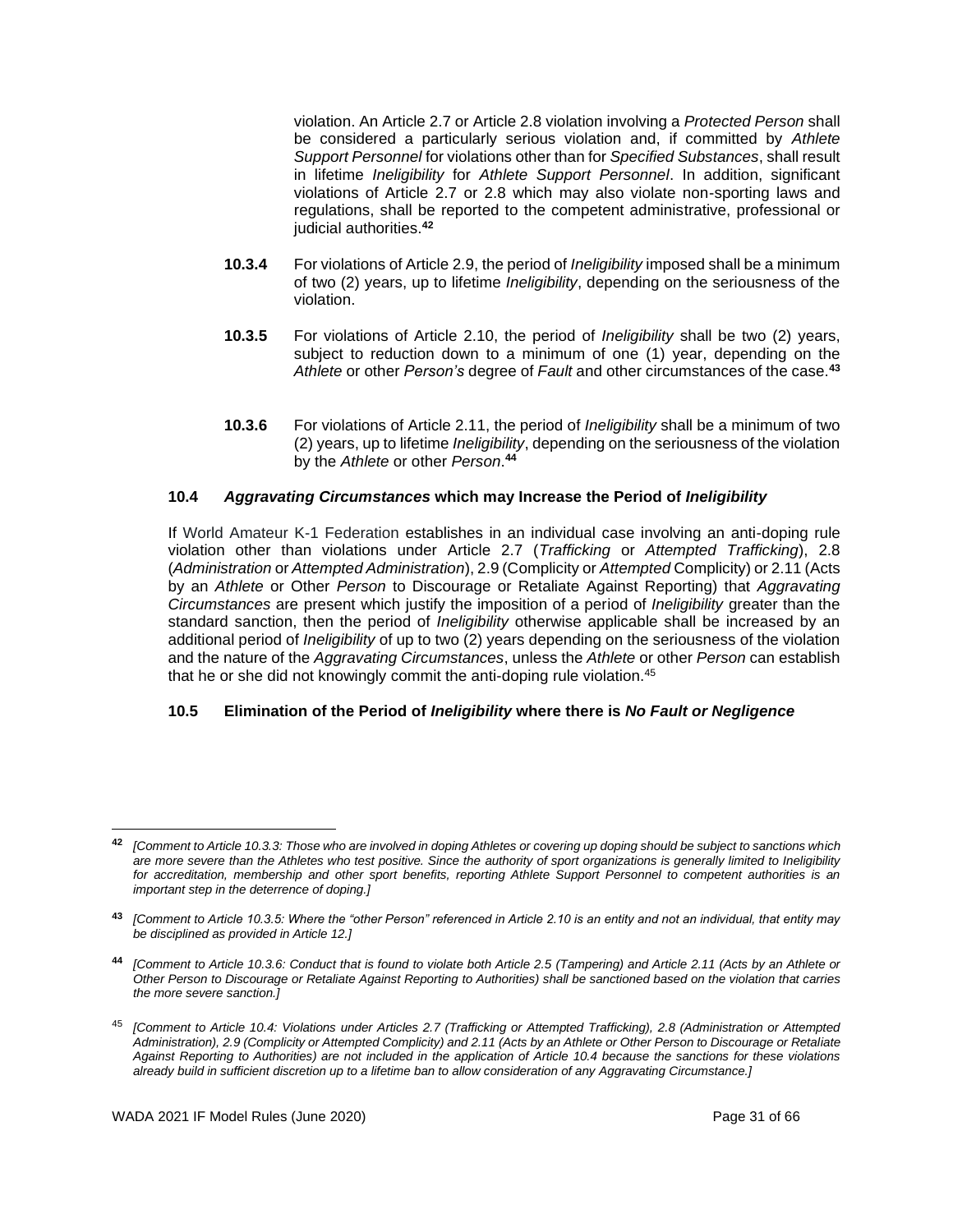If an *Athlete* or other *Person* establishes in an individual case that he or she bears *No Fault or Negligence*, then the otherwise applicable period of *Ineligibility* shall be eliminated.**<sup>46</sup> 10.6 Reduction of the Period of** *Ineligibility* **based on** *No Significant Fault or Negligence*

**10.6.1** Reduction of Sanctions in Particular Circumstances for Violations of Article 2.1, 2.2 or 2.6.

All reductions under Article 10.6.1 are mutually exclusive and not cumulative.

**10.6.1.1** *Specified Substances* or *Specified Methods*

Where the anti-doping rule violation involves a *Specified Substance* (other than a *Substance of Abuse*) or *Specified Method*, and the *Athlete* or other *Person* can establish *No Significant Fault or Negligence*, then the period of *Ineligibility* shall be, at a minimum, a reprimand and no period of *Ineligibility*, and at a maximum, two (2) years of *Ineligibility*, depending on the *Athlete's* or other *Person's* degree of *Fault*.

**10.6.1.2** *Contaminated Products*

In cases where the *Athlete* or other *Person* can establish both *No Significant Fault or Negligence* and that the detected *Prohibited Substance* (other than a *Substance of Abuse*) came from a *Contaminated Product*, then the period of *Ineligibility* shall be, at a minimum, a reprimand and no period of *Ineligibility*, and at a maximum, two (2) years *Ineligibility*, depending on the *Athlete* or other *Person's* degree of *Fault*. **47**

**10.6.1.3** *Protected Persons* or *Recreational Athletes*

**<sup>47</sup>** *[Comment to Article 10.6.1.2: In order to receive the benefit of this Article, the Athlete or other Person must establish not only that the detected Prohibited Substance came from a Contaminated Product, but must also separately establish No Significant Fault or Negligence. It should be further noted that Athletes are on notice that they take nutritional supplements at their own risk. The sanction reduction based on No Significant Fault or Negligence has rarely been applied in Contaminated Product cases unless the Athlete has exercised a high level of caution before taking the Contaminated Product. In assessing whether the Athlete can*  establish the source of the Prohibited Substance, it would, for example, be significant for purposes of establishing whether the *Athlete actually Used the Contaminated Product, whether the Athlete had declared the product which was subsequently determined to be contaminated on the Doping Control form.* 

*This Article should not be extended beyond products that have gone through some process of manufacturing. Where an Adverse Analytical Finding results from environment contamination of a "non-product" such as tap water or lake water in circumstances where no reasonable person would expect any risk of an anti-doping rule violation, typically there would be No Fault or Negligence under Article 10.5.]*

**<sup>46</sup>** *[Comment to Article 10.5: This Article and Article 10.6.2 apply only to the imposition of sanctions; they are not applicable to the determination of whether an anti-doping rule violation has occurred. They will only apply in exceptional circumstances, for example, where an Athlete could prove that, despite all due care, he or she was sabotaged by a competitor. Conversely, No Fault or Negligence would not apply in the following circumstances: (a) a positive test resulting from a mislabeled or contaminated vitamin or nutritional supplement (Athletes are responsible for what they ingest (Article 2.1) and have been warned against the possibility of supplement contamination); (b) the Administration of a Prohibited Substance by the Athlete's personal physician or trainer* without disclosure to the Athlete (Athletes are responsible for their choice of medical personnel and for advising medical personnel *that they cannot be given any Prohibited Substance); and (c) sabotage of the Athlete's food or drink by a spouse, coach or other Person within the Athlete's circle of associates (Athletes are responsible for what they ingest and for the conduct of those Persons to whom they entrust access to their food and drink). However, depending on the unique facts of a particular case, any of the referenced illustrations could result in a reduced sanction under Article 10.6 based on No Significant Fault or Negligence.]*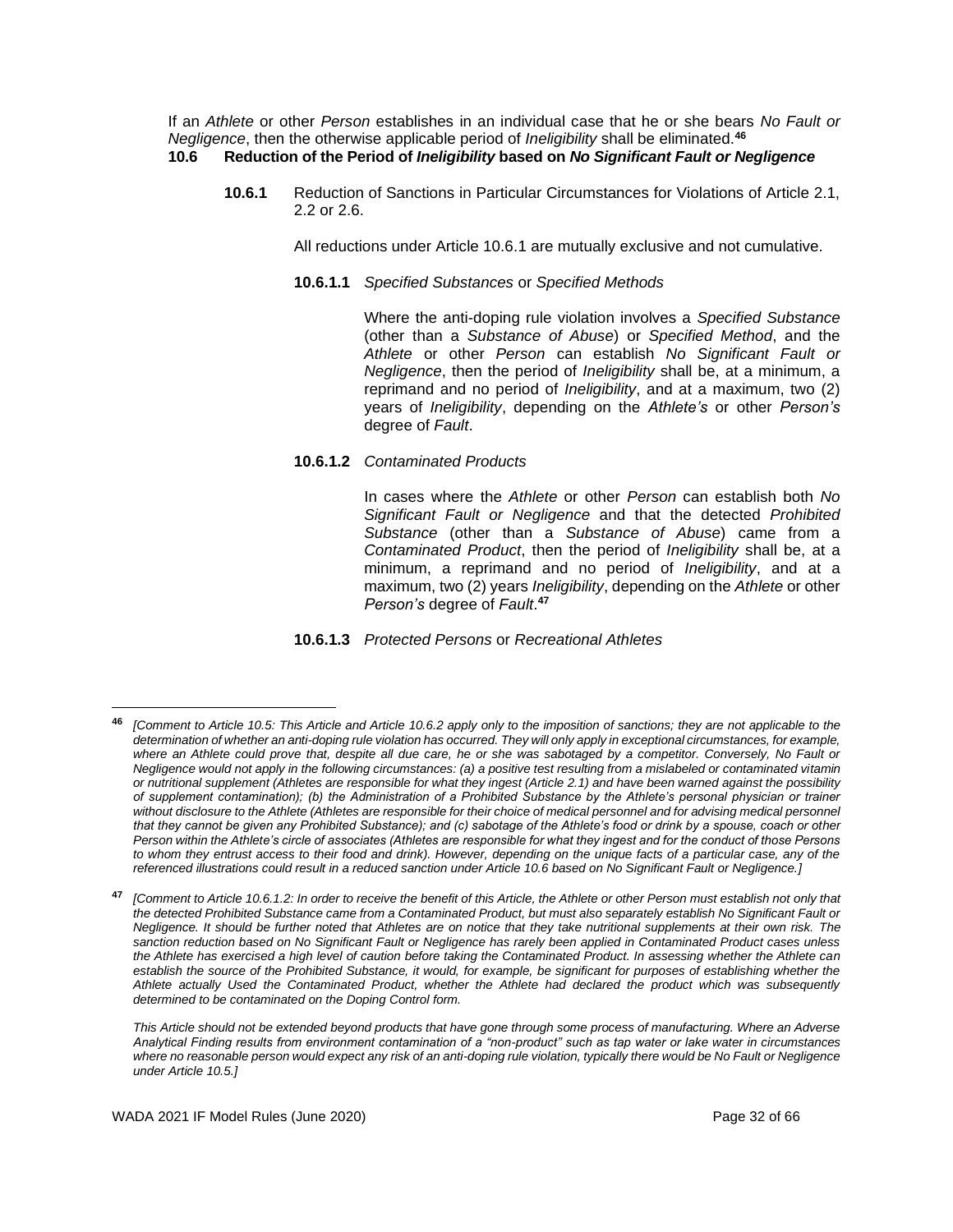Where the anti-doping rule violation not involving a *Substance of Abuse* is committed by a *Protected Person* or *Recreational Athlete*, and the *Protected Person* or *Recreational Athlete* can establish *No Significant Fault or Negligence*, then the period of *Ineligibility* shall be, at a minimum, a reprimand and no period of *Ineligibility*, and at a maximum, two (2) years *Ineligibility*, depending on the *Protected Person* or *Recreational Athlete*'s degree of *Fault*.

**10.6.2** Application of *No Significant Fault or Negligence* beyond the Application of Article 10.6.1

If an *Athlete* or other *Person* establishes in an individual case where Article 10.6.1 is not applicable that he or she bears *No Significant Fault or Negligence*, then, subject to further reduction or elimination as provided in Article 10.7, the otherwise applicable period of *Ineligibility* may be reduced based on the *Athlete* or other *Person's* degree of *Fault*, but the reduced period of *Ineligibility* may not be less than one-half of the period of *Ineligibility* otherwise applicable. If the otherwise applicable period of *Ineligibility* is a lifetime, the reduced period under this Article may be no less than eight (8) years.**<sup>48</sup>**

#### **10.7 Elimination, Reduction, or Suspension of Period of** *Ineligibility* **or Other** *Consequences* **for Reasons Other than** *Fault*

- **10.7.1** *Substantial Assistance* in Discovering or Establishing *Code* Violations**<sup>49</sup>**
	- **10.7.1.1** World Amateur K-1 Federation may, prior to an appellate decision under Article 13 or the expiration of the time to appeal, suspend a part of the *Consequences* (other than *Disqualification* and mandatory *Public Disclosure*) imposed in an individual case where the *Athlete* or other *Person* has provided *Substantial Assistance* to an *Anti-Doping Organization*, criminal authority or professional disciplinary body which results in: (i) the *Anti-Doping Organization* discovering or bringing forward an anti-doping rule violation by another *Person*; or (ii) which results in a criminal or disciplinary body discovering or bringing forward a criminal offense or the breach of professional rules committed by another *Person* and the information provided by the *Person* providing *Substantial Assistance* is made available to World Amateur K-1 Federation or other *Anti-Doping Organization* with *Results Management* responsibility; or (iii) which results in *WADA* initiating a proceeding against a *Signatory*, *WADA*-accredited laboratory, or *Athlete* passport management unit (as defined in the *International Standard for Laboratories*) for non-compliance with the *Code*, *International Standard* or *Technical Document*; or (iv) with the approval by *WADA*, which results in a criminal or disciplinary body bringing forward a criminal offense or the breach of professional or sport rules arising out of a sport integrity violation other than doping. After an appellate decision under Article 13 or the expiration of time to appeal, World Amateur K-1 Federation may only suspend a part of the otherwise applicable *Consequences* with the approval of *WADA*.

**<sup>48</sup>** *[Comment to Article 10.6.2: Article 10.6.2 may be applied to any anti-doping rule violation except those Articles where intent is an element of the anti-doping rule violation (e.g., Article 2.5, 2.7, 2.8, 2.9 or 2.11) or an element of a particular sanction (e.g., Article 10.2.1) or a range of Ineligibility is already provided in an Article based on the Athlete or other Person's degree of Fault.]*

**<sup>49</sup>** *[Comment to Article 10.7.1: The cooperation of Athletes, Athlete Support Personnel and other Persons who acknowledge their mistakes and are willing to bring other anti-doping rule violations to light is important to clean sport.]*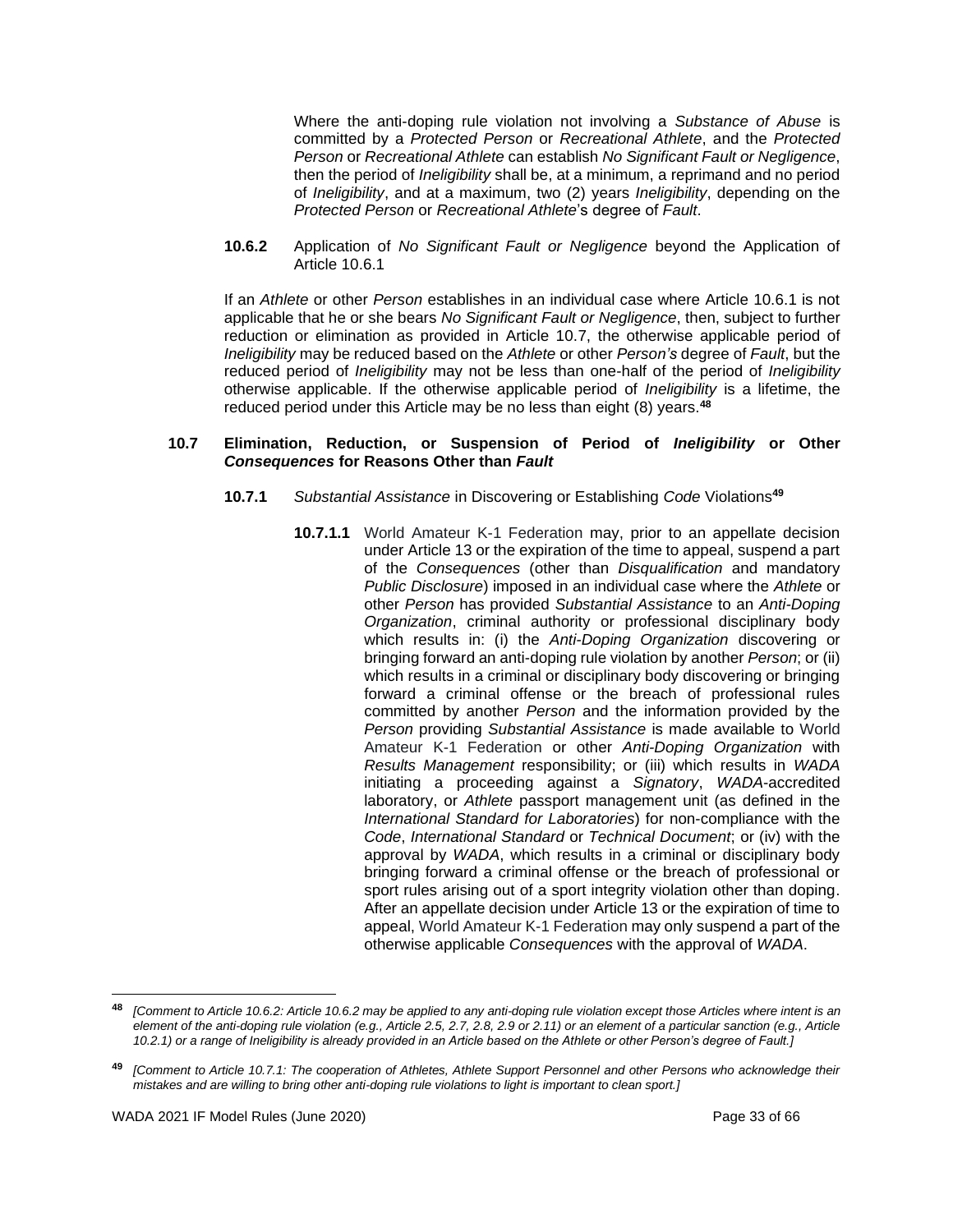The extent to which the otherwise applicable period of *Ineligibility* may be suspended shall be based on the seriousness of the anti-doping rule violation committed by the *Athlete* or other *Person* and the significance of the *Substantial Assistance* provided by the *Athlete* or other *Person* to the effort to eliminate doping in sport, non-compliance with the *Code* and/or sport integrity violations. No more than threequarters of the otherwise applicable period of *Ineligibility* may be suspended. If the otherwise applicable period of *Ineligibility* is a lifetime, the non-suspended period under this Article must be no less than eight (8) years. For purposes of this paragraph, the otherwise applicable period of *Ineligibility* shall not include any period of *Ineligibility* that could be added under Article 10.9.3.2 of these Anti-Doping Rules.

If so requested by an *Athlete* or other *Person* who seeks to provide *Substantial Assistance*, World Amateur K-1 Federation shall allow the *Athlete* or other *Person* to provide the information to it subject to a *Without Prejudice Agreement*.

If the *Athlete* or other *Person* fails to continue to cooperate and to provide the complete and credible *Substantial Assistance* upon which a suspension of *Consequences* was based, World Amateur K-1 Federation shall reinstate the original *Consequences*. If World Amateur K-1 Federation decides to reinstate suspended *Consequences* or decides not to reinstate suspended *Consequences*, that decision may be appealed by any *Person* entitled to appeal under Article 13.

- **10.7.1.2** To further encourage *Athletes* and other *Persons* to provide *Substantial Assistance* to *Anti-Doping Organizations*, at the request of World Amateur K-1 Federation or at the request of the *Athlete* or other *Person* who has, or has been asserted to have, committed an antidoping rule violation, or other violation of the *Code*, *WADA* may agree at any stage of the *Results Management* process, including after an appellate decision under Article 13, to what it considers to be an appropriate suspension of the otherwise-applicable period of *Ineligibility* and other *Consequences*. In exceptional circumstances, *WADA* may agree to suspensions of the period of *Ineligibility* and other *Consequences* for *Substantial Assistance* greater than those otherwise provided in this Article, or even no period of *Ineligibility*, no mandatory *Public Disclosure* and/or no return of prize money or payment of fines or costs. *WADA's* approval shall be subject to reinstatement of *Consequences*, as otherwise provided in this Article. Notwithstanding Article 13, *WADA's* decisions in the context of this Article 10.7.1.2 may not be appealed.
- **10.7.1.3** If World Amateur K-1 Federation suspends any part of an otherwise applicable sanction because of *Substantial Assistance*, then notice providing justification for the decision shall be provided to the other *Anti-Doping Organizations* with a right to appeal under Article 13.2.3 as provided in Article 14.

In unique circumstances where *WADA* determines that it would be in the best interest of anti-doping, *WADA* may authorize World Amateur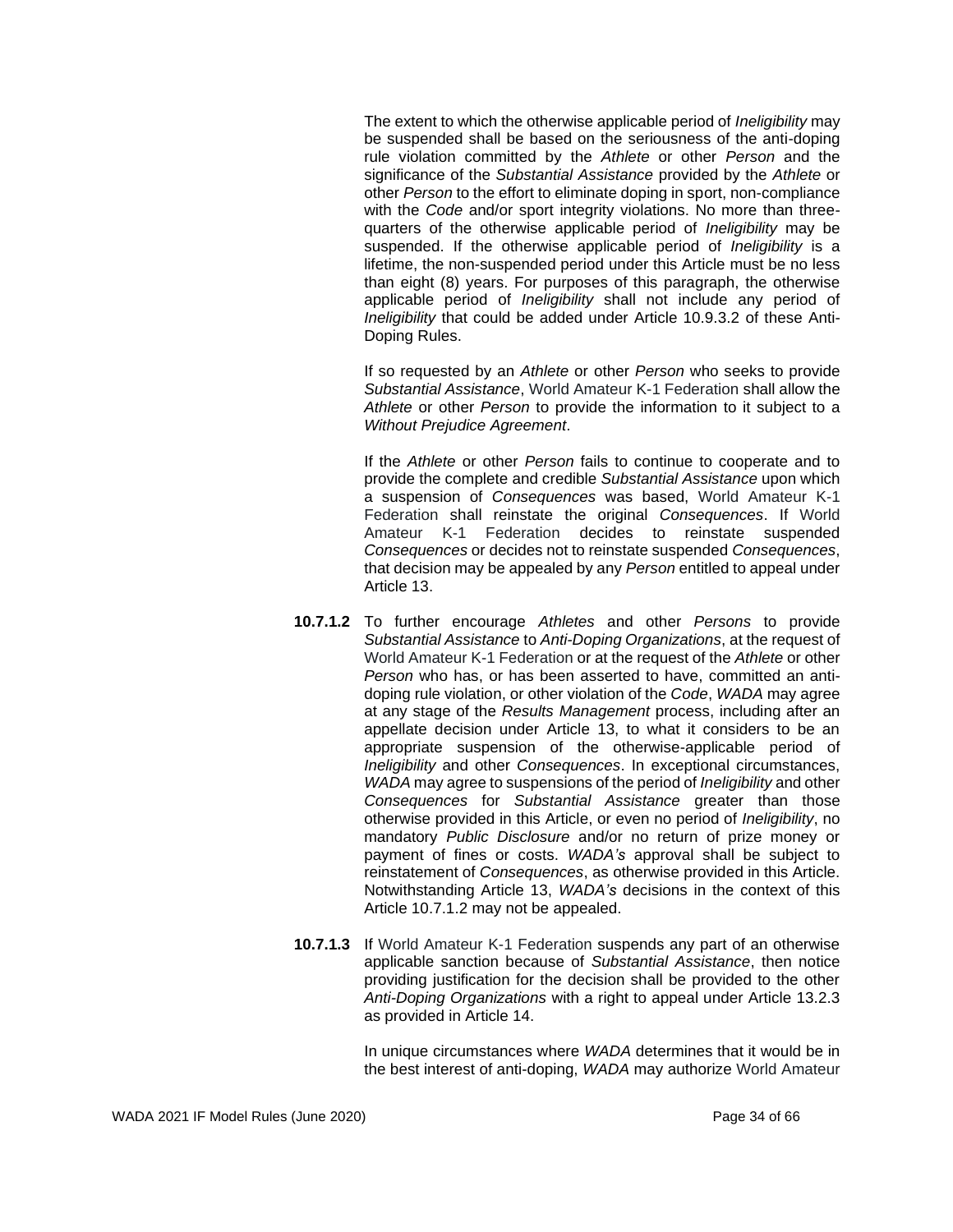K-1 Federation to enter into appropriate confidentiality agreements limiting or delaying the disclosure of the *Substantial Assistance* agreement or the nature of *Substantial Assistance* being provided.

**10.7.2** Admission of an Anti-Doping Rule Violation in the Absence of Other Evidence

Where an *Athlete* or other *Person* voluntarily admits the commission of an anti-doping rule violation before having received notice of a *Sample* collection which could establish an anti-doping rule violation (or, in the case of an anti-doping rule violation other than Article 2.1, before receiving first notice of the admitted violation pursuant to Article 7) and that admission is the only reliable evidence of the violation at the time of admission, then the period of *Ineligibility* may be reduced, but not below one-half of the period of *Ineligibility* otherwise applicable.**<sup>50</sup>**

**10.7.3** Application of Multiple Grounds for Reduction of a Sanction

Where an *Athlete* or other *Person* establishes entitlement to reduction in sanction under more than one provision of Article 10.5, 10.6 or 10.7, before applying any reduction or suspension under Article 10.7, the otherwise applicable period of *Ineligibility* shall be determined in accordance with Articles 10.2, 10.3, 10.5, and 10.6. If the *Athlete* or other *Person* establishes entitlement to a reduction or suspension of the period of *Ineligibility* under Article 10.7, then the period of *Ineligibility* may be reduced or suspended, but not below one-fourth of the otherwise applicable period of *Ineligibility*.

## **10.8** *Results Management* **Agreements**

**10.8.1** One-Year Reduction for Certain Anti-Doping Rule Violations Based on Early Admission and Acceptance of Sanction

Where an *Athlete* or other *Person*, after being notified by World Amateur K-1 Federation of a potential anti-doping rule violation that carries an asserted period of *Ineligibility* of four (4) or more years (including any period of *Ineligibility* asserted under Article 10.4), admits the violation and accepts the asserted period of *Ineligibility* no later than twenty (20) days after receiving notice of an anti-doping rule violation charge, the *Athlete* or other *Person* may receive a one-year reduction in the period of *Ineligibility* asserted by World Amateur K-1 Federation .Where the *Athlete* or other *Person* receives the one-year reduction in the asserted period of *Ineligibility* under this Article 10.8.1, no further reduction in the asserted period of *Ineligibility* shall be allowed under any other Article.**<sup>51</sup>**

## **10.8.2** Case Resolution Agreement

Where the *Athlete* or other *Person* admits an anti-doping rule violation after being confronted with the anti-doping rule violation by World Amateur K-1 Federation and agrees to *Consequences* acceptable to World Amateur K-1 Federation and *WADA*, at their sole

**<sup>50</sup>** *[Comment to Article 10.7.2: This Article is intended to apply when an Athlete or other Person comes forward and admits to an anti-doping rule violation in circumstances where no Anti-Doping Organization is aware that an anti-doping rule violation might have been committed. It is not intended to apply to circumstances where the admission occurs after the Athlete or other Person*  believes he or she is about to be caught. The amount by which Ineligibility is reduced should be based on the likelihood that the *Athlete or other Person would have been caught had he or she not come forward voluntarily.]*

**<sup>51</sup>** *[Comment to Article 10.8.1: For example*, *if World Amateur K-1 Federation alleges that an Athlete has violated Article 2.1 for Use of an anabolic steroid and asserts the applicable period of Ineligibility is four (4) years, then the Athlete may unilaterally reduce the period of Ineligibility to three (3) years by admitting the violation and accepting the three-year period of Ineligibility within the time specified in this Article, with no further reduction allowed. This resolves the case without any need for a hearing.]*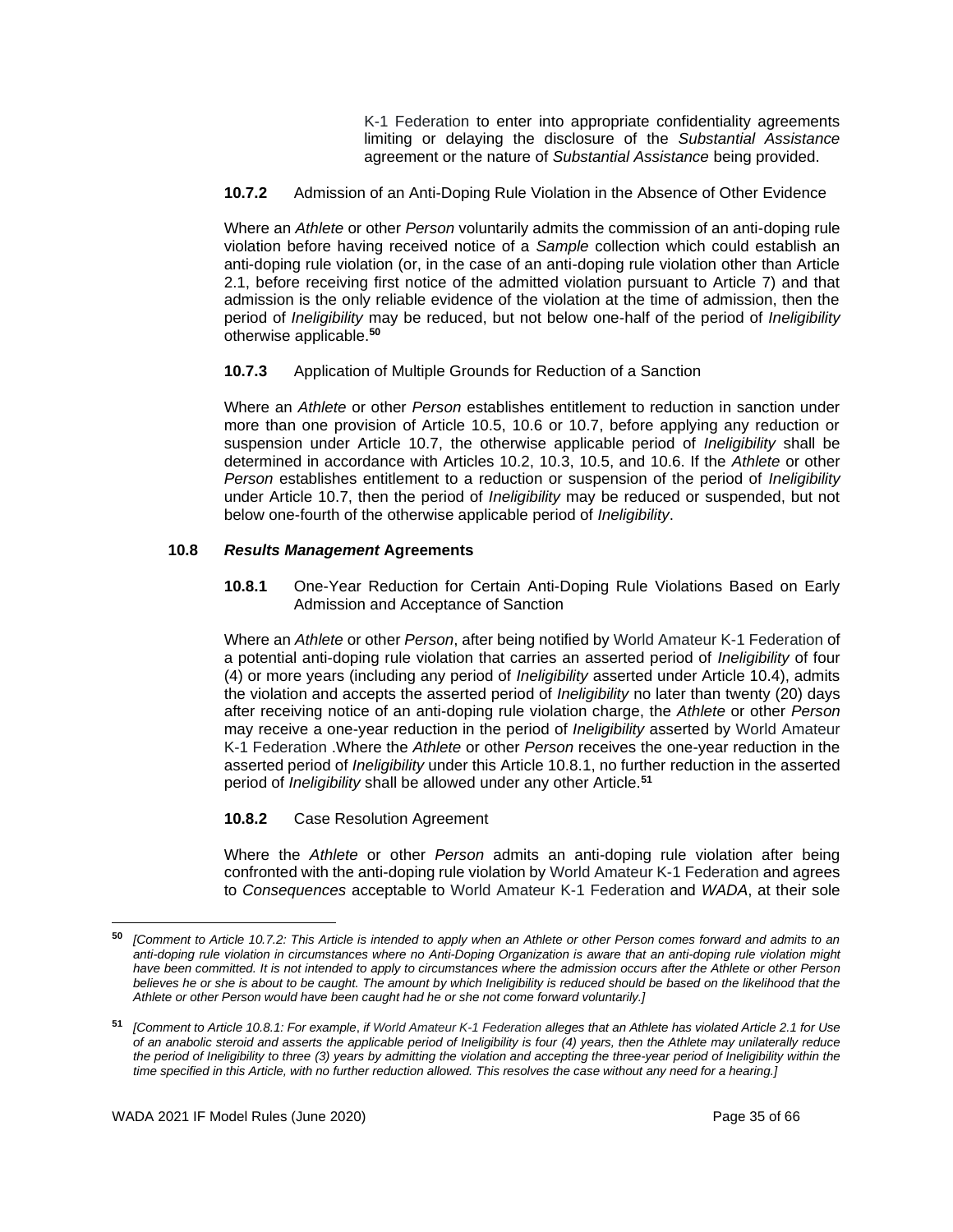discretion, then: (a) the *Athlete* or other *Person* may receive a reduction in the period of *Ineligibility* based on an assessment by World Amateur K-1 Federation and *WADA* of the application of Articles 10.1 through 10.7 to the asserted anti-doping rule violation, the seriousness of the violation, the *Athlete* or other *Person*'s degree of *Fault* and how promptly the *Athlete* or other *Person* admitted the violation; and (b) the period of *Ineligibility* may start as early as the date of *Sample* collection or the date on which another anti-doping rule violation last occurred. In each case, however, where this Article is applied, the *Athlete* or other *Person* shall serve at least one-half of the agreed-upon period of *Ineligibility* going forward from the earlier of the date the *Athlete* or other *Person* accepted the imposition of a sanction or a *Provisional Suspension* which was subsequently respected by the *Athlete* or other *Person*. The decision by *WADA* and World Amateur K-1 Federation to enter or not enter into a case resolution agreement, and the amount of the reduction to, and the starting date of, the period of *Ineligibility* are not matters for determination or review by a hearing body and are not subject to appeal under Article 13.

If so requested by an *Athlete* or other *Person* who seeks to enter into a case resolution agreement under this Article, World Amateur K-1 Federation shall allow the *Athlete* or other *Person* to discuss an admission of the anti-doping rule violation with it subject to a *Without Prejudice Agreement*. 52

#### **10.9 Multiple Violations**

- **10.9.1** Second or Third Anti-Doping Rule Violation
	- **10.9.1.1** For an *Athlete* or other *Person's* second anti-doping rule violation, the period of *Ineligibility* shall be the greater of:
		- (a) A six-month period of *Ineligibility*; or
		- (b) A period of Ineligibility in the range between:
			- (i) the sum of the period of *Ineligibility* imposed for the first antidoping rule violation plus the period of *Ineligibility* otherwise applicable to the second anti-doping rule violation treated as if it were a first violation, and
			- (ii) twice the period of *Ineligibility* otherwise applicable to the second anti-doping rule violation treated as if it were a first violation.

The period of *Ineligibility* within this range shall be determined based on the entirety of the circumstances and the *Athlete* or other *Person*'s degree of *Fault* with respect to the second violation.

**10.9.1.2** A third anti-doping rule violation will always result in a lifetime period of *Ineligibility*, except if the third violation fulfills the condition for elimination or reduction of the period of *Ineligibility* under Article 10.5 or 10.6, or involves a violation of Article 2.4. In these particular cases, the period of *Ineligibility* shall be from eight (8) years to lifetime *Ineligibility*.

<sup>52</sup> *[Comment to Article 10.8: Any mitigating or aggravating factors set forth in this Article 10 shall be considered in arriving at the Consequences set forth in the case resolution agreement, and shall not be applicable beyond the terms of that agreement.]*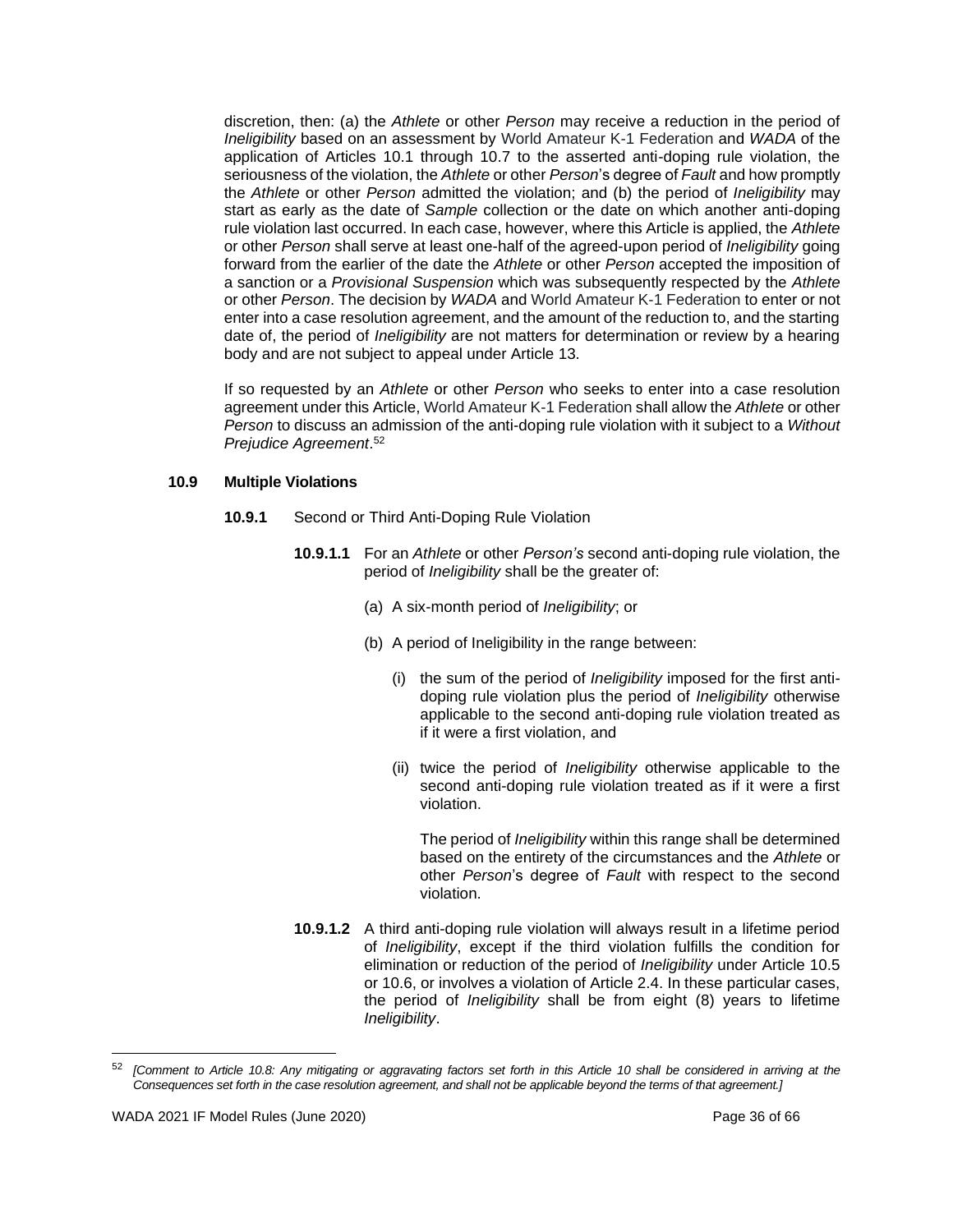- **10.9.1.3** The period of *Ineligibility* established in Articles 10.9.1.1 and 10.9.1.2 may then be further reduced by the application of Article 10.7.
- **10.9.2** An anti-doping rule violation for which an *Athlete* or other *Person* has established *No Fault* or *Negligence* shall not be considered a violation for purposes of this Article 10.9. In addition, an anti-doping rule violation sanctioned under Article 10.2.4.1 shall not be considered a violation for purposes of Article 10.9.
- **10.9.3** Additional Rules for Certain Potential Multiple Violations
	- **10.9.3.1** For purposes of imposing sanctions under Article 10.9, except as provided in Articles 10.9.3.2 and 10.9.3.3, an anti-doping rule violation will only be considered a second violation if World Amateur K-1 Federation can establish that the *Athlete* or other *Person* committed the additional anti-doping rule violation after the *Athlete* or other *Person* received notice pursuant to Article 7, or after World Amateur K-1 Federation made reasonable efforts to give notice of the first antidoping rule violation. If World Amateur K-1 Federation cannot establish this, the violations shall be considered together as one single first violation, and the sanction imposed shall be based on the violation that carries the more severe sanction, including the application of *Aggravating Circumstances*. Results in all *Competitions* dating back to the earlier anti-doping rule violation will be *Disqualified* as provided in Article 10.10.<sup>53</sup>
	- **10.9.3.2** If World Amateur K-1 Federation establishes that an *Athlete* or other *Person* committed an additional anti-doping rule violation prior to notification, and that the additional violation occurred twelve (12) months or more before or after the first-noticed violation, then the period of Ineligibility for the additional violation shall be calculated as if the additional violation were a stand-alone first violation and this period of *Ineligibility* is served consecutively, rather than concurrently, with the period of *Ineligibility* imposed for the earlier-noticed violation. Where this Article 10.9.3.2 applies, the violations taken together shall constitute a single violation for purposes of Article 10.9.1.
	- **10.9.3.3** If World Amateur K-1 Federation establishes that an *Athlete* or other *Person* committed a violation of Article 2.5 in connection with the *Doping Control* process for an underlying asserted anti-doping rule violation, the violation of Article 2.5 shall be treated as a stand-alone first violation and the period of *Ineligibility* for such violation shall be served consecutively, rather than concurrently, with the period of *Ineligibility*, if any, imposed for the underlying anti-doping rule violation. Where this Article 10.9.3.3 is applied, the violations taken together shall constitute a single violation for purposes of Article 10.9.1.

**<sup>53</sup>** *[Comment to Article 10.9.3.1: The same rule applies where, after the imposition of a sanction, World Amateur K-1 Federation discovers facts involving an anti-doping rule violation that occurred prior to notification for a first anti-doping rule violation – e.g., World Amateur K-1 Federation shall impose a sanction based on the sanction that could have been imposed if the two (2) violations had been adjudicated at the same time, including the application of Aggravating Circumstances.]*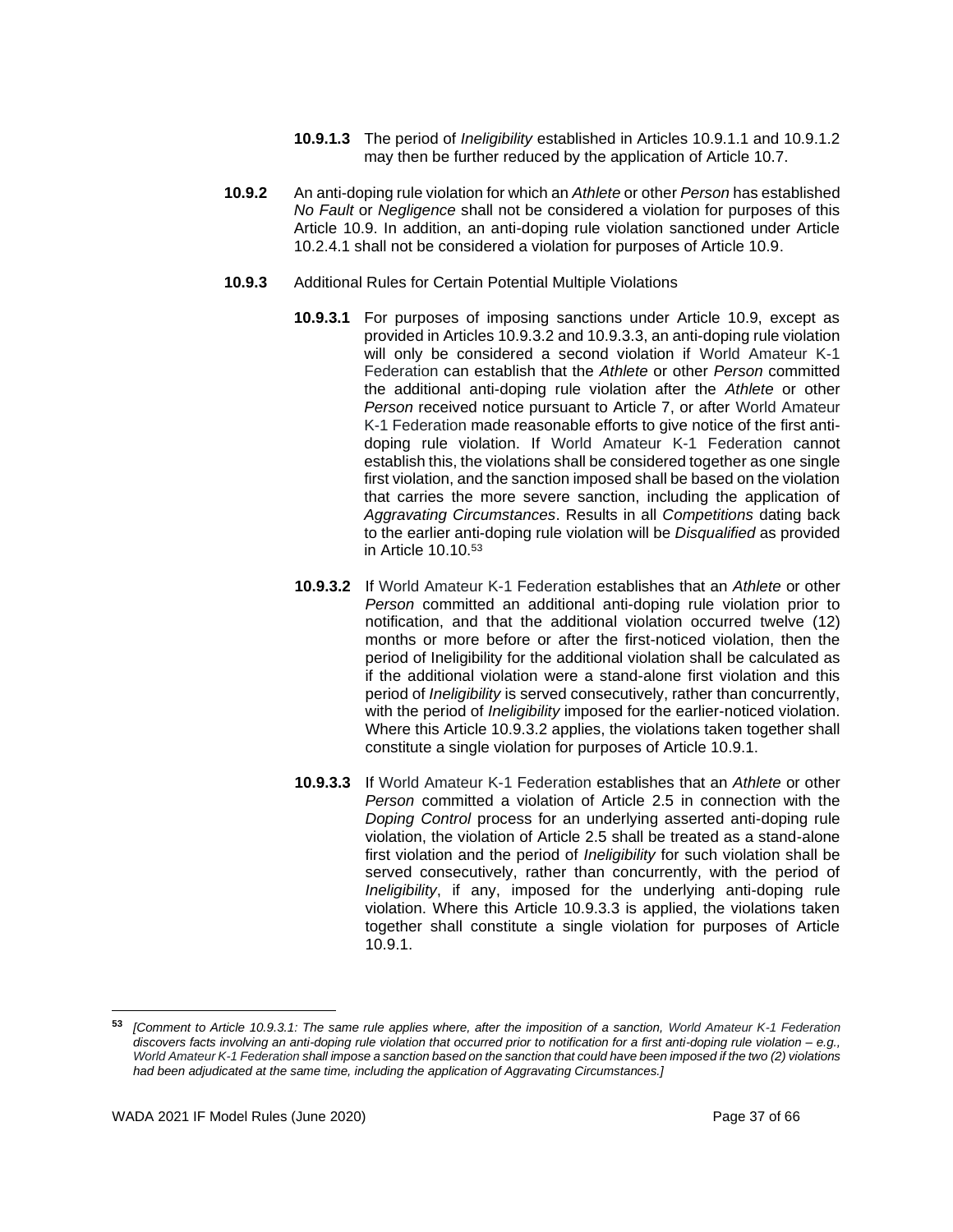- **10.9.3.4** If World Amateur K-1 Federation establishes that an *Athlete* or other *Person* has committed a second or third anti-doping rule violation during a period of *Ineligibility*, the periods of *Ineligibility* for the multiple violations shall run consecutively, rather than concurrently.
- **10.9.4** Multiple Anti-Doping Rule Violations during Ten-Year Period

For purposes of Article 10.9, each anti-doping rule violation must take place within the same ten-year period in order to be considered multiple violations.

#### **10.10** *Disqualification* **of Results in** *Competitions* **Subsequent to** *Sample* **Collection or Commission of an Anti-Doping Rule Violation**

In addition to the automatic *Disqualification* of the results in the *Competition* which produced the positive *Sample* under Article 9, all other competitive results of the *Athlete* obtained from the date a positive *Sample* was collected (whether *In-Competition* or *Out-of-Competition*), or other antidoping rule violation occurred, through the commencement of any *Provisional Suspension* or *Ineligibility* period, shall, unless fairness requires otherwise, be *Disqualified* with all of the resulting *Consequences* including forfeiture of any medals, points and prizes.<sup>54</sup>

## **10.11 Forfeited Prize Money**

If World Amateur K-1 Federation recovers prize money forfeited as a result of an anti-doping rule violation, it shall take reasonable measures to allocate and distribute this prize money to the *Athletes* who would have been entitled to it had the forfeiting *Athlete* not competed.<sup>55</sup>

## **10.12** *Financial Consequences*

- **10.12.1** Where an *Athlete* or other *Person* commits an anti-doping rule violation, World Amateur K-1 Federation may, in its discretion and subject to the principle of proportionality, elect to (a) recover from the *Athlete* or other *Person* costs associated with the anti-doping rule violation, regardless of the period of *Ineligibility* imposed and/or (b) fine the *Athlete* or other *Person* in an amount up to 2000 Euros, only in cases where the maximum period of *Ineligibility* otherwise applicable has already been imposed.
- **10.12.2** The imposition of a financial sanction or the World Amateur K-1 Federation's recovery of costs shall not be considered a basis for reducing the *Ineligibility* or other sanction which would otherwise be applicable under these Anti-Doping Rules.

**<sup>54</sup>** *[Comment to Article 10.10: Nothing in these Anti-Doping Rules precludes clean Athletes or other Persons who have been damaged by the actions of a Person who has committed an anti-doping rule violation from pursuing any right which they would otherwise have to seek damages from such Person.]*

**<sup>55</sup>** *[Comment to Article 10.11: This Article is not intended to impose an affirmative duty on World Amateur K-1 Federation to take any action to collect forfeited prize money. If World Amateur K-1 Federation elects not to take any action to collect forfeited prize money, it may assign its right to recover such money to the Athlete(s) who should have otherwise received the money. "Reasonable measures to allocate and distribute this prize money" could include using collected forfeited prize money as agreed upon by World Amateur K-1 Federation and its Athletes.]*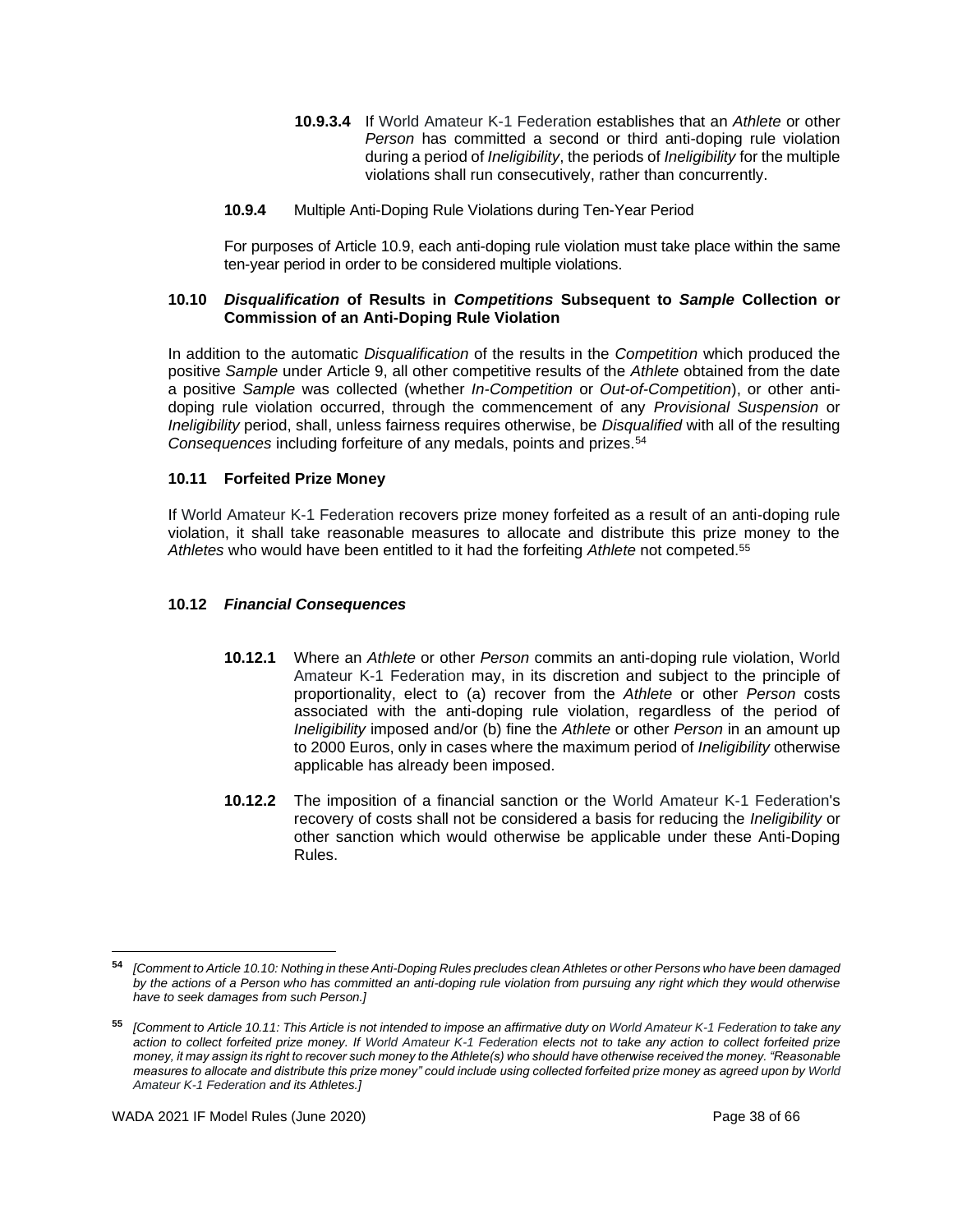## **10.13 Commencement of** *Ineligibility* **Period**

Where an *Athlete* is already serving a period of *Ineligibility* for an anti-doping rule violation, any new period of *Ineligibility* shall commence on the first day after the current period of *Ineligibility* has been served. Otherwise, except as provided below, the period of *Ineligibility* shall start on the date of the final hearing decision providing for *Ineligibility* or, if the hearing is waived or there is no hearing, on the date *Ineligibility* is accepted or otherwise imposed.

## **10.13.1** Delays Not Attributable to the *Athlete* or other *Person*

Where there have been substantial delays in the hearing process or other aspects of *Doping Control*, and the *Athlete* or other *Person* can establish that such delays are not attributable to the *Athlete* or other *Person*, World Amateur K-1 Federation or World Amateur K-1 Federation's Hearing Panel, if applicable, may start the period of *Ineligibility* at an earlier date commencing as early as the date of *Sample* collection or the date on which another anti-doping rule violation last occurred. All competitive results achieved during the period of *Ineligibility*, including retroactive *Ineligibility*, shall be *Disqualified*. **56**

## **10.13.2** Credit for *Provisional Suspension* or Period of *Ineligibility* Served

- **10.13.2.1** If a *Provisional Suspension* is respected by the *Athlete* or other *Person*, then the *Athlete* or other *Person* shall receive a credit for such period of *Provisional Suspension* against any period of *Ineligibility* which may ultimately be imposed. If the *Athlete* or other *Person* does not respect a *Provisional Suspension*, then the *Athlete* or other *Person* shall receive no credit for any period of *Provisional Suspension* served. If a period of *Ineligibility* is served pursuant to a decision that is subsequently appealed, then the *Athlete* or other *Person* shall receive a credit for such period of *Ineligibility* served against any period of *Ineligibility* which may ultimately be imposed on appeal.
- **10.13.2.2** If an *Athlete* or other *Person* voluntarily accepts a *Provisional Suspension* in writing from World Amateur K-1 Federation and thereafter respects the *Provisional Suspension*, the *Athlete* or other *Person* shall receive a credit for such period of voluntary *Provisional Suspension* against any period of *Ineligibility* which may ultimately be imposed. A copy of the *Athlete* or other *Person's* voluntary acceptance of a *Provisional Suspension* shall be provided promptly to each party entitled to receive notice of an asserted anti-doping rule violation under Article 14.1.**<sup>57</sup>**
- **10.13.2.3** No credit against a period of *Ineligibility* shall be given for any time period before the effective date of the *Provisional Suspension* or voluntary *Provisional Suspension* regardless of whether the *Athlete* elected not to compete or was suspended by a team.

**<sup>56</sup>** *[Comment to Article 10.13.1: In cases of anti-doping rule violations other than under Article 2.1, the time required for an Anti-Doping Organization to discover and develop facts sufficient to establish an anti-doping rule violation may be lengthy, particularly where the Athlete or other Person has taken affirmative action to avoid detection. In these circumstances, the flexibility provided in this Article to start the sanction at an earlier date should not be used.]*

**<sup>57</sup>** *[Comment to Article 10.13.2.2: An Athlete's voluntary acceptance of a Provisional Suspension is not an admission by the Athlete and shall not be used in any way to draw an adverse inference against the Athlete.]*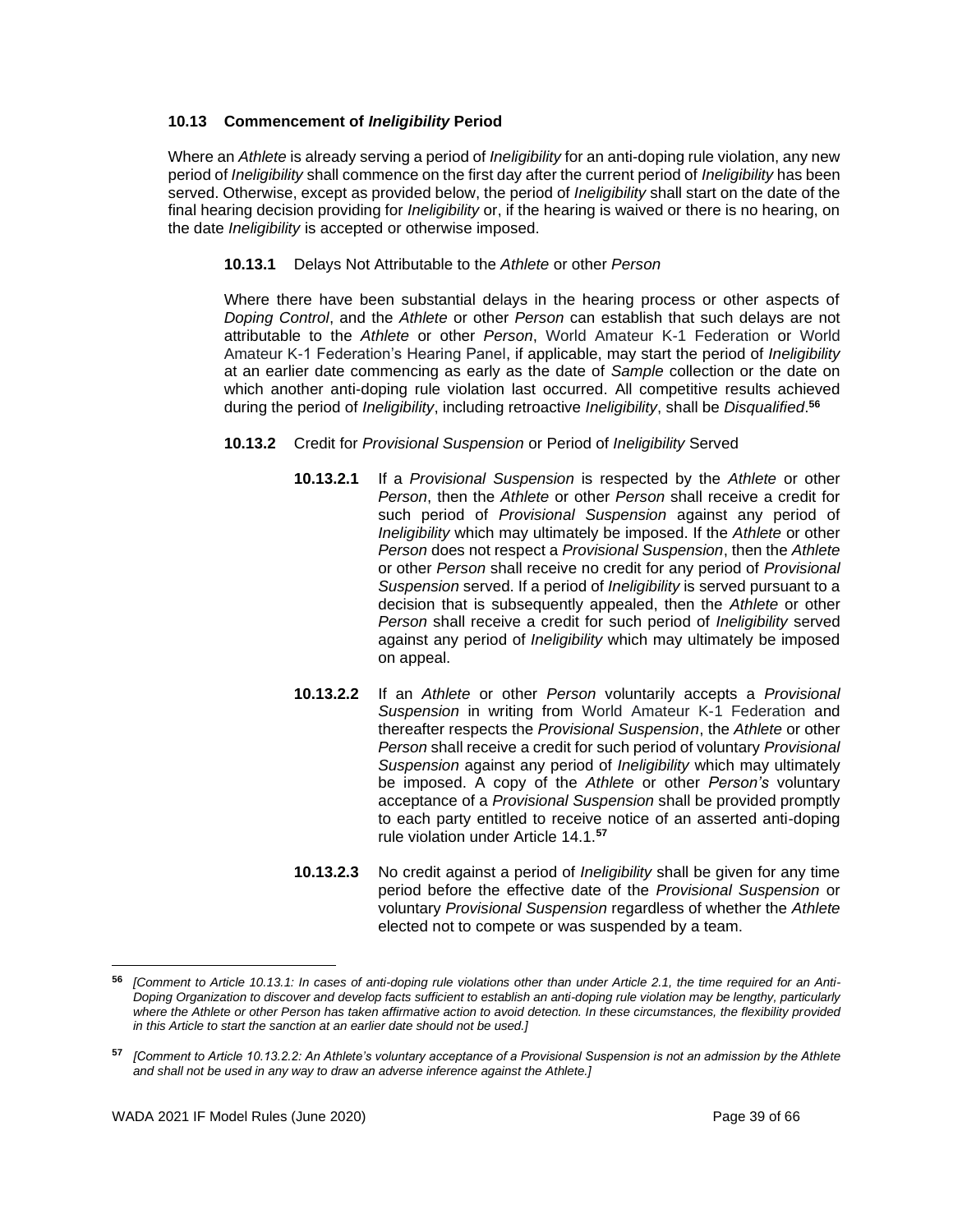**10.13.2.4** In *Team Sports*, where a period of *Ineligibility* is imposed upon a team, unless fairness requires otherwise, the period of *Ineligibility* shall start on the date of the final hearing decision providing for *Ineligibility* or, if the hearing is waived, on the date *Ineligibility* is accepted or otherwise imposed. Any period of team *Provisional Suspension* (whether imposed or voluntarily accepted) shall be credited against the total period of *Ineligibility* to be served.]

## **10.14 Status During** *Ineligibility* **or** *Provisional Suspension*

#### **10.14.1** Prohibition Against Participation During *Ineligibility* or *Provisional Suspension*

No *Athlete* or other *Person* who has been declared *Ineligible* or is subject to a *Provisional Suspension* may, during a period of *Ineligibility* or *Provisional Suspension*, participate in any capacity in a *Competition* or activity (other than authorized anti-doping *Education* or rehabilitation programs) authorized or organized by any *Signatory*, *Signatory's* member organization, or a club or other member organization of a *Signatory's* member organization, or in *Competitions* authorized or organized by any professional league or any internationalor national-level *Event* organization or any elite or national-level sporting activity funded by a governmental agency.

An *Athlete* or other *Person* subject to a period of *Ineligibility* longer than four (4) years may, after completing four (4) years of the period of *Ineligibility*, participate as an *Athlete* in local sport events not sanctioned or otherwise under the authority of a *Code Signatory* or member of a *Code Signatory*, but only so long as the local sport event is not at a level that could otherwise qualify such *Athlete* or other *Person* directly or indirectly to compete in (or accumulate points toward) a national championship or *International Event*, and does not involve the *Athlete* or other *Person* working in any capacity with *Protected Persons*.

An *Athlete* or other *Person* subject to a period of *Ineligibility* shall remain subject to *Testing* and any requirement by World Amateur K-1 Federation to provide whereabouts information.**<sup>58</sup>**

## **10.14.2** Return to Training

As an exception to Article 10.14.1, an *Athlete* may return to train with a team or to use the facilities of a club or other member organization of World Amateur K-1 Federation's or other *Signatory's* member organization during the shorter of: (1) the last two months of the

**<sup>58</sup>** *[Comment to Article 10.14.1: For example, subject to Article 10.14.2 below, Ineligible Athletes cannot participate in a training camp, exhibition or practice organized by their National Federation or a club which is a member of that National Federation or*  which is funded by a governmental agency. Further, an Ineligible Athlete may not compete in a non-Signatory professional league *(e.g., the National Hockey League, the National Basketball Association, etc.), Events organized by a non-Signatory International Event organization or a non-Signatory national-level Event organization without triggering the Consequences set forth in Article 10.14.3. The term "activity" also includes, for example, administrative activities, such as serving as an official, director, officer, employee, or volunteer of the organization described in this Article. Ineligibility imposed in one sport shall also be recognized by other sports (see Article 15.1, Automatic Binding Effect of Decisions). An Athlete or other Person serving a period of Ineligibility is prohibited from coaching or serving as an Athlete Support Person in any other capacity at any time during the period of Ineligibility, and doing so could also result in a violation of Article 2.10 by another Athlete. Any performance standard accomplished during a period of Ineligibility shall not be recognized by World Amateur K-1 Federation or its National Federations for any purpose.]*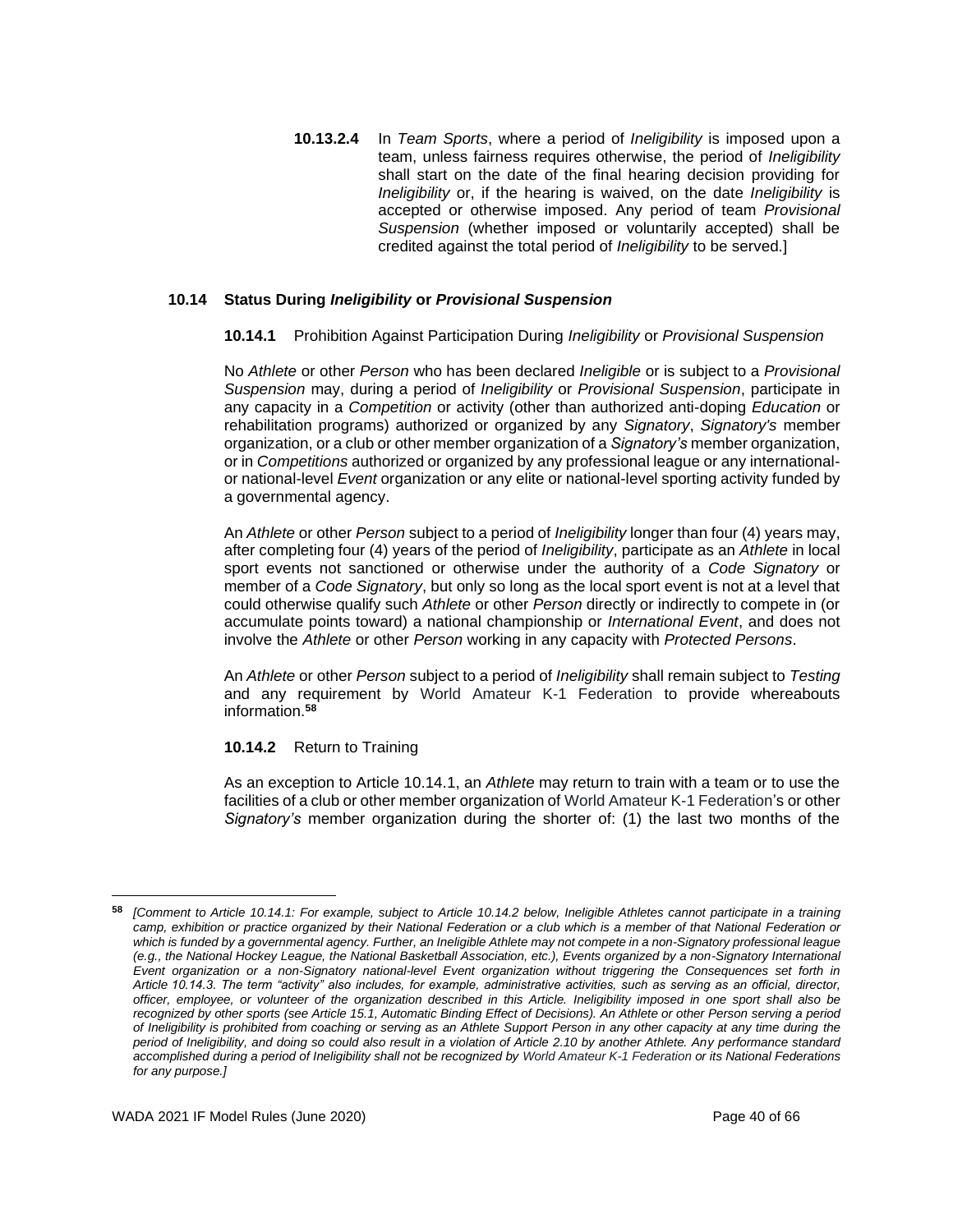*Athlete's* period of *Ineligibility*, or (2) the last one-quarter of the period of *Ineligibility* imposed.**<sup>59</sup>**

**10.14.3** Violation of the Prohibition of Participation During *Ineligibility* or *Provisional Suspension*

Where an *Athlete* or other *Person* who has been declared *Ineligible* violates the prohibition against participation during *Ineligibility* described in Article 10.14.1, the results of such participation shall be *Disqualified* and a new period of *Ineligibility* equal in length to the original period of *Ineligibility* shall be added to the end of the original period of *Ineligibility*. The new period of *Ineligibility*, including a reprimand and no period of *Ineligibility*, may be adjusted based on the *Athlete* or other *Person's* degree of *Fault* and other circumstances of the case. The determination of whether an *Athlete* or other *Person* has violated the prohibition against participation, and whether an adjustment is appropriate, shall be made by the *Anti-Doping Organization* whose *Results Management* led to the imposition of the initial period of *Ineligibility*. This decision may be appealed under Article 13.

An *Athlete* or other *Person* who violates the prohibition against participation during a *Provisional Suspension* described in Article 10.14.1 shall receive no credit for any period of *Provisional Suspension* served and the results of such participation shall be *Disqualified*.

Where an *Athlete Support Person* or other *Person* assists a *Person* in violating the prohibition against participation during *Ineligibility* or a *Provisional Suspension*, World Amateur K-1 Federation shall impose sanctions for a violation of Article 2.9 for such assistance.

#### **10.14.4** Withholding of Financial Support during *Ineligibility*

In addition, for any anti-doping rule violation not involving a reduced sanction as described in Article 10.5 or 10.6, some or all sport-related financial support or other sport-related benefits received by such *Person* will be withheld by World Amateur K-1 Federation and its *National Federations*.

#### **10.15 Automatic Publication of Sanction**

A mandatory part of each sanction shall include automatic publication, as provided in Article 14.3.

#### <span id="page-40-0"></span>**ARTICLE 11** *CONSEQUENCES* **TO TEAMS**

## <span id="page-40-1"></span>**ARTICLE 12 SANCTIONS BY WORLD AMATEUR K-1 FEDERATION AGAINST OTHER SPORTING BODIES**

When World Amateur K-1 Federation becomes aware that a *National Federation* or any other sporting body over which it has authority has failed to comply with, implement, uphold, and enforce these Anti-Doping Rules within that organization's or body's area of competence, World Amateur K-1 Federation has the authority and may take the following additional disciplinary actions:

**<sup>59</sup>** *[Comment to Article 10.14.2: In many Team Sports and some individual sports (e.g., ski jumping and gymnastics), Athletes cannot effectively train on their own so as to be ready to compete at the end of the Athlete's period of Ineligibility. During the training period described in this Article, an Ineligible Athlete may not compete or engage in any activity described in Article 10.14.1 other than training.]*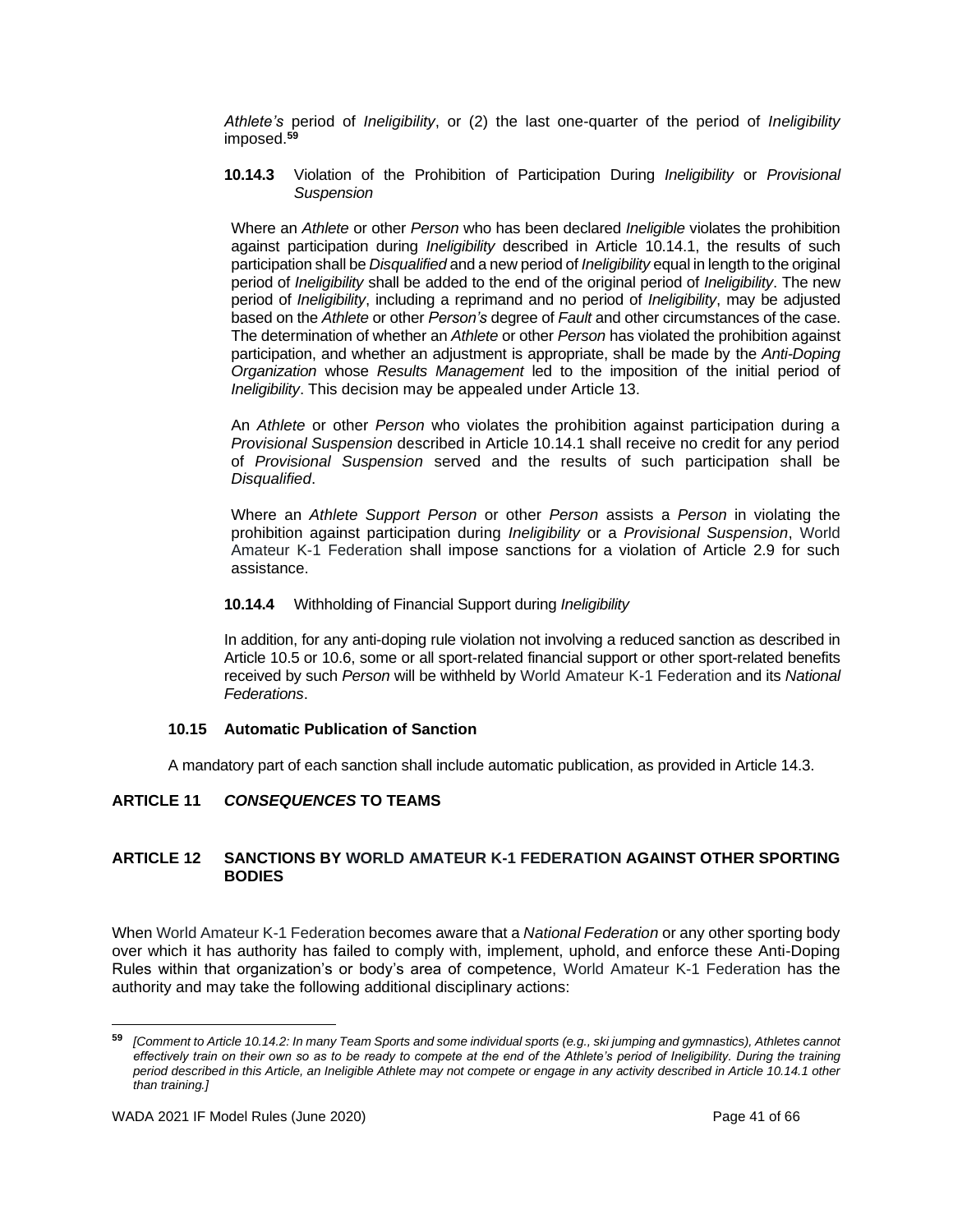- **12.1** Exclude all, or some group of, members of that organization or body from specified future *Events* or all *Events* conducted within a specified period of time.
- **12.2** Take additional disciplinary actions with respect to that organization's or body's recognition, the eligibility of their members to participate in World Amateur K-1 Federation's activities, and/or fine that organization or body based on the following:
	- **12.2.1** Four (4) or more violations of these Anti-Doping Rules (other than violations involving Article 2.4) are committed by *Athletes* or other *Persons* affiliated with that organization or body during a twelve (12) month period. In such event: (a) all or some group of members of that organization or body may be banned from participation in any World Amateur K-1 Federation activities for a period of up to two (2) years and/or (b) that organization or body may be fined in an amount up to 2000 Euros.
	- **12.2.2** Four (4) or more violations of these Anti-Doping Rules (other than violations EuArticle 12.2.1 by *Athletes* or other *Persons* affiliated with that organization or body during a twelve (12) month period*.* In such event, that organization or body may be suspended for a period of up to four (4) years.
	- **12.2.3** More than one *Athlete* or other *Person* affiliated with that organization or body commits an anti-doping rule violation during an *International Event.* In such event, that organization or body may be fined in an amount up to 2000 Euros.
	- **12.2.4** That organization or body has failed to make diligent efforts to keep World Amateur K-1 Federation informed about an *Athlete's* whereabouts after receiving a request for that information from World Amateur K-1 Federation. In such event, that organization or body may be fined in an amount up to 2000 Euros *Athlete*, in addition to reimbursement of all of the World Amateur K-1 Federation costs incurred in *Testing* that organization's or body's *Athletes*.
- **12.3** Withhold some or all funding or other financial and non-financial support to that organization or body.
- **12.4** Oblige that organization or body to reimburse World Amateur K-1 Federation for all costs (including but not limited to laboratory fees, hearing expenses and travel) related to a violation of these Anti-Doping Rules committed by an *Athlete* or other *Person* affiliated with that organization or body.

## <span id="page-41-0"></span>**ARTICLE 13** *RESULTS MANAGEMENT***: APPEALS 60**

#### **13.1 Decisions Subject to Appeal**

Decisions made under the *Code* or these Anti-Doping Rules may be appealed as set forth below in Articles 13.2 through 13.7 or as otherwise provided in these Anti-Doping Rules, the *Code* or the *International Standards*. Such decisions shall remain in effect while under appeal unless the appellate body orders otherwise.

**<sup>60</sup>** *[Comment to Article 13: The object of the Code is to have anti-doping matters resolved through fair and transparent internal processes with a final appeal. Anti-doping decisions by Anti-Doping Organizations are made transparent in Article 14. Specified Persons and organizations, including WADA, are then given the opportunity to appeal those decisions. Note that the definition of interested Persons and organizations with a right to appeal under Article 13 does not include Athletes, or their National Federations, who might benefit from having another competitor Disqualified.]*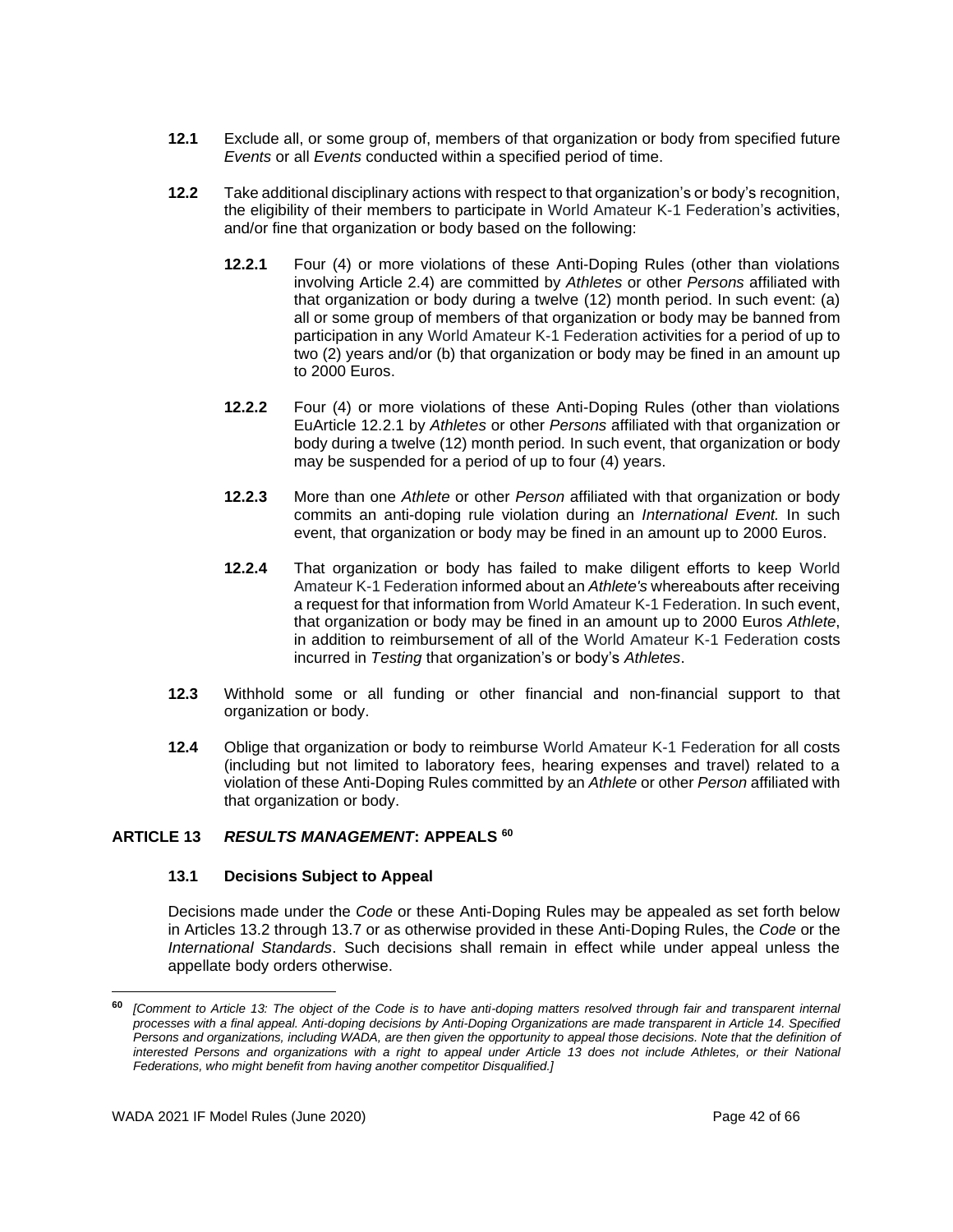## **13.1.1** Scope of Review Not Limited

The scope of review on appeal includes all issues relevant to the matter and is expressly not limited to the issues or scope of review before the initial decision maker. Any party to the appeal may submit evidence, legal arguments and claims that were not raised in the first instance hearing so long as they arise from the same cause of action or same general facts or circumstances raised or addressed in the first instance hearing.**<sup>61</sup>**

## **13.1.2** *CAS* Shall Not Defer to the Findings Being Appealed

In making its decision, *CAS* shall not give deference to the discretion exercised by the body whose decision is being appealed.**<sup>62</sup>**

## **13.1.3** *WADA* Not Required to Exhaust Internal Remedies

Where *WADA* has a right to appeal under Article 13 and no other party has appealed a final decision within World Amateur K-1 Federation's process, *WADA* may appeal such decision directly to *CAS* without having to exhaust other remedies in World Amateur K-1 Federation's process.**<sup>63</sup>**

## **13.2 Appeals from Decisions Regarding Anti-Doping Rule Violations,** *Consequences***,**  *Provisional Suspensions,* **Implementation of Decisions and Authority**

A decision that an anti-doping rule violation was committed, a decision imposing *Consequences* or not imposing *Consequences* for an anti-doping rule violation, or a decision that no anti-doping rule violation was committed; a decision that an anti-doping rule violation proceeding cannot go forward for procedural reasons (including, for example, prescription); a decision by *WADA* not to grant an exception to the six-months notice requirement for a retired *Athlete* to return to competition under Article 5.6.1; a decision by *WADA* assigning *Results Management* under Article 7.1 of the *Code*; a decision by World Amateur K-1 Federation not to bring forward an *Adverse Analytical Finding* or an *Atypical Finding* as an anti-doping rule violation, or a decision not to go forward with an antidoping rule violation after an investigation in accordance with the *International Standard* for *Results Management*; a decision to impose, or lift, a *Provisional Suspension* as a result of a *Provisional Hearing*; World Amateur K-1 Federation's failure to comply with Article 7.4; a decision that World Amateur K-1 Federation lacks authority to rule on an alleged anti-doping rule violation or its *Consequences*; a decision to suspend, or not suspend, *Consequences* or to reinstate, or not reinstate, *Consequences* under Article 10.7.1; failure to comply with Articles 7.1.4 and 7.1.5 of the *Code*; failure to comply with Article 10.8.1; a decision under Article 10.14.3; a decision by World Amateur K-1 Federation not to implement another *Anti-Doping Organization's* decision under Article 15; and a decision under Article 27.3 of the *Code* may be appealed exclusively as provided in this Article 13.2.

**<sup>61</sup>** *[Comment to Article 13.1.1: The revised language is not intended to make a substantive change to the 2015 Code, but rather for clarification. For example, where an Athlete was charged in the first instance hearing only with Tampering but the same conduct could also constitute Complicity, an appealing party could pursue both Tampering and Complicity charges against the Athlete in the appeal.]*

**<sup>62</sup>** *[Comment to Article 13.1.2: CAS proceedings are de novo. Prior proceedings do not limit the evidence or carry weight in the hearing before CAS.]*

**<sup>63</sup>** *[Comment to Article 13.1.3: Where a decision has been rendered before the final stage of World Amateur K-1 Federation's process (for example, a first hearing) and no party elects to appeal that decision to the next level of World Amateur K-1 Federation's process (e.g., the Managing Board), then WADA may bypass the remaining steps in World Amateur K-1 Federation's internal process and appeal directly to CAS.]*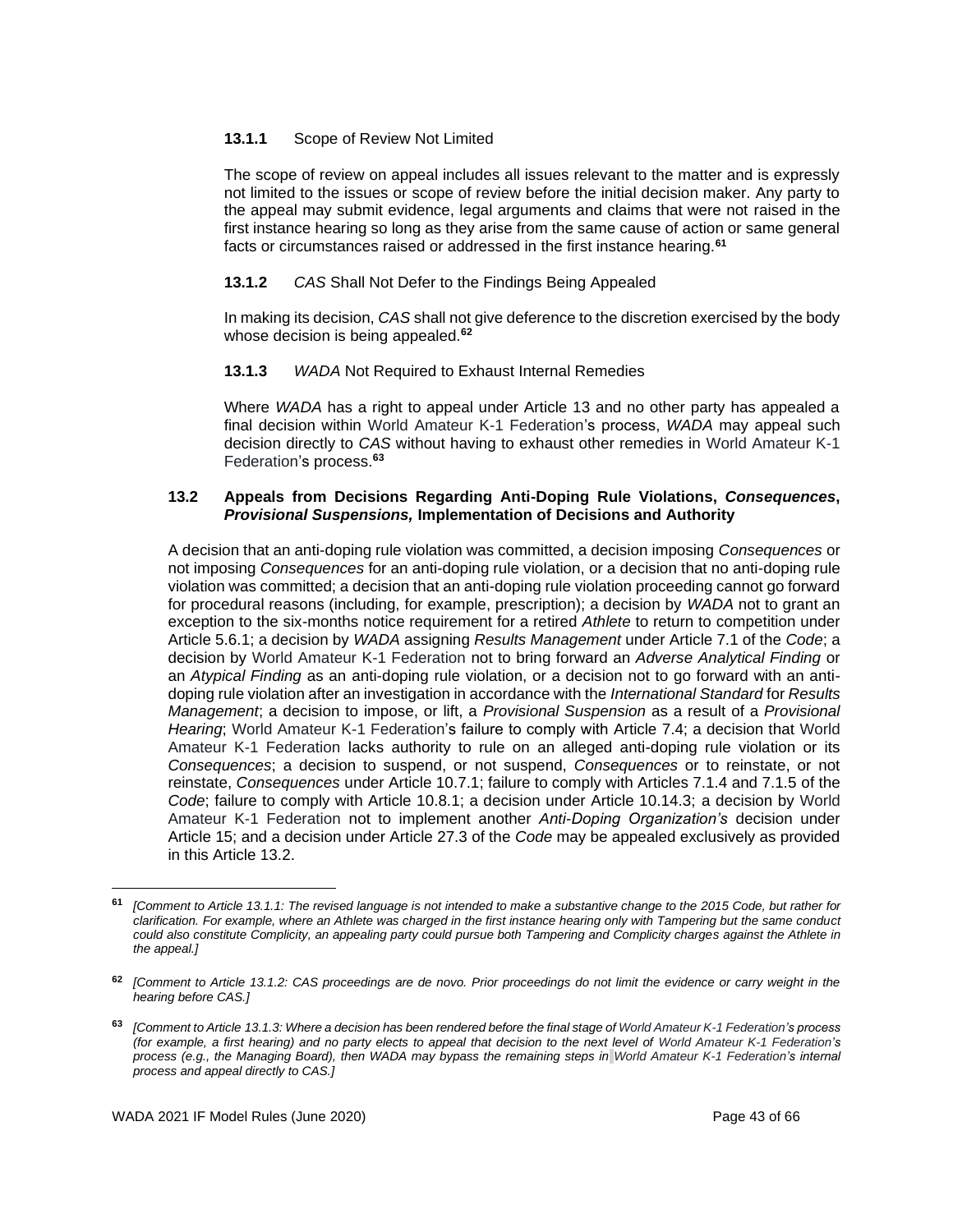## **13.2.1** Appeals Involving *International-Level Athletes* or *International Events*

In cases arising from participation in an *International Event* or in cases involving *International-Level Athletes*, the decision may be appealed exclusively to *CAS*. **64**

## **13.2.2** Appeals Involving Other *Athletes* or Other *Persons*

In cases where Article 13.2.1 is not applicable, the decision may be appealed to an appellate body, in accordance with rules adopted by the *National Anti-Doping Organization* having authority over the *Athlete* or other *Person*.

The rules for such appeal shall respect the following principles: a timely hearing; a fair, impartial, *Operationally Independent* and *Institutionally Independent* hearing panel; the right to be represented by counsel at the *Person's* own expense; and a timely, written, reasoned decision.

If no such body as described above is in place and available at the time of the appeal, the decision may be appealed to *CAS* in accordance with the applicable procedural rules.

## **13.2.3** *Persons* Entitled to Appeal

**13.2.3.1** Appeals Involving *International-Level Athletes* or *International Events*

In cases under Article 13.2.1, the following parties shall have the right to appeal to *CAS*: (a) the *Athlete* or other *Person* who is the subject of the decision being appealed; (b) the other party to the case in which the decision was rendered; (c) World Amateur K-1 Federation; (d) the *National Anti-Doping Organization* of the *Person's* country of residence or countries where the *Person* is a national or license holder; (e) the International Olympic Committee or International Paralympic Committee, as applicable, where the decision may have an effect in relation to the Olympic Games or Paralympic Games, including decisions affecting eligibility for the Olympic Games or Paralympic Games; and (f) *WADA*.

**13.2.3.2** Appeals Involving Other *Athletes* or Other *Persons*

In cases under Article 13.2.2, the parties having the right to appeal to the appellate body shall be as provided in the *National Anti-Doping Organization's* rules but, at a minimum, shall include the following parties: (a) the *Athlete* or other *Person* who is the subject of the decision being appealed; (b) the other party to the case in which the decision was rendered; (c) World Amateur K-1 Federation; (d) the *National Anti-Doping Organization* of the *Person's* country of residence or countries where the *Person* is a national or license holder; (e) the International Olympic Committee or International Paralympic Committee, as applicable, where the decision may have an effect in relation to the Olympic Games or Paralympic Games, including decisions affecting eligibility for the Olympic Games or Paralympic Games; and (f) *WADA*.

For cases under Article 13.2.2, *WADA*, the International Olympic Committee, the International Paralympic Committee, and World Amateur K-1 Federation shall

**<sup>64</sup>** *[Comment to Article 13.2.1: CAS decisions are final and binding except for any review required by law applicable to the annulment or enforcement of arbitral awards.]*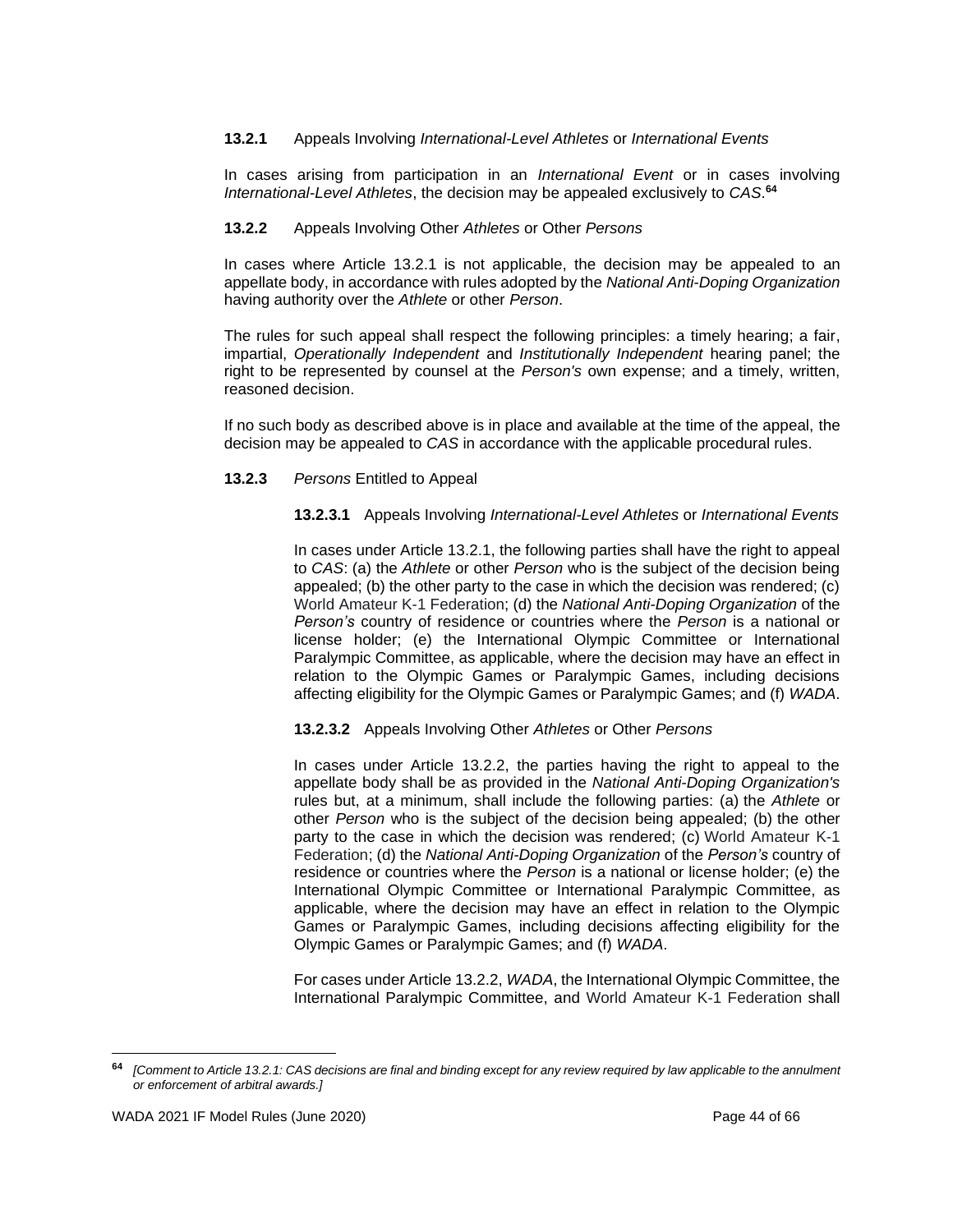also have the right to appeal to *CAS* with respect to the decision of the appellate body.

Any party filing an appeal shall be entitled to assistance from *CAS* to obtain all relevant information from the *Anti-Doping Organization* whose decision is being appealed and the information shall be provided if *CAS* so directs.

**13.2.3.3** Duty to Notify

All parties to any *CAS* appeal must ensure that *WADA* and all other parties with a right to appeal have been given timely notice of the appeal.

## **13.2.3.4** Appeal from Imposition of *Provisional Suspension*

Notwithstanding any other provision herein, the only *Person* who may appeal from the imposition of a *Provisional Suspension* is the *Athlete* or other *Person* upon whom the *Provisional Suspension* is imposed.

**13.2.3.5** Appeal from Decisions under Article 12

Decisions by World Amateur K-1 Federation pursuant to Article 12 may be appealed exclusively to *CAS* by the *National Federation* or other body.

## **13.2.4** Cross Appeals and other Subsequent Appeals Allowed

Cross appeals and other subsequent appeals by any respondent named in cases brought to *CAS* under the *Code* are specifically permitted. Any party with a right to appeal under this Article 13 must file a cross appeal or subsequent appeal at the latest with the party's answer.**<sup>65</sup>**

## **13.3 Failure to Render a Timely Decision by World Amateur K-1 Federation**

Where, in a particular case, World Amateur K-1 Federation fails to render a decision with respect to whether an anti-doping rule violation was committed within a reasonable deadline set by *WADA*, *WADA* may elect to appeal directly to *CAS* as if World Amateur K-1 Federation had rendered a decision finding no anti-doping rule violation. If the *CAS* hearing panel determines that an antidoping rule violation was committed and that *WADA* acted reasonably in electing to appeal directly to *CAS*, then *WADA's* costs and attorney fees in prosecuting the appeal shall be reimbursed to *WADA* by World Amateur K-1 Federation. **66**

## **13.4 Appeals Relating to** *TUEs*

*TUE* decisions may be appealed exclusively as provided in Article 4.4.

## **13.5 Notification of Appeal Decisions**

**<sup>65</sup>** *[Comment to Article 13.2.4: This provision is necessary because since 2011, CAS rules no longer permit an Athlete the right to cross appeal when an Anti-Doping Organization appeals a decision after the Athlete's time for appeal has expired. This provision permits a full hearing for all parties.]*

**<sup>66</sup>** *[Comment to Article 13.3: Given the different circumstances of each anti-doping rule violation investigation and Results Management process, it is not feasible to establish a fixed time period for World Amateur K-1 Federation to render a decision before WADA may intervene by appealing directly to CAS. Before taking such action, however, WADA will consult with World Amateur K-1 Federation and give World Amateur K-1 Federation an opportunity to explain why it has not yet rendered a decision.]*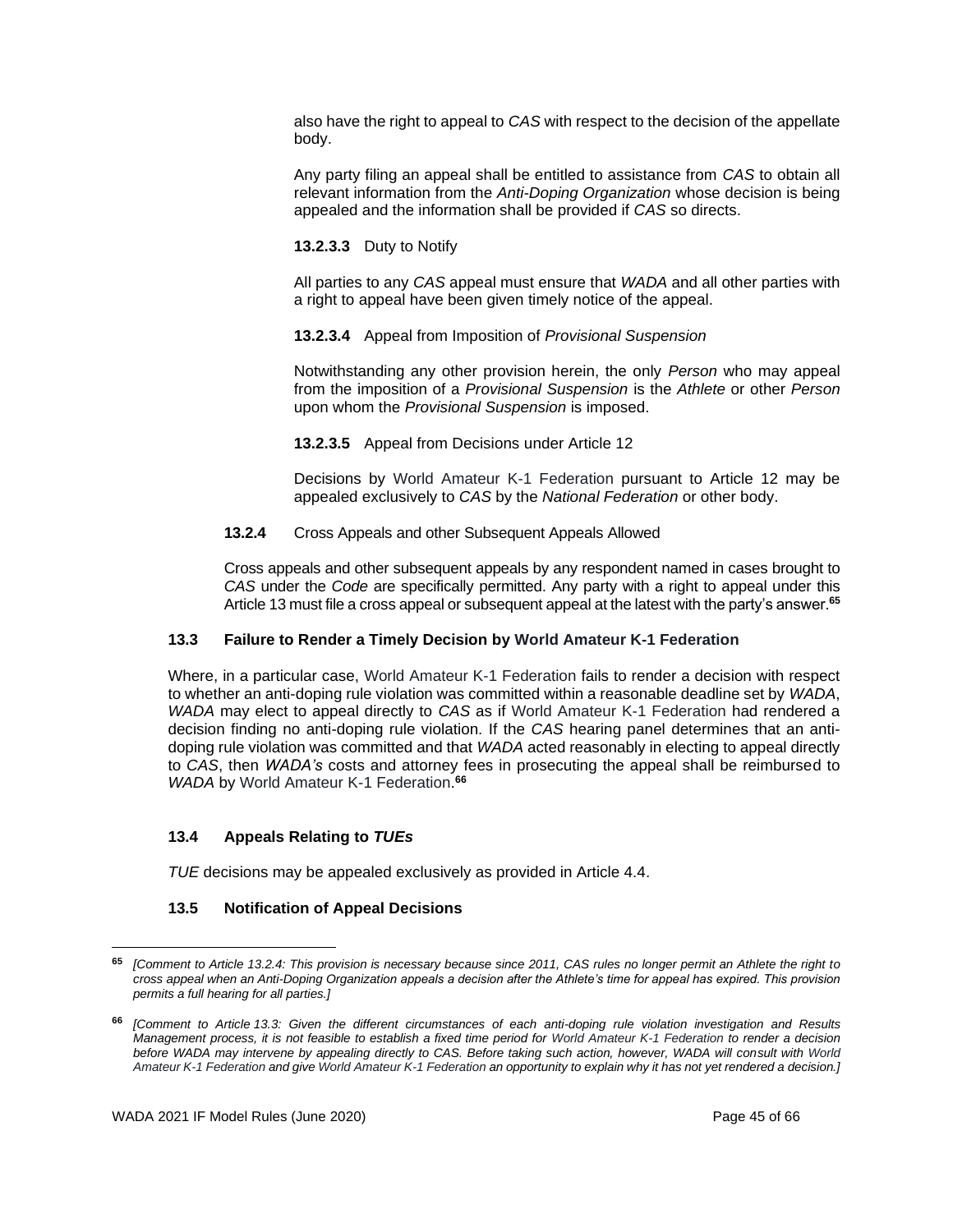World Amateur K-1 Federation shall promptly provide the appeal decision to the *Athlete* or other *Person* and to the other *Anti-Doping Organizations* that would have been entitled to appeal under Article 13.2.3 as provided under Article 14.

#### **13.6 Time for Filing Appeals<sup>67</sup>**

#### **13.6.1** Appeals to *CAS*

The time to file an appeal to *CAS* shall be twenty-one (21) days from the date of receipt of the decision by the appealing party. The above notwithstanding, the following shall apply in connection with appeals filed by a party entitled to appeal but which was not a party to the proceedings that led to the decision being appealed:

- (a) Within fifteen (15) days from the notice of the decision, such party/ies shall have the right to request a copy of the full case file pertaining to the decision from the *Anti-Doping Organization* that had *Results Management* authority;
- (b) If such a request is made within the fifteen (15) day period, then the party making such request shall have twenty-one (21) days from receipt of the file to file an appeal to *CAS*.

The above notwithstanding, the filing deadline for an appeal filed by *WADA* shall be the later of:

- (a) Twenty-one (21) days after the last day on which any other party having a right to appeal could have appealed, or
- (b) Twenty-one (21) days after *WADA's* receipt of the complete file relating to the decision.
- **13.6.2** Appeals Under Article 13.2.2

The time to file an appeal to an independent and impartial body in accordance with rules established by the *National Anti-Doping Organization* shall be indicated by the same rules of the *National Anti-Doping Organization*.

The above notwithstanding, the filing deadline for an appeal filed by *WADA* shall be the later of:

- (a) Twenty-one (21) days after the last day on which any other party having a right to appeal could have appealed, or
- (b) Twenty-one (21) days after *WADA's* receipt of the complete file relating to the decision.

## <span id="page-45-0"></span>**ARTICLE 14 CONFIDENTIALITY AND REPORTING**

#### **14.1 Information Concerning** *Adverse Analytical Findings***,** *Atypical Findings***, and Other Asserted Anti-Doping Rule Violations**

**14.1.1** Notice of Anti-Doping Rule Violations to *Athletes* and other *Persons*

**<sup>67</sup>** *[Comment to Article 13.6: Whether governed by CAS rules or these Anti-Doping Rules, a party's deadline to appeal does not begin running until receipt of the decision. For that reason, there can be no expiration of a party's right to appeal if the party has not received the decision.]*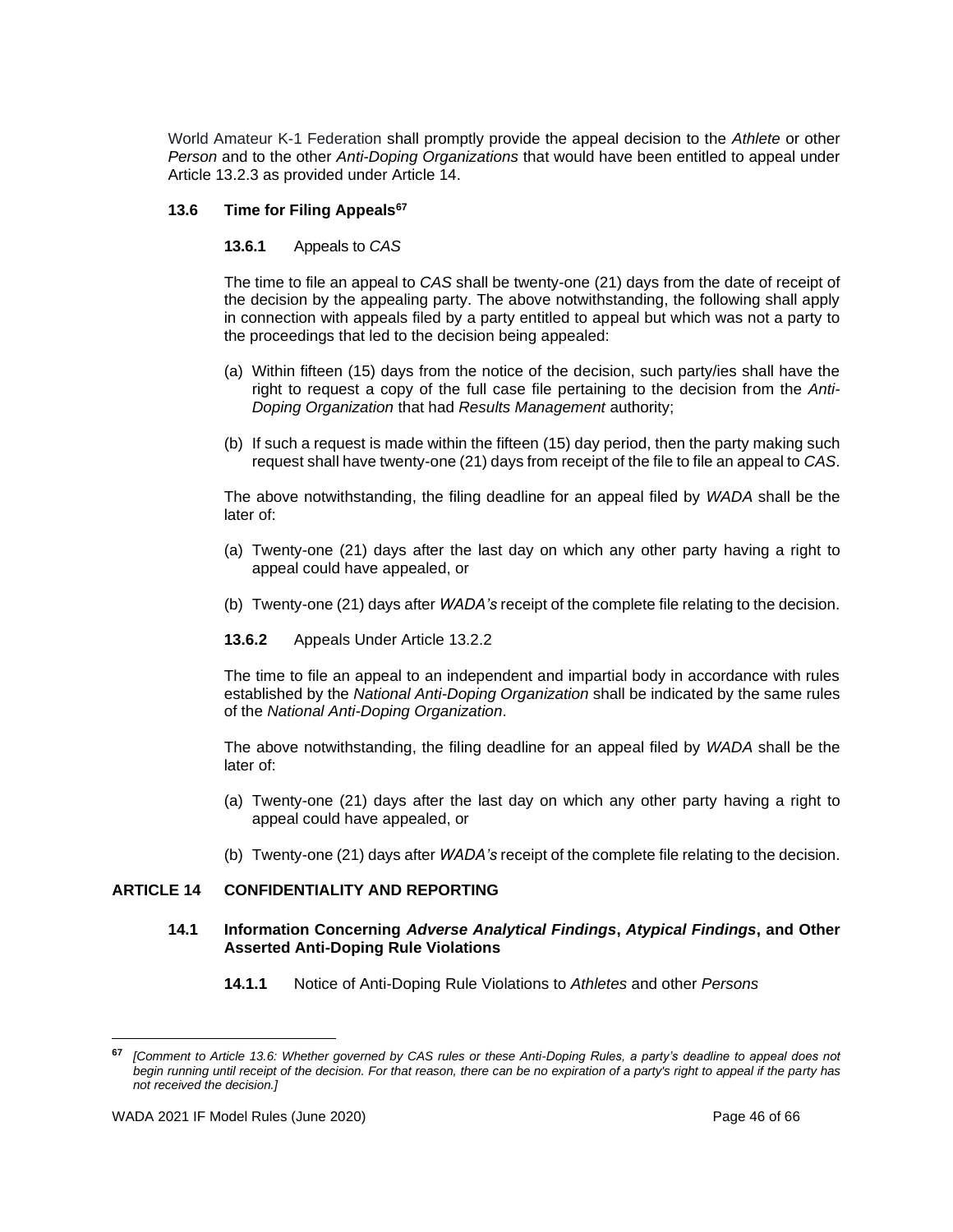Notice to *Athletes* or other *Persons* of anti-doping rule violations asserted against them shall occur as provided under Articles 7 and 14.

If at any point during *Results Management* up until the anti-doping rule violation charge, World Amateur K-1 Federation decides not to move forward with a matter, it must notify the *Athlete* or other *Person*, (provided that the *Athlete* or other *Person* had been already informed of the ongoing *Results Management*).

#### **14.1.2** Notice of Anti-Doping Rule Violations to *National Anti-Doping Organizations* and *WADA*

Notice of the assertion of an anti-doping rule violation to the *Athlete's* or other *Person's National Anti-Doping Organization* and *WADA* shall occur as provided under Articles 7 and 14, simultaneously with the notice to the *Athlete* or other *Person*.

If at any point during *Results Management* up until the anti-doping rule violation charge, World Amateur K-1 Federation decides not to move forward with a matter, it must give notice (with reasons) to the *Anti-Doping Organizations* with a right of appeal under Article 13.2.3.

#### **14.1.3** Content of an Anti-Doping Rule Violation Notice

Notification of an anti-doping rule violation shall include: the *Athlete's* or other *Person's* name, country, sport and discipline within the sport, the *Athlete's* competitive level, whether the test was *In-Competition* or *Out-of-Competition*, the date of *Sample* collection, the analytical result reported by the laboratory, and other information as required by the *International Standard* for *Results Management*.

Notification of anti-doping rule violations other than under Article 2.1 shall also include the rule violated and the basis of the asserted violation.

## **14.1.4** Status Reports

Except with respect to investigations which have not resulted in a notice of an anti-doping rule violation pursuant to Article 14.1.1, the *Athlete's* or other *Person's National Anti-Doping Organization* and *WADA* shall be regularly updated on the status and findings of any review or proceedings conducted pursuant to Article 7, 8 or 13 and shall be provided with a prompt written reasoned explanation or decision explaining the resolution of the matter.

#### **14.1.5** Confidentiality

The recipient organizations shall not disclose this information beyond those *Persons* with a need to know (which would include the appropriate personnel at the applicable *National Olympic Committee*, *National Federation*, until World Amateur K-1 Federation has made *Public Disclosure* as permitted by Article 14.3.

**14.1.6** Protection of Confidential Information by an Employee or Agent of the World Amateur K-1 Federation

World Amateur K-1 Federation shall ensure that information concerning *Adverse Analytical Findings*, *Atypical Findings*, and other asserted anti-doping rule violations remains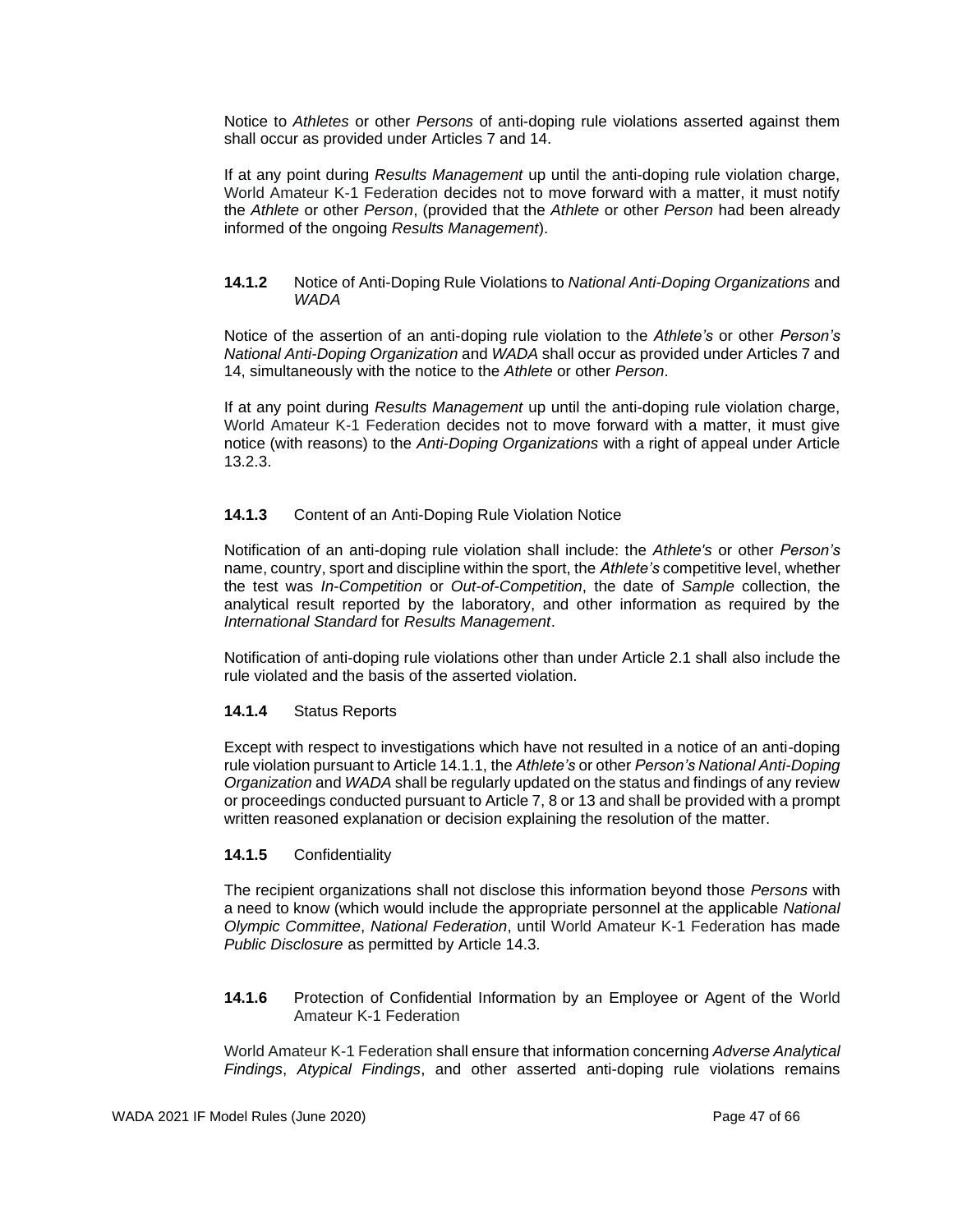confidential until such information is *Publicly Disclosed* in accordance with Article 14.3. World Amateur K-1 Federation shall ensure that its employees (whether permanent or otherwise), contractors, agents, consultants, and *Delegated Third Parties* are subject to fully enforceable contractual duty of confidentiality and to fully enforceable procedures for the investigation and disciplining of improper and/or unauthorized disclosure of such confidential information.

#### **14.2 Notice of Anti-Doping Rule Violation or Violations of** *Ineligibility* **or** *Provisional Suspension* **Decisions and Request for Files**

- **14.2.1** Anti-doping rule violation decisions or decisions related to violations of *Ineligibility* or *Provisional Suspension* rendered pursuant to Article 7.6, 8.2, 10.5, 10.6, 10.7, 10.14.3 or 13.5 shall include the full reasons for the decision, including, if applicable, a justification for why the maximum potential sanction was not imposed. Where the decision is not in English or French, World Amateur K-1 Federation shall provide an English or French summary of the decision and the supporting reasons.
- **14.2.2** An *Anti-Doping Organization* having a right to appeal a decision received pursuant to Article 14.2.1 may, within fifteen (15) days of receipt, request a copy of the full case file pertaining to the decision.

## **14.3** *Public Disclosure*

- **14.3.1** After notice has been provided to the *Athlete* or other *Person* in accordance with the *International Standard* for *Results Management*, and to the applicable *Anti-Doping Organizations* in accordance with Article 14.1.2, the identity of any *Athlete* or other *Person* who is notified of a potential anti-doping rule violation, the *Prohibited Substance* or *Prohibited Method* and the nature of the violation involved, and whether the *Athlete* or other *Person* is subject to a *Provisional Suspension* may be *Publicly Disclosed* by World Amateur K-1 Federation.
- **14.3.2** No later than twenty (20) days after it has been determined in an appellate decision under Article 13.2.1 or 13.2.2, or such appeal has been waived, or a hearing in accordance with Article 8 has been waived, or the assertion of an antidoping rule violation has not otherwise been timely challenged, or the matter has been resolved under Article 10.8, or a new period of *Ineligibility*, or reprimand, has been imposed under Article 10.14.3, World Amateur K-1 Federation must *Publicly Disclose* the disposition of the anti-doping matter, including the sport, the anti-doping rule violated, the name of the *Athlete* or other *Person* committing the violation, the *Prohibited Substance* or *Prohibited Method* involved (if any) and the *Consequences* imposed. World Amateur K-1 Federation must also *Publicly Disclose* within twenty (20) days the results of appellate decisions concerning anti-doping rule violations, including the information described above. **68**
- **14.3.3** After an anti-doping rule violation has been determined to have been committed in an appellate decision under Article 13.2.1 or 13.2.2 or such appeal has been waived, or in a hearing in accordance with Article 8 or where such hearing has

**<sup>68</sup>** *[Comment to Article 14.3.2: Where Public Disclosure as required by Article 14.3.2 would result in a breach of other applicable laws, World Amateur K-1 Federation's failure to make the Public Disclosure will not result in a determination of non-compliance with Code as set forth in Article 4.2 of the International Standard for the Protection of Privacy and Personal Information.]*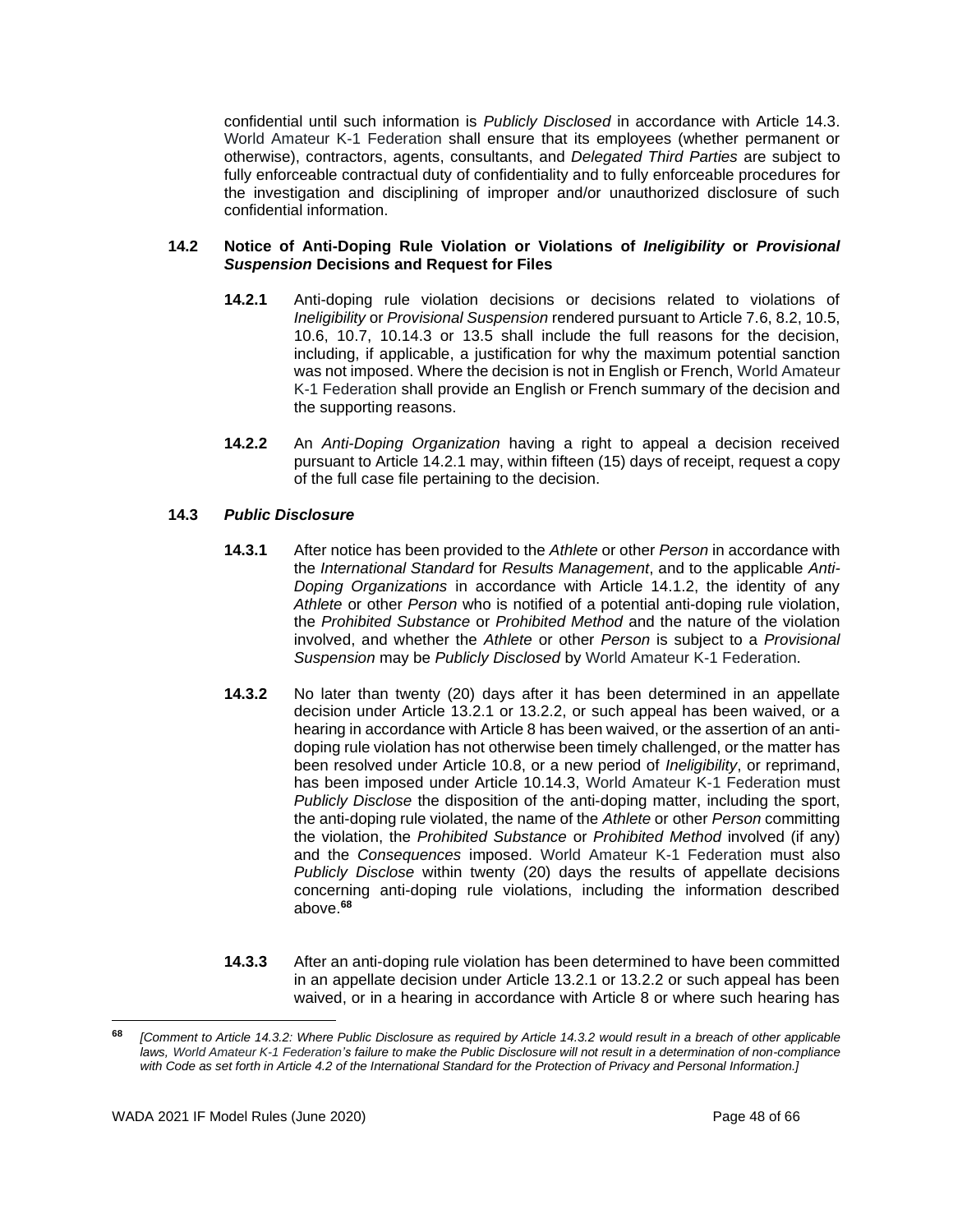been waived, or the assertion of an anti-doping rule violation has not otherwise been timely challenged, or the matter has been resolved under Article 10.8, World Amateur K-1 Federation may make public such determination or decision and may comment publicly on the matter.

- **14.3.4** In any case where it is determined, after a hearing or appeal, that the *Athlete* or other *Person* did not commit an anti-doping rule violation, the fact that the decision has been appealed may be *Publicly Disclosed*. However, the decision itself and the underlying facts may not be *Publicly Disclosed* except with the consent of the *Athlete* or other *Person* who is the subject of the decision. World Amateur K-1 Federation shall use reasonable efforts to obtain such consent, and if consent is obtained, shall *Publicly Disclose* the decision in its entirety or in such redacted form as the *Athlete* or other *Person* may approve.
- **14.3.5** Publication shall be accomplished at a minimum by placing the required information on the World Amateur K-1 Federation's website and leaving the information up for the longer of one (1) month or the duration of any period of *Ineligibility*.
- **14.3.6** Except as provided in Articles 14.3.1 and 14.3.3, no *Anti-Doping Organization*, *National Federation*, or *WADA-*accredited laboratory, or any official of any such body, shall publicly comment on the specific facts of any pending case (as opposed to general description of process and science) except in response to public comments attributed to, or based on information provided by the *Athlete*, other *Person* or their entourage or other representatives.
- **14.3.7** The mandatory *Public Disclosure* required in Article 14.3.2 shall not be required where the *Athlete* or other *Person* who has been found to have committed an anti-doping rule violation is a *Minor*, *Protected Person* or *Recreational Athlete*. Any optional *Public Disclosure* in a case involving a *Minor*, *Protected Person* or *Recreational Athlete* shall be proportionate to the facts and circumstances of the case.

## **14.4 Statistical Reporting**

World Amateur K-1 Federation shall, at least annually, publish publicly a general statistical report of its *Doping Control* activities, with a copy provided to *WADA*. World Amateur K-1 Federation may also publish reports showing the name of each *Athlete* tested and the date of each *Testing*.

#### **14.5** *Doping Control* **Information Database and Monitoring of Compliance**

To enable *WADA* to perform its compliance monitoring role and to ensure the effective use of resources and sharing of applicable *Doping Control* information among *Anti-Doping Organizations*, World Amateur K-1 Federation shall report to *WADA* through *ADAMS Doping Control*-related information, including, in particular:

- (a) *Athlete Biological Passport* data for *International-Level Athletes* and *National-Level Athletes*,
- (b) Whereabouts information for *Athletes* including those in *Registered Testing Pools*,
- (c) *TUE* decisions, and
- (d) *Results Management* decisions,

as required under the applicable *International Standard(s)*.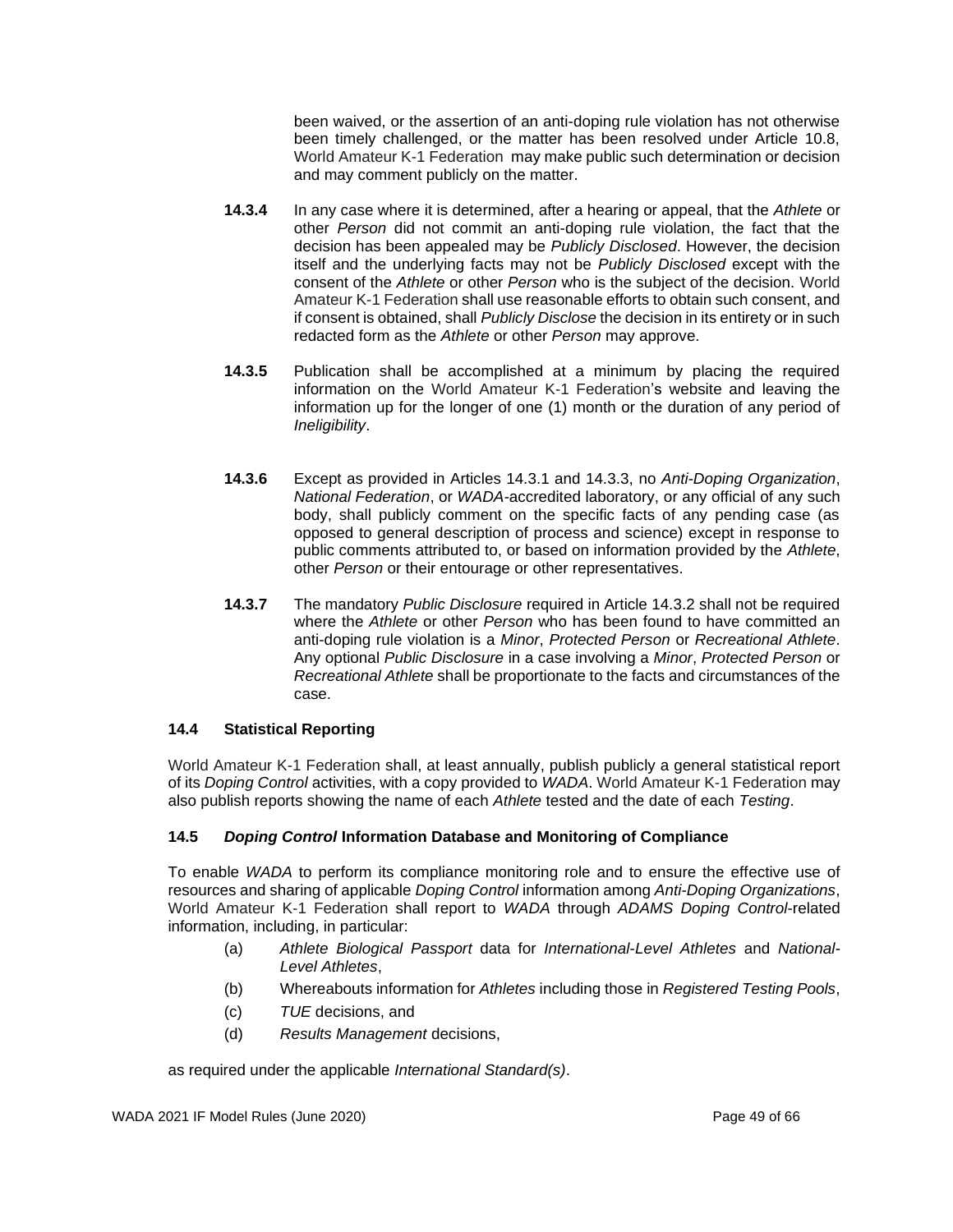- **14.5.1** To facilitate coordinated test distribution planning, avoid unnecessary duplication in *Testing* by various *Anti-Doping Organizations*, and to ensure that *Athlete Biological Passport* profiles are updated, World Amateur K-1 Federation shall report all *In-Competition* and *Out-of-Competition* tests to *WADA* by entering the *Doping Control* forms into *ADAMS* in accordance with the requirements and timelines contained in the *International Standard* for *Testing* and Investigations.
- **14.5.2** To facilitate *WADA*'s oversight and appeal rights for *TUEs*, World Amateur K-1 Federation shall report all *TUE* applications, decisions and supporting documentation using *ADAMS* in accordance with the requirements and timelines contained in the *International Standard* for *Therapeutic Use Exemptions*.
- **14.5.3** To facilitate *WADA*'s oversight and appeal rights for *Results Management*, World Amateur K-1 Federation shall report the following information into *ADAMS* in accordance with the requirements and timelines outlined in the *International Standard* for *Results Management*: (a) notifications of anti-doping rule violations and related decisions for *Adverse Analytical Findings*; (b) notifications and related decisions for other anti-doping rule violations that are not *Adverse Analytical Findings*; (c) whereabouts failures; and (d) any decision imposing, lifting or reinstating a *Provisional Suspension*.
- **14.5.4** The information described in this Article will be made accessible, where appropriate and in accordance with the applicable rules, to the *Athlete*, the *Athlete*'s *National Anti-Doping Organization*, and any other *Anti-Doping Organizations* with *Testing* authority over the *Athlete*.

## **14.6 Data Privacy**

- **14.6.1** World Amateur K-1 Federation may collect, store, process or disclose personal information relating to *Athletes* and other *Persons* where necessary and appropriate to conduct its *Anti-Doping Activities* under the *Code*, the *International Standards* (including specifically the *International Standard* for the Protection of Privacy and Personal Information), these Anti-Doping Rules, and in compliance with applicable law.
- **14.6.2** Without limiting the foregoing, World Amateur K-1 Federation shall:
	- (a) Only process personal information in accordance with a valid legal ground;
	- (b) Notify any *Participant* or *Person* subject to these Anti-Doping Rules, in a manner and form that complies with applicable laws and the *International Standard* for the Protection of Privacy and Personal Information, that their personal information may be processed by World Amateur K-1 Federation and other *Persons* for the purpose of the implementation of these Anti-Doping Rules;
	- (c) Ensure that any third-party agents (including any *Delegated Third Party*) with whom World Amateur K-1 Federation shares the personal information of any *Participant* or *Person* is subject to appropriate technical and contractual controls to protect the confidentiality and privacy of such information.

#### <span id="page-49-0"></span>**ARTICLE 15 IMPLEMENTATION OF DECISIONS**

#### **15.1 Automatic Binding Effect of Decisions by** *Signatory Anti-Doping Organizations*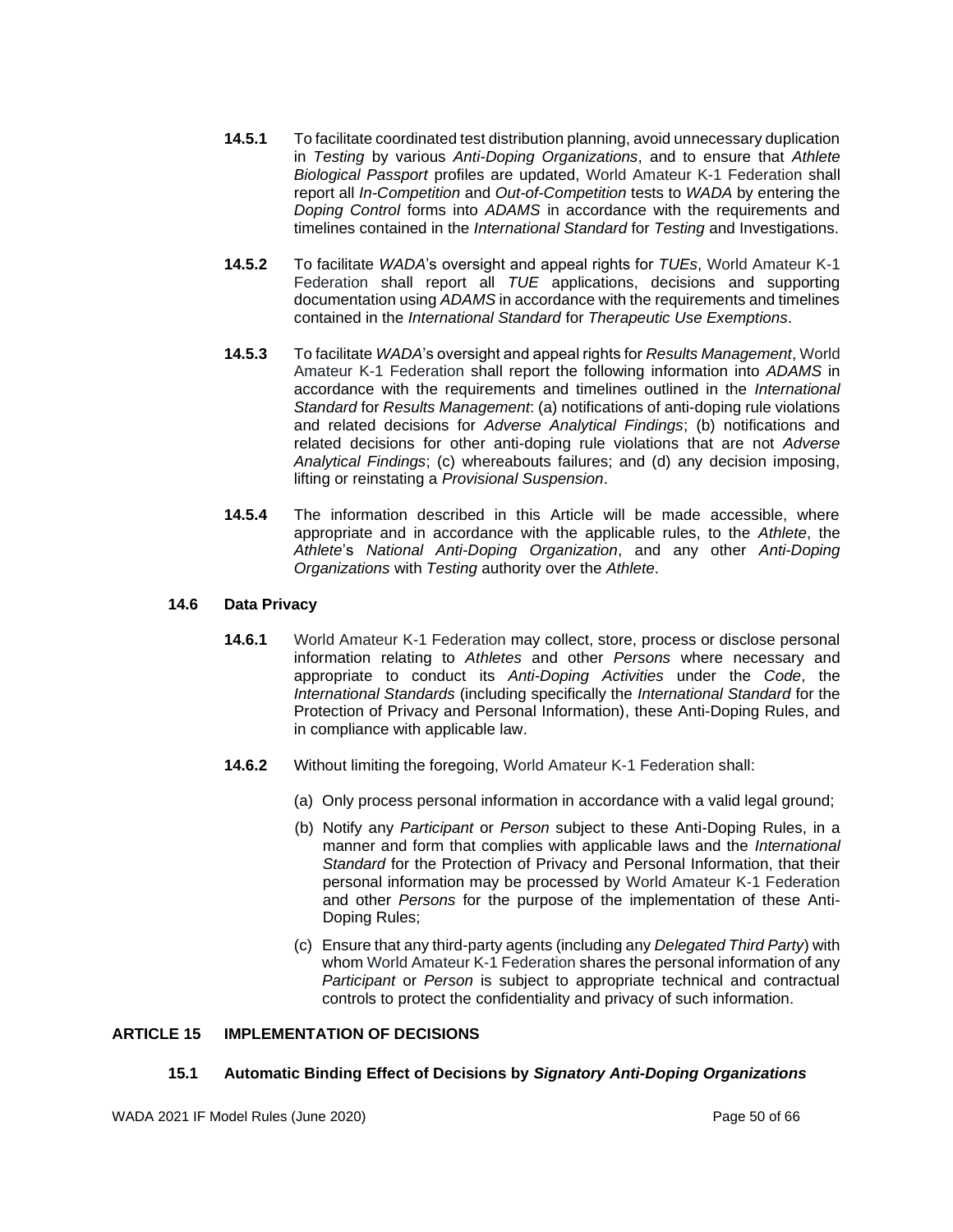- **15.1.1** A decision of an anti-doping rule violation made by a *Signatory Anti-Doping Organization*, an appellate body (Article 13.2.2 of the *Code*) or *CAS* shall, after the parties to the proceeding are notified, automatically be binding beyond the parties to the proceeding upon World Amateur K-1 Federation and its *International Federations*, as well as every *Signatory* in every sport with the effects described below:
	- **15.1.1.1** A decision by any of the above-described bodies imposing a *Provisional Suspension* (after a *Provisional Hearing* has occurred or the *Athlete* or other *Person* has either accepted the *Provisional Suspension* or has waived the right to a *Provisional Hearing*, expedited hearing or expedited appeal offered in accordance with Article 7.4.3) automatically prohibits the *Athlete* or other *Person* from participation (as described in Article 10.14.1) in all sports within the authority of any *Signatory* during the *Provisional Suspension*.
	- **15.1.1.2** A decision by any of the above-described bodies imposing a period of *Ineligibility* (after a hearing has occurred or been waived) automatically prohibits the *Athlete* or other *Person* from participation (as described in Article 10.14.1) in all sports within the authority of any *Signatory* for the period of *Ineligibility*.
	- **15.1.1.3** A decision by any of the above-described bodies accepting an antidoping rule violation automatically binds all *Signatories*.
	- **15.1.1.4** A decision by any of the above-described bodies to *Disqualify* results under Article 10.10 for a specified period automatically *Disqualifies* all results obtained within the authority of any *Signatory* during the specified period.
- **15.1.2** World Amateur K-1 Federation and its *International Federations* shall recognize and implement a decision and its effects as required by Article 15.1.1, without any further action required, on the earlier of the date World Amateur K-1 Federation receives actual notice of the decision or the date the decision is placed into *ADAMS*.
- **15.1.3** A decision by an *Anti-Doping Organization*, a national appellate body or *CAS* to suspend, or lift, *Consequences* shall be binding upon World Amateur K-1 Federation and its *International Federations* without any further action required, on the earlier of the date World Amateur K-1 Federation receives actual notice of the decision or the date the decision is placed into *ADAMS*.
- **15.1.4** Notwithstanding any provision in Article 15.1.1, however, a decision of an antidoping rule violation by a *Major Event Organization* made in an expedited process during an *Event* shall not be binding on World Amateur K-1 Federation or its *International Federations* unless the rules of the *Major Event Organization* provide the *Athlete* or other *Person* with an opportunity to an appeal under nonexpedited procedures. **69**

**<sup>69</sup>** *[Comment to Article 15.1.4: By way of example, where the rules of the Major Event Organization give the Athlete or other Person the option of choosing an expedited CAS appeal or a CAS appeal under normal CAS procedure, the final decision or adjudication by the Major Event Organization is binding on other Signatories regardless of whether the Athlete or other Person chooses the expedited appeal option.]*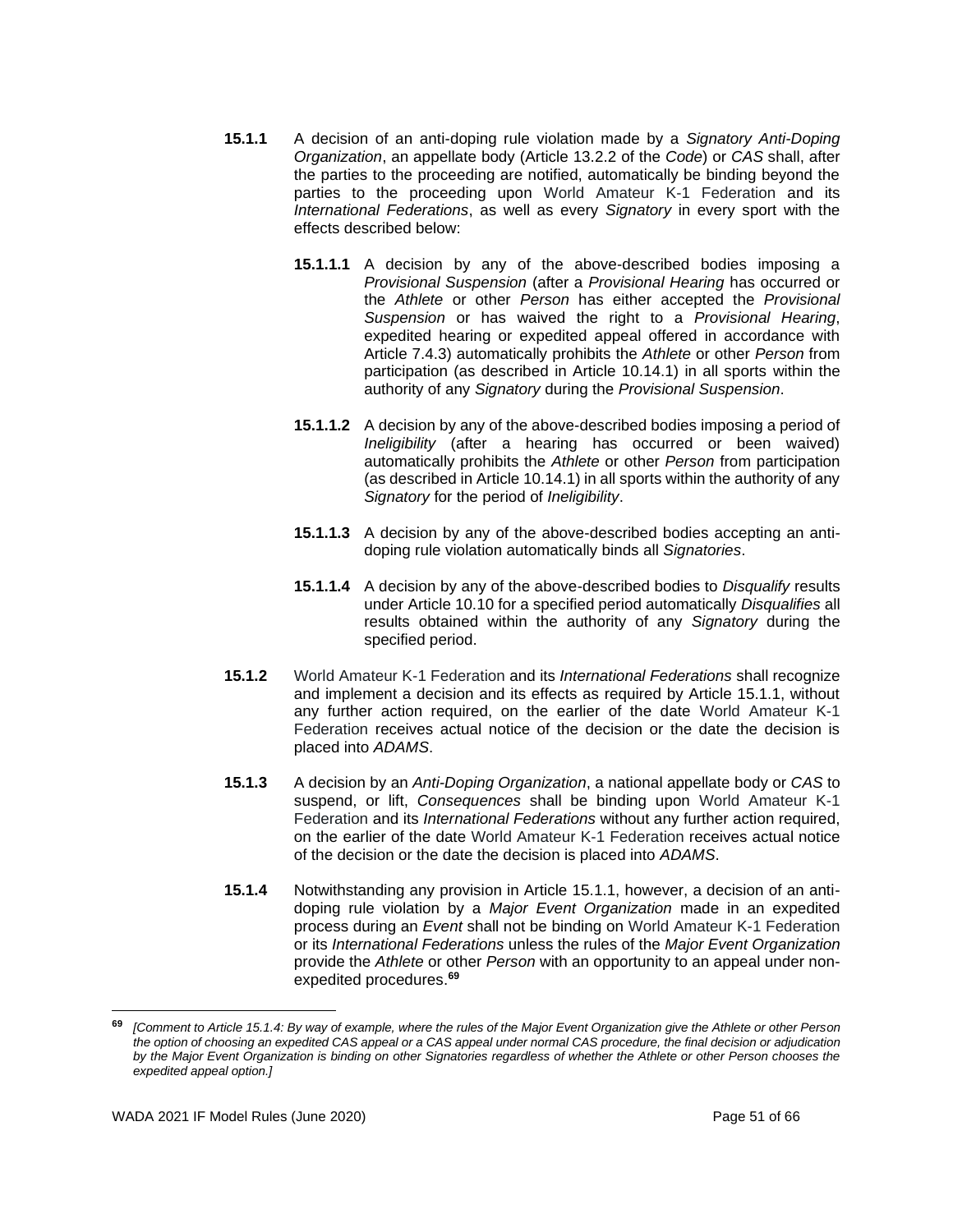## **15.2 Implementation of Other Decisions by** *Anti-Doping Organizations*

World Amateur K-1 Federation and its *National Federations* may decide to implement other antidoping decisions rendered by *Anti-Doping Organizations* not described in Article 15.1.1 above, such as a *Provisional Suspension* prior to a *Provisional Hearing* or acceptance by the *Athlete* or other *Person*. **70**

# **15.3 Implementation of Decisions by Body that is not a** *Signatory*

An anti-doping decision by a body that is not a *Signatory* to the *Code* shall be implemented by World Amateur K-1 Federation and its *National Federations*, if World Amateur K-1 Federation finds that the decision purports to be within the authority of that body and the anti-doping rules of that body are otherwise consistent with the *Code*. **71**

# <span id="page-51-0"></span>**ARTICLE 16 STATUTE OF LIMITATIONS**

No anti-doping rule violation proceeding may be commenced against an *Athlete* or other *Person* unless he or she has been notified of the anti-doping rule violation as provided in Article 7, or notification has been reasonably attempted, within ten (10) years from the date the violation is asserted to have occurred.

# <span id="page-51-1"></span>**ARTICLE 17** *EDUCATION*

World Amateur K-1 Federation shall plan, implement, evaluate and promote *Education* in line with the requirements of Article 18.2 of the *Code* and the *International Standard* for *Education*.

# <span id="page-51-2"></span>**ARTICLE 18 ADDITIONAL ROLES AND RESPONSIBILITIES OF** *NATIONAL FEDERATIONS*

**18.1** All *National Federations* and their members shall comply with the *Code, International Standards*, and these Anti-Doping Rules. All *National Federations* and other members shall include in their policies, rules and programs the provisions necessary to ensure that World Amateur K-1 Federation may enforce these Anti-Doping Rules (including carrying out *Testing*) directly in respect of *Athletes* (including *National-Level Athletes*) and other *Persons* under their anti-doping authority as specified in the Introduction to these Anti-Doping Rules (Section "Scope of these Anti-Doping Rules").

**<sup>70</sup>** *[Comment to Articles 15.1 and 15.2: Anti-Doping Organization decisions under Article 15.1 are implemented automatically by other Signatories without the requirement of any decision or further action on the Signatories' part. For example, when a National Anti-Doping Organization decides to Provisionally Suspend an Athlete, that decision is given automatic effect at the International Federation level. To be clear, the "decision" is the one made by the National Anti-Doping Organization, there is not a separate decision to be made by the International Federation. Thus, any claim by the Athlete that the Provisional Suspension was improperly imposed can only be asserted against the National Anti-Doping Organization. Implementation of Anti-Doping Organizations' decisions under Article 15.2 is subject to each Signatory's discretion. A Signatory's implementation of a decision under Article 15.1 or Article 15.2 is not appealable separately from any appeal of the underlying decision. The extent of recognition of TUE decisions of other Anti-Doping Organizations shall be determined by Article 4.4 and the International Standard for Therapeutic Use Exemptions.]* 

**<sup>71</sup>** *[Comment to Article 15.3: Where the decision of a body that has not accepted the Code is in some respects Code compliant and in other respects not Code compliant, World Amateur K-1 Federation, other Signatories and National Federations should attempt to apply the decision in harmony with the principles of the Code. For example, if in a process consistent with the Code a non-Signatory has found an Athlete to have committed an anti-doping rule violation on account of the presence of a Prohibited Substance in the Athlete's body but the period of Ineligibility applied is shorter than the period provided for in the Code, then World Amateur K-1 Federation and all other Signatories should recognize the finding of an anti-doping rule violation and the Athlete's National Anti-Doping Organization should conduct a hearing consistent with Article 8 to determine whether the longer period of Ineligibility provided in the Code should be imposed. World Amateur K-1 Federation or other Signatory's implementation of a decision, or their decision not to implement a decision under Article 15.3, is appealable under Article 13.]*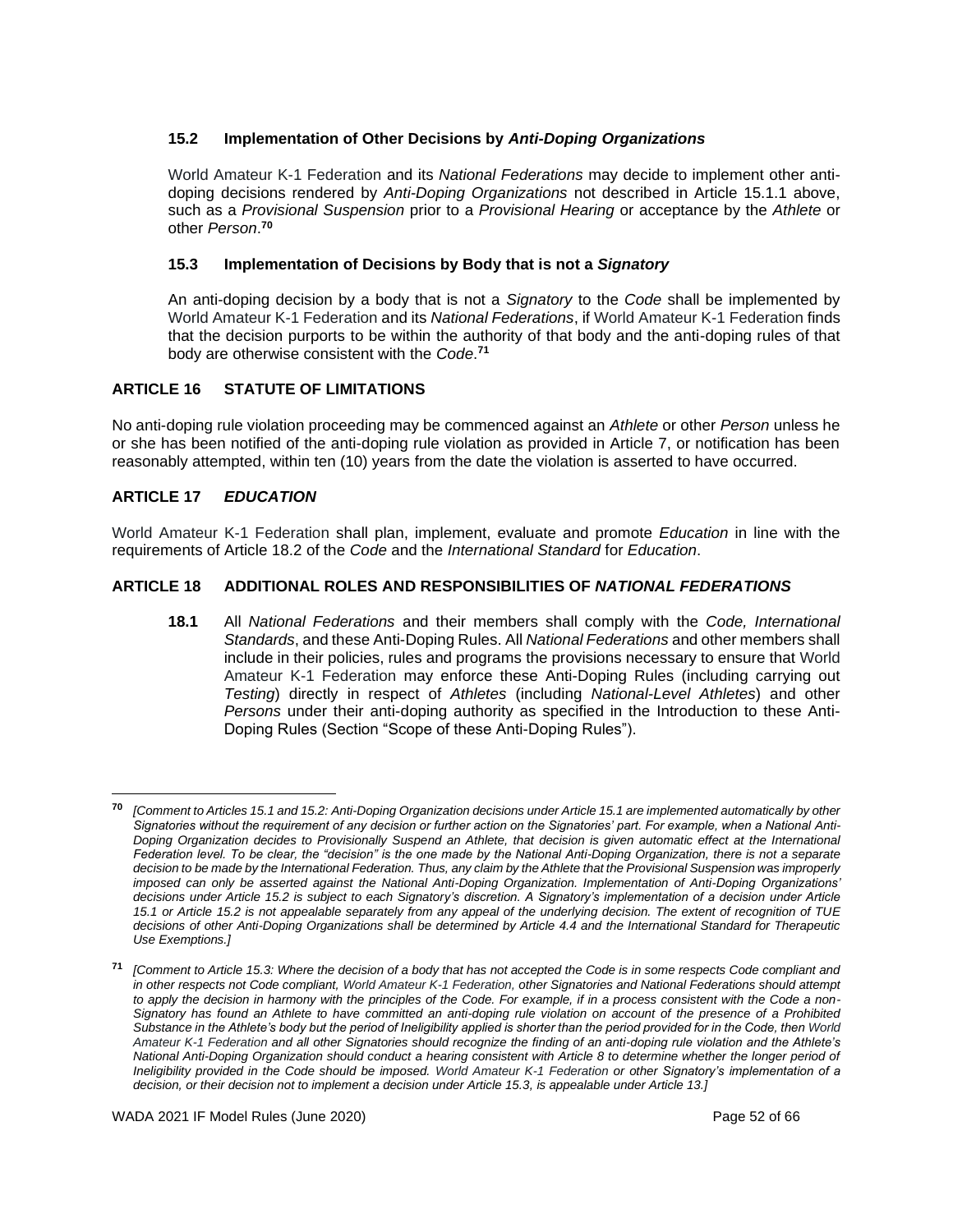- **18.2** Each *National Federation* shall incorporate these Anti-Doping Rules either directly or by reference into its governing documents, constitution and/or rules as part of the rules of sport that bind their members so that the *National Federation* may enforce them itself directly in respect of *Athletes* (including *National-Level Athletes*) and other *Persons* under its anti-doping authority.
- **18.3** By adopting these Anti-Doping Rules, and incorporating them into their governing documents and rules of sport, *National Federations* shall cooperate with and support World Amateur K-1 Federation in that function*.* They shall also recognize, abide by and implement the decisions made pursuant to these Anti-Doping Rules, including the decisions imposing sanctions on *Persons* under their authority.
- **18.4** All *National Federations* shall take appropriate action to enforce compliance with the *Code*, *International Standards*, and these Anti-Doping Rules by *inter alia*:
	- (i) conducting *Testing* only under the documented authority of World Amateur K-1 Federation and using their *National Anti-Doping Organization* or other *Sample*  collection authority to collect *Samples* in compliance with the *International Standard* for *Testing* and Investigations;
	- (ii) recognizing the authority of the *National Anti-Doping Organization* in their country in accordance with Article 5.2.1 of the *Code* and assisting as appropriate with the *National Anti-Doping Organization's* implementation of the national *Testing* program for their sport;
	- (iii) analyzing all *Samples* collected using a *WADA*-accredited or *WADA*-approved laboratory in accordance with Article 6.1; and
	- (iv) ensuring that any national level anti-doping rule violation cases discovered by *National Federations* are adjudicated by an *Operationally Independent* hearing panel in accordance with Article 8.1 and the *International Standard* for *Results Management*.
- **18.5** All *National Federations* shall establish rules requiring all *Athletes* preparing for or participating in a *Competition* or activity authorized or organized by a *National Federation* or one of its member organizations, and all *Athlete Support Personnel* associated with such *Athletes*, to agree to be bound by these Anti-Doping Rules and to submit to the *Results Management* authority of the *Anti-Doping Organization* in conformity with the *Code* as a condition of such participation.
- **18.6** All *National Federations* shall report any information suggesting or relating to an antidoping rule violation to World Amateur K-1 Federation and to their *National Anti-Doping Organizations* and shall cooperate with investigations conducted by any *Anti-Doping Organization* with authority to conduct the investigation.
- **18.7** All *National Federations* shall have disciplinary rules in place to prevent *Athlete Support Personnel* who are *Using Prohibited Substances* or *Prohibited Methods* without valid justification from providing support to *Athletes* under the authority of World Amateur K-1 Federation or the *National Federation*.
- **18.8** All *National Federations* shall conduct anti-doping *Education* in coordination with their *National Anti-Doping Organizations.*

#### <span id="page-52-0"></span>**ARTICLE 19 ADDITIONAL ROLES AND RESPONSIBILITIES OF WORLD AMATEUR K-1**

WADA 2021 IF Model Rules (June 2020) No. 3 and 2021 1998 Page 53 of 66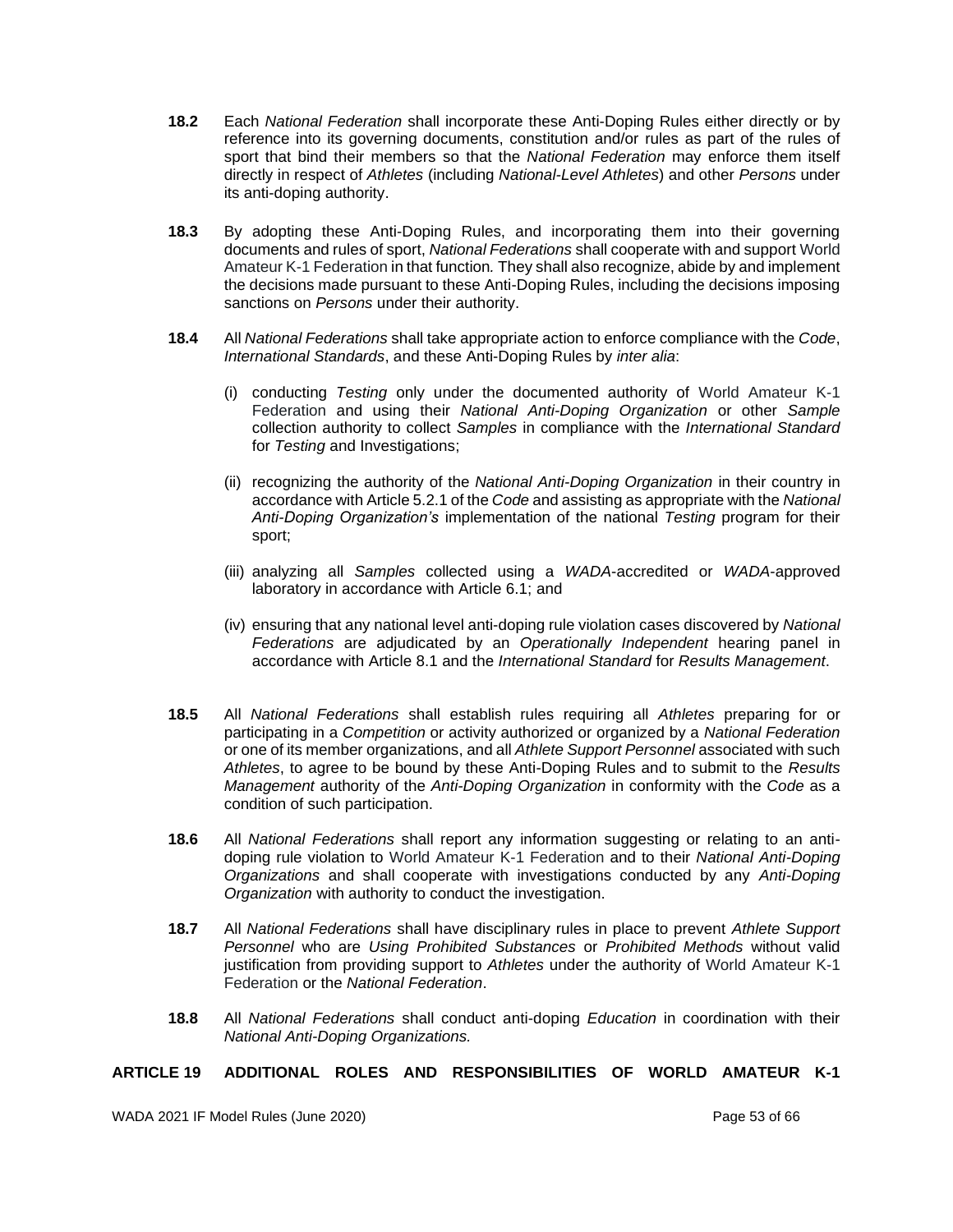#### **FEDERAION**

- **19.1** In addition to the roles and responsibilities described in Article 20.3 of the *Code* for International Federations, World Amateur K-1 Federation shall report to *WADA* on World Amateur K-1 Federation's compliance with the *Code* and the *International Standards* in accordance with Article 24.1.2 of the *Code*.
- **19.2** Subject to applicable law, and in accordance with Article 20.3.4 of the *Code*, all World Amateur K-1 Federation board members, directors, officers and those employees (and those of appointed *Delegated Third Parties*), who are involved in any aspect of *Doping Control*, must sign a form provided by World Amateur K-1 Federation, agreeing to be bound by these Anti-Doping Rules as *Persons* in conformity with the *Code* for direct and intentional misconduct.
- **19.3** Subject to applicable law, and in accordance with Article 20.3.5 of the *Code*, any World Amateur K-1 Federation employee who is involved in *Doping Control* (other than authorized anti-doping *Education* or rehabilitation programs) must sign a statement provided by World Amateur K-1 Federation confirming that they are not *Provisionally Suspended* or serving a period of *Ineligibility* and have not been directly or intentionally engaged in conduct within the previous six (6) years which would have constituted a violation of anti-doping rules if *Code*-compliant rules had been applicable to them.

## <span id="page-53-0"></span>**ARTICLE 20 ADDITIONAL ROLES AND RESPONSIBILITIES OF** *ATHLETES*

- **20.1** To be knowledgeable of and comply with these Anti-Doping Rules.
- **20.2** To be available for *Sample* collection at all times.**<sup>72</sup>**
- **20.3** To take responsibility, in the context of anti-doping, for what they ingest and *Use*.
- **20.4** To inform medical personnel of their obligation not to *Use Prohibited Substance*s and *Prohibited Methods* and to take responsibility to make sure that any medical treatment received does not violate these Anti-Doping Rules.
- **20.5** To disclose to World Amateur K-1 Federation and their *National Anti-Doping Organization* any decision by a non-*Signatory* finding that the *Athlete* committed an anti-doping rule violation within the previous ten (10) years.
- **20.6** To cooperate with *Anti-Doping Organizations* investigating anti-doping rule violations.

Failure by any *Athlete* to cooperate in full with *Anti-Doping Organizations* investigating antidoping rule violations may result in a discard under World Amateur K-1 Federation's rules.

**20.7** To disclose the identity of their *Athlete Support Personnel* upon request by World Amateur K-1 Federation or a *International Federation*, or any other *Anti-Doping Organization* with authority over the *Athlete*.

**<sup>72</sup>** *[Comment to Article 20.2: With due regard to an Athlete's human rights and privacy, legitimate anti-doping considerations sometimes require Sample collection late at night or early in the morning. For example, it is known that some Athletes Use low doses of EPO during these hours so that it will be undetectable in the morning.]*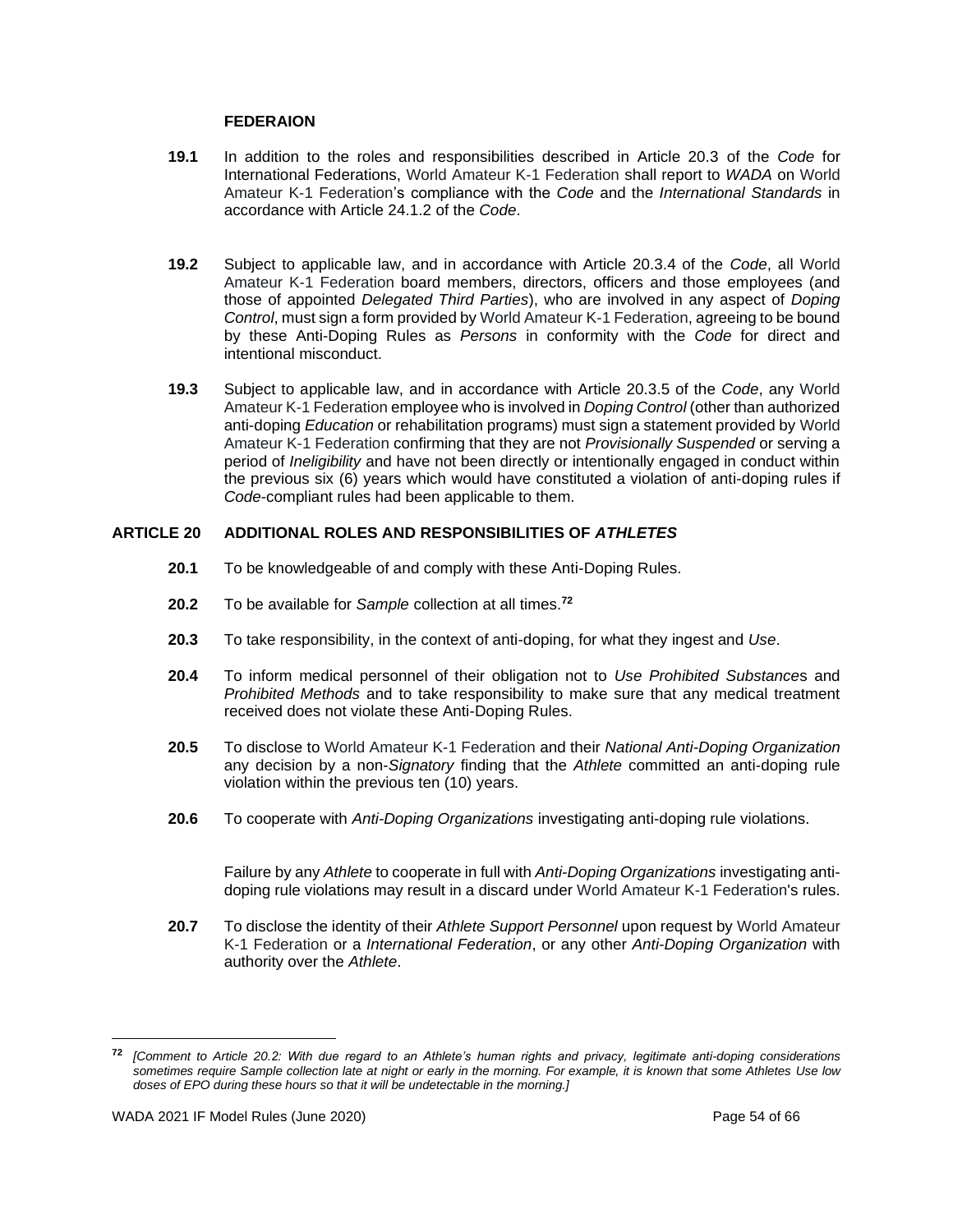**20.8** Offensive conduct towards a *Doping Control* official or other *Person* involved in *Doping Control* by an *Athlete*, which does not otherwise constitute *Tampering*, may result in a discard under World Amateur K-1 Federation's rules.

## <span id="page-54-0"></span>**ARTICLE 21 ADDITIONAL ROLES AND RESPONSIBILITIES OF** *ATHLETE SUPPORT PERSONNEL*

- **21.1** To be knowledgeable of and comply with these Anti-Doping Rules.
- **21.2** To cooperate with the *Athlete Testing* program.
- **21.3** To use their influence on *Athlete* values and behavior to foster anti-doping attitudes.
- **21.4** To disclose to World Amateur K-1 Federation and their *National Anti-Doping Organization* any decision by a non-*Signatory* finding that they committed an anti-doping rule violation within the previous ten (10) years.
- **21.5** To cooperate with *Anti-Doping Organizations* investigating anti-doping rule violations.

Failure by any *Athlete Support Personnel* to cooperate in full with *Anti-Doping Organizations* investigating anti-doping rule violations may result in a discard under World Amateur K-1 Federation's rules.

**21.6** *Athlete Support Personnel* shall not *Use* or *Possess* any *Prohibited Substance* or *Prohibited Method* without valid justification.

Any such *Use* or *Possession* may result in a discard under World Amateur K-1 Federation's rules.

**21.7** Offensive conduct towards a *Doping Control* official or other *Person* involved in *Doping Control* by *Athlete Support Personnel*, which does not otherwise constitute *Tampering*, may result in a discard under World Amateur K-1 Federation's rules.

## <span id="page-54-1"></span>**ARTICLE 22 ADDITIONAL ROLES AND RESPONSIBILITIES OF OTHER** *PERSONS* **SUBJECT TO THESE ANTI-DOPING RULES**

- **22.1** To be knowledgeable of and comply with these Anti-Doping Rules.
- **22.2** To disclose to World Amateur K-1 Federation and their *National Anti-Doping Organization* any decision by a non-*Signatory* finding that they committed an anti-doping rule violation within the previous ten (10) years.
- **22.3** To cooperate with *Anti-Doping Organizations* investigating anti-doping rule violations.

Failure by any other *Person* subject to these Anti-Doping Rules to cooperate in full with *Anti-Doping Organizations* investigating anti-doping rule violations may result in a discard under World Amateur K-1 Federation's rules.

**22.4** Not to *Use* or *Possess* any *Prohibited Substance* or *Prohibited Method* without valid justification.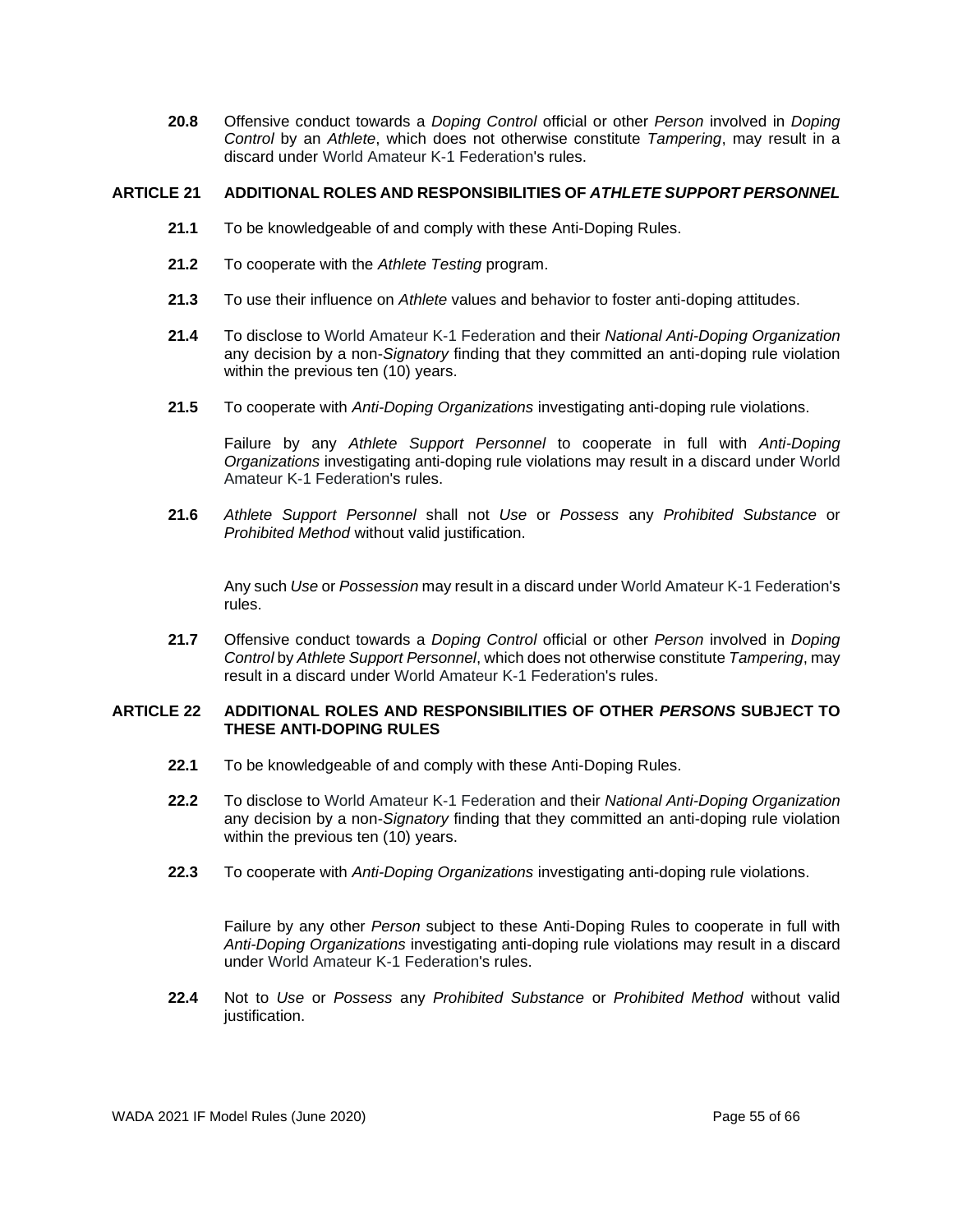**22.5** Offensive conduct towards a *Doping Control* official or other *Person* involved in *Doping Control* by a *Person*, which does not otherwise constitute *Tampering*, may result in a discard under World Amateur K-1 Federation's rules.

## <span id="page-55-0"></span>**ARTICLE 23 INTERPRETATION OF THE** *CODE*

- **23.1** The official text of the *Code* shall be maintained by *WADA* and shall be published in English and French. In the event of any conflict between the English and French versions, the English version shall prevail.
- **23.2** The comments annotating various provisions of the *Code* shall be used to interpret the *Code*.
- **23.3** The *Code* shall be interpreted as an independent and autonomous text and not by reference to the existing law or statutes of the *Signatories* or governments.
- **23.4** The headings used for the various Parts and Articles of the *Code* are for convenience only and shall not be deemed part of the substance of the *Code* or to affect in any way the language of the provisions to which they refer.
- **23.5** Where the term "days" is used in the *Code* or an *International Standard*, it shall mean calendar days unless otherwise specified.
- **23.6** The *Code* shall not apply retroactively to matters pending before the date the *Code* is accepted by a *Signatory* and implemented in its rules. However, pre-*Code* anti-doping rule violations would continue to count as "First violations" or "Second violations" for purposes of determining sanctions under Article 10 for subsequent post-*Code* violations.
- **23.7** The Purpose, Scope and Organization of the World Anti-Doping Program and the *Code*  and Appendix 1, Definitions, shall be considered integral parts of the *Code*.

## <span id="page-55-1"></span>**ARTICLE 24 FINAL PROVISIONS**

- **24.1** Where the term "days" is used in these Anti-Doping Rules, it shall mean calendar days unless otherwise specified.
- **24.2** These Anti-Doping Rules shall be interpreted as an independent and autonomous text and not by reference to existing law or statutes.
- **24.3** These Anti-Doping Rules have been adopted pursuant to the applicable provisions of the *Code* and the *International Standards* and shall be interpreted in a manner that is consistent with applicable provisions of the *Code* and the *International Standards*. The *Code* and the *International Standards* shall be considered integral parts of these Anti-Doping Rules and shall prevail in case of conflict.
- **24.4** The Introduction and Appendix 1 shall be considered integral parts of these Anti-Doping Rules.
- **24.5** The comments annotating various provisions of these Anti-Doping Rules shall be used to interpret these Anti-Doping Rules.

The comments annotating various provisions of the *Code* are incorporated by reference into these Anti-Doping Rules, shall be treated as if set out fully herein, and shall be used to interpret these Anti-Doping Rules.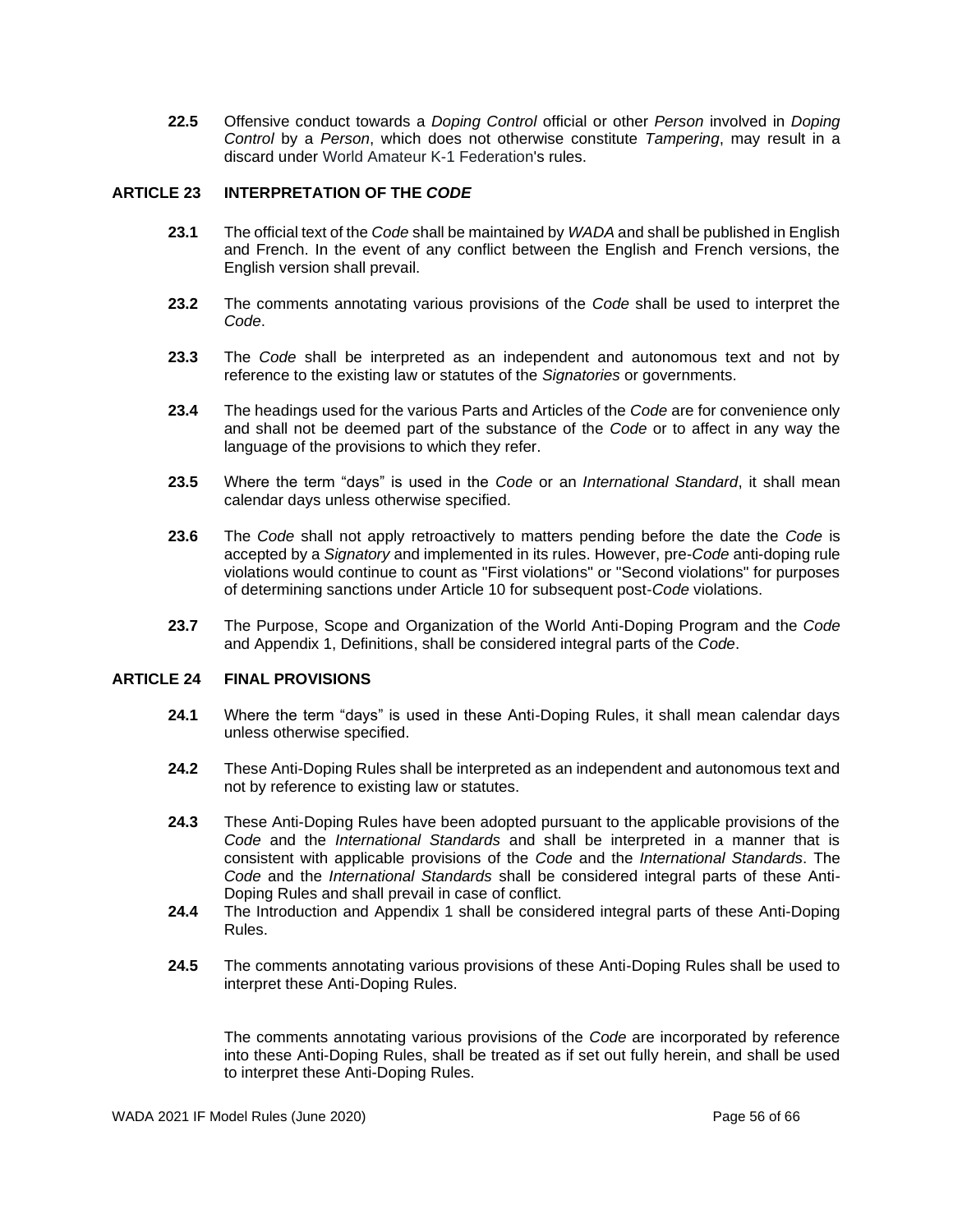- **24.6** These Anti-Doping Rules shall enter into force on 1 January 2021 (the "Effective Date"). They repeal any previous version of World Amateur K-1 Federations Anti-Doping Rules.
- **24.7** These Anti-Doping Rules shall not apply retroactively to matters pending before the Effective Date. However:
	- **24.7.1** Anti-doping rule violations taking place prior to the Effective Date count as "first violations" or "second violations" for purposes of determining sanctions under Article 10 for violations taking place after the Effective Date.
	- **24.7.2** Any anti-doping rule violation case which is pending as of the Effective Date and any anti-doping rule violation case brought after the Effective Date based on an anti-doping rule violation which occurred prior to the Effective Date, shall be governed by the substantive anti-doping rules in effect at the time the alleged anti-doping rule violation occurred, and not by the substantive anti-doping rules set out in these Anti-Doping Rules, unless the panel hearing the case determines the principle of "lex mitior" appropriately applies under the circumstances of the case. For these purposes, the retrospective periods in which prior violations can be considered for purposes of multiple violations under Article 10.9.4 and the statute of limitations set forth in Article 16 are procedural rules, not substantive rules, and should be applied retroactively along with all of the other procedural rules in these Anti-Doping Rules (provided, however, that Article 16 shall only be applied retroactively if the statute of limitations period has not already expired by the Effective Date).
	- **24.7.3** Any Article 2.4 whereabouts failure (whether a filing failure or a missed test, as those terms are defined in the *International Standard* for *Results Management*) prior to the Effective Date shall be carried forward and may be relied upon, prior to expiry, in accordance with the *International Standard* for *Results Management*, but it shall be deemed to have expired twelve (12) months after it occurred*.*
	- **24.7.4** With respect to cases where a final decision finding an anti-doping rule violation has been rendered prior to the Effective Date, but the *Athlete* or other *Person* is still serving the period of *Ineligibility* as of the Effective Date, the *Athlete* or other *Person* may apply to World Amateur K-1 Federation's or other *Anti-Doping Organization* which had *Results Management* responsibility for the anti-doping rule violation to consider a reduction in the period of *Ineligibility* in light of these Anti-Doping Rules. Such application must be made before the period of *Ineligibility* has expired. The decision rendered may be appealed pursuant to Article 13.2. These Anti-Doping Rules shall have no application to any case where a final decision finding an anti-doping rule violation has been rendered and the period of *Ineligibility* has expired.
	- **24.7.5** For purposes of assessing the period of *Ineligibility* for a second violation under Article 10.9.1, where the sanction for the first violation was determined based on rules in force prior to the Effective Date, the period of *Ineligibility* which would have been assessed for that first violation had these Anti-Doping Rules been applicable, shall be applied. **73**

**<sup>73</sup>** *[Comment to Article 24.7.5: Other than the situation described in Article 24.7.5, where a final decision finding an anti-doping rule violation has been rendered prior to the Effective Date and the period of Ineligibility imposed has been completely served, these Anti-Doping Rules may not be used to re-characterize the prior violation.]*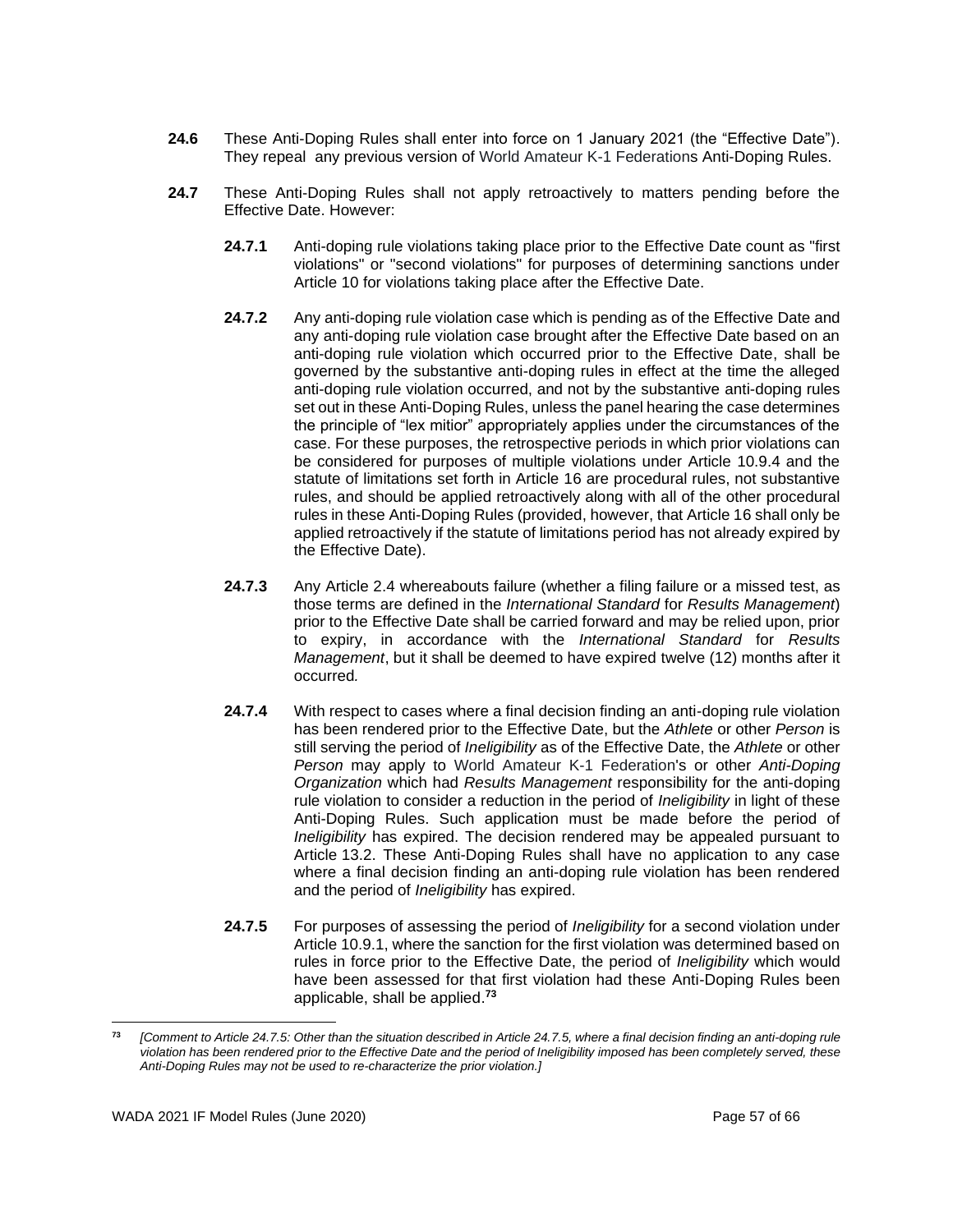**24.7.6** Changes to the *Prohibited List* and *Technical Documents* relating to substances or methods on the *Prohibited List* shall not, unless they specifically provide otherwise, be applied retroactively. As an exception, however, when a *Prohibited Substance* or a *Prohibited Method* has been removed from the *Prohibited List*, an *Athlete* or other *Person* currently serving a period of *Ineligibility* on account of the formerly *Prohibited Substance* or *Prohibited Method* may apply to World Amateur K-1 Federation's or other *Anti-Doping Organization* which had *Results Management* responsibility for the anti-doping rule violation to consider a reduction in the period of *Ineligibility* in light of the removal of the substance or method from the *Prohibited List*.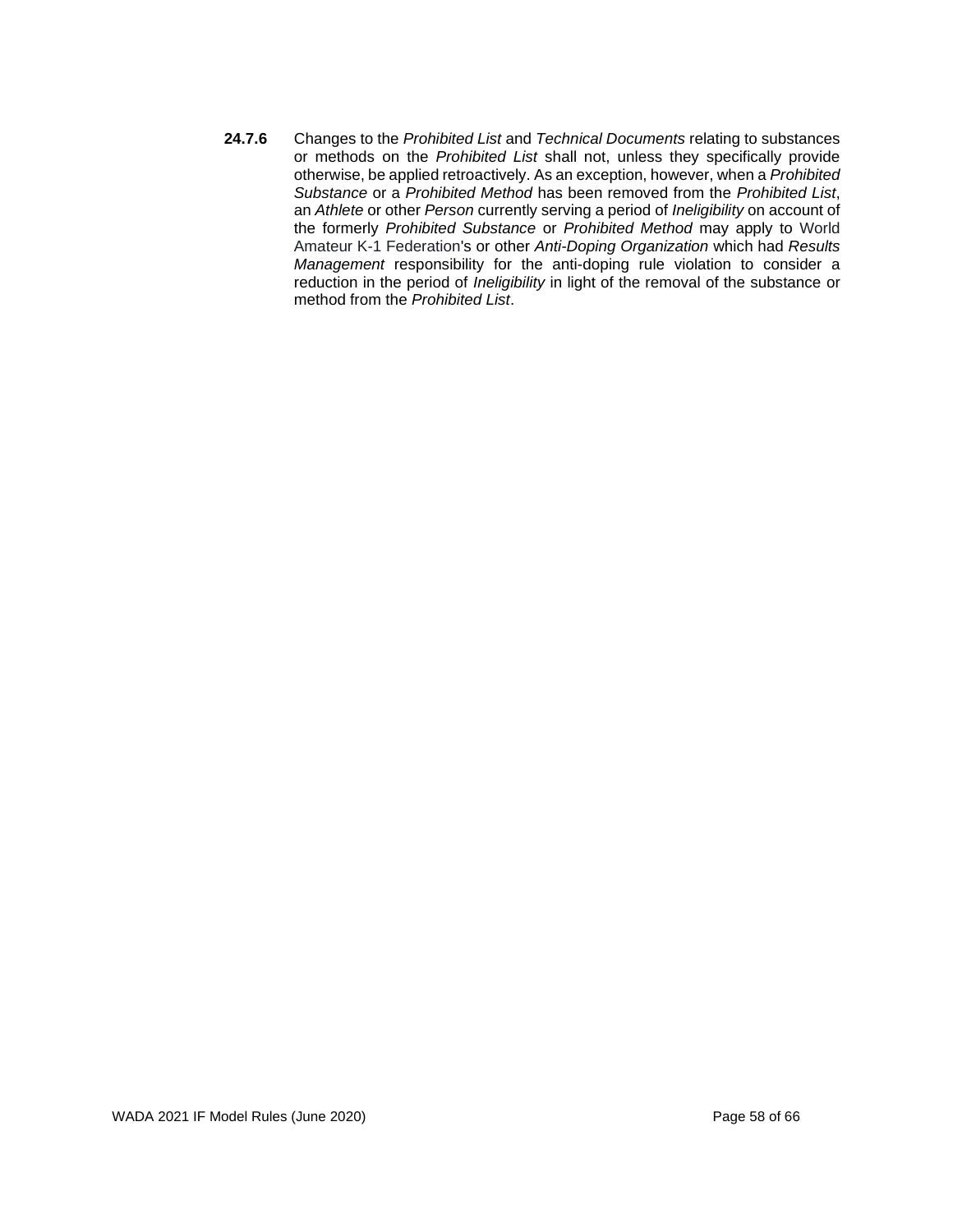## <span id="page-58-0"></span>**APPENDIX 1 DEFINITIONS<sup>74</sup>**

*ADAMS*: The Anti-Doping Administration and Management System is a Web-based database management tool for data entry, storage, sharing, and reporting designed to assist stakeholders and *WADA* in their antidoping operations in conjunction with data protection legislation.

*Administration*: Providing, supplying, supervising, facilitating, or otherwise participating in the *Use* or *Attempted Use* by another *Person* of a *Prohibited Substance* or *Prohibited Method*. However, this definition shall not include the actions of bona fide medical personnel involving a *Prohibited Substance* or *Prohibited Method Used* for genuine and legal therapeutic purposes or other acceptable justification and shall not include actions involving *Prohibited Substances* which are not prohibited in *Out-of-Competition Testing* unless the circumstances as a whole demonstrate that such *Prohibited Substances* are not intended for genuine and legal therapeutic purposes or are intended to enhance sport performance.

*Adverse Analytical Finding*: A report from a *WADA*-accredited laboratory or other *WADA*-approved laboratory that, consistent with the *International Standard* for Laboratories, establishes in a *Sample* the presence of a *Prohibited Substance* or its *Metabolites* or *Markers* or evidence of the *Use* of a *Prohibited Method*.

*Adverse Passport Finding*: A report identified as an *Adverse Passport Finding* as described in the applicable *International Standards*.

*Aggravating Circumstances*: Circumstances involving, or actions by, an *Athlete* or other *Person* which may justify the imposition of a period of *Ineligibility* greater than the standard sanction. Such circumstances and actions shall include, but are not limited to: the *Athlete* or other *Person Used* or *Possessed* multiple *Prohibited Substances* or *Prohibited Methods*, *Used* or *Possessed* a *Prohibited Substance* or *Prohibited Method* on multiple occasions or committed multiple other anti-doping rule violations; a normal individual would be likely to enjoy the performance-enhancing effects of the anti-doping rule violation(s) beyond the otherwise applicable period of *Ineligibility*; the *Athlete* or *Person* engaged in deceptive or obstructive conduct to avoid the detection or adjudication of an anti-doping rule violation; or the *Athlete* or other *Person* engaged in *Tampering* during *Results Management*. For the avoidance of doubt, the examples of circumstances and conduct described herein are not exclusive and other similar circumstances or conduct may also justify the imposition of a longer period of *Ineligibility*.

*Anti-Doping Activities*: Anti-doping *Education* and information, test distribution planning, maintenance of a *Registered Testing Pool*, managing *Athlete Biological Passports*, conducting *Testing*, organizing analysis of *Samples*, gathering of intelligence and conduct of investigations, processing of *TUE* applications, *Results Management*, monitoring and enforcing compliance with any *Consequences* imposed, and all other activities related to anti-doping to be carried out by or on behalf of an *Anti-Doping Organization*, as set out in the *Code* and/or the *International Standards*.

*Anti-Doping Organization*: *WADA* or a *Signatory* that is responsible for adopting rules for initiating, implementing or enforcing any part of the *Doping Control* process. This includes, for example, the International Olympic Committee, the International Paralympic Committee, other *Major Event Organizations* that conduct *Testing* at their *Events*, International Federations, and *National Anti-Doping Organizations.*

*Athlete*: Any *Person* who competes in sport at the international level (as defined by each International Federation) or the national level (as defined by each *National Anti-Doping Organization*). An *Anti-Doping Organization* has discretion to apply anti-doping rules to an *Athlete* who is neither an *International-Level Athlete* nor a *National-Level Athlete*, and thus to bring them within the definition of "*Athlete*". In relation to *Athletes* who are neither *International*-*Level* nor *National-Level Athletes*, an *Anti-Doping Organization* may elect to: conduct limited *Testing* or no *Testing* at all; analyze *Samples* for less than the full menu of *Prohibited Substances*; require limited or no whereabouts information; or not require advance *TUEs*. However, if an Article 2.1, 2.3 or 2.5 anti-doping rule violation is committed by any *Athlete* over whom an

**<sup>74</sup>** *[Comment to Definitions: Defined terms shall include their plural and possessive forms, as well as those terms used as other parts of speech.]*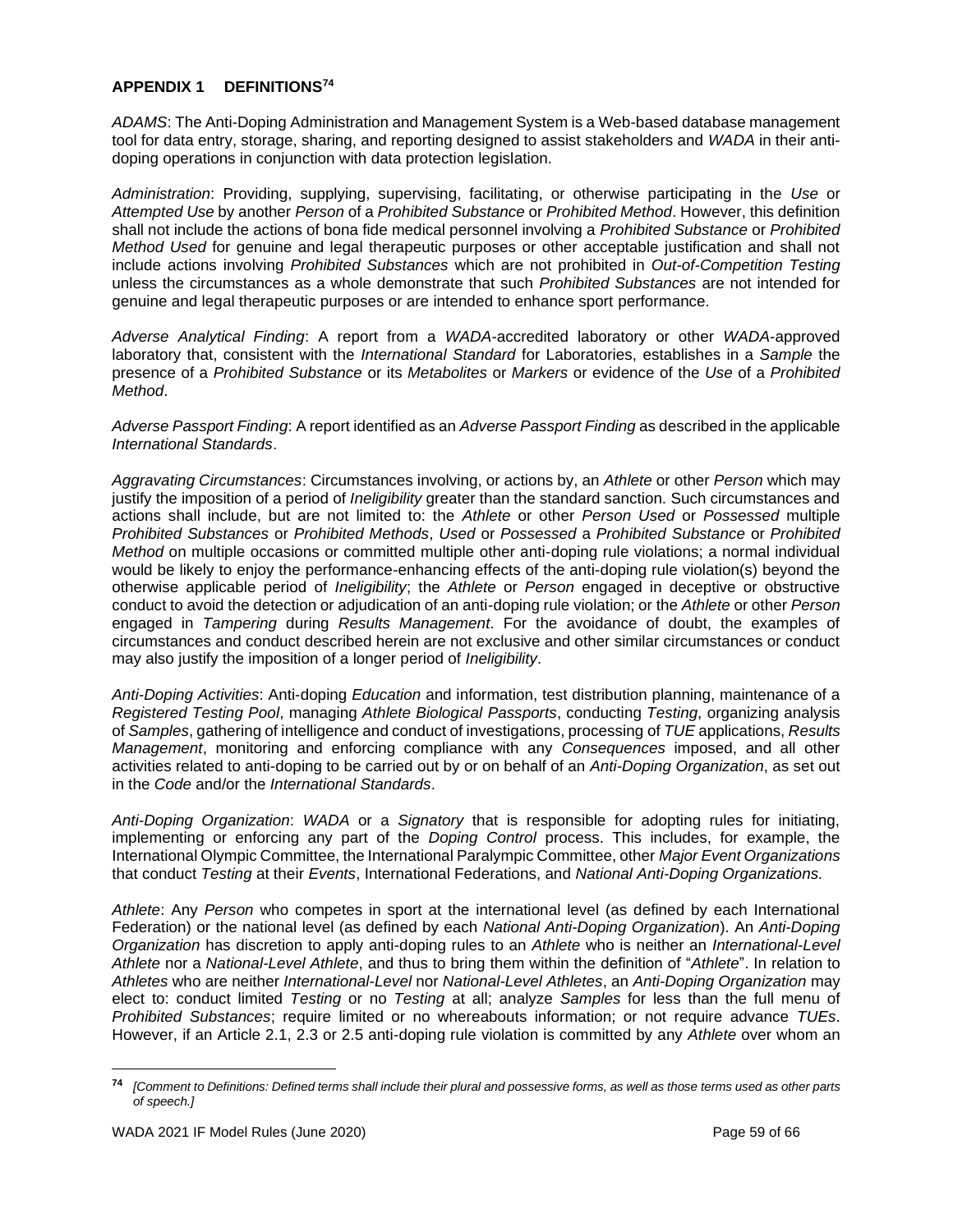*Anti-Doping Organization* has elected to exercise its authority to test and who competes below the international or national level, then the *Consequences* set forth in the *Code* must be applied. For purposes of Article 2.8 and Article 2.9 and for purposes of anti-doping information and *Education*, any *Person* who participates in sport under the authority of any *Signatory*, government, or other sports organization accepting the *Code* is an *Athlete*. **75**

*Athlete Biological Passport*: The program and methods of gathering and collating data as described in the *International Standard* for *Testing* and Investigations and *International Standard* for Laboratories.

*Athlete Support Personnel*: Any coach, trainer, manager, agent, team staff, official, medical, paramedical personnel, parent or any other *Person* working with, treating or assisting an *Athlete* participating in or preparing for sports *Competition*.

*Attempt*: Purposely engaging in conduct that constitutes a substantial step in a course of conduct planned to culminate in the commission of an anti-doping rule violation. Provided, however, there shall be no antidoping rule violation based solely on an *Attempt* to commit a violation if the *Person* renounces the *Attempt* prior to it being discovered by a third party not involved in the *Attempt*.

*Atypical Finding*: A report from a *WADA*-accredited laboratory or other *WADA*-approved laboratory which requires further investigation as provided by the *International Standard* for Laboratories or related *Technical Documents* prior to the determination of an *Adverse Analytical Finding*.

*Atypical Passport Finding*: A report described as an *Atypical Passport Finding* as described in the applicable *International Standards*.

*CAS*: The Court of Arbitration for Sport.

*Code*: The World Anti-Doping *Code*.

*Competition*: A single race, match, game or singular sport contest. For example, a basketball game or the finals of the Olympic 100-meter race in athletics. For stage races and other sport contests where prizes are awarded on a daily or other interim basis the distinction between a *Competition* and an *Event* will be as provided in the rules of World Amateur K-1 Federation's.

*Consequences of Anti-Doping Rule Violations* ("*Consequences*"): An *Athlete's* or other *Person's* violation of an anti-doping rule may result in one or more of the following: (a) *Disqualification* means the *Athlete's* results in a particular *Competition* or *Event* are invalidated, with all resulting *Consequences* including forfeiture of any medals, points and prizes; (b) *Ineligibility* means the *Athlete* or other *Person* is barred on account of an anti-doping rule violation for a specified period of time from participating in any *Competition* or other activity or funding as provided in Article 10.14; (c) *Provisional Suspension* means the *Athlete* or other *Person* is barred temporarily from participating in any *Competition* or activity prior to the final decision at a hearing conducted under Article 8; (d) *Financial Consequences* means a financial sanction imposed for an anti-doping rule violation or to recover costs associated with an anti-doping rule violation; and (e) *Public Disclosure* means the dissemination or distribution of information to the general public or *Persons* beyond those *Persons* entitled to earlier notification in accordance with Article 14. Teams in *Team Sports* may also be subject to *Consequences* as provided in Article 11.

*Contaminated Product*: A product that contains a *Prohibited Substance* that is not disclosed on the product label or in information available in a reasonable Internet search.

**<sup>75</sup>** *[Comment to Athlete: Individuals who participate in sport may fall in one of five categories: 1) International-Level Athlete, 2) National-Level Athlete, 3) individuals who are not International- or National-Level Athletes but over whom the International Federation or National Anti-Doping Organization has chosen to exercise authority, 4) Recreational Athlete, and 5) individuals over whom no International Federation or National Anti-Doping Organization has, or has chosen to, exercise authority. All Internationaland National-Level Athletes are subject to the anti-doping rules of the Code, with the precise definitions of international and national level sport to be set forth in the anti-doping rules of the International Federations and National Anti-Doping Organizations.]*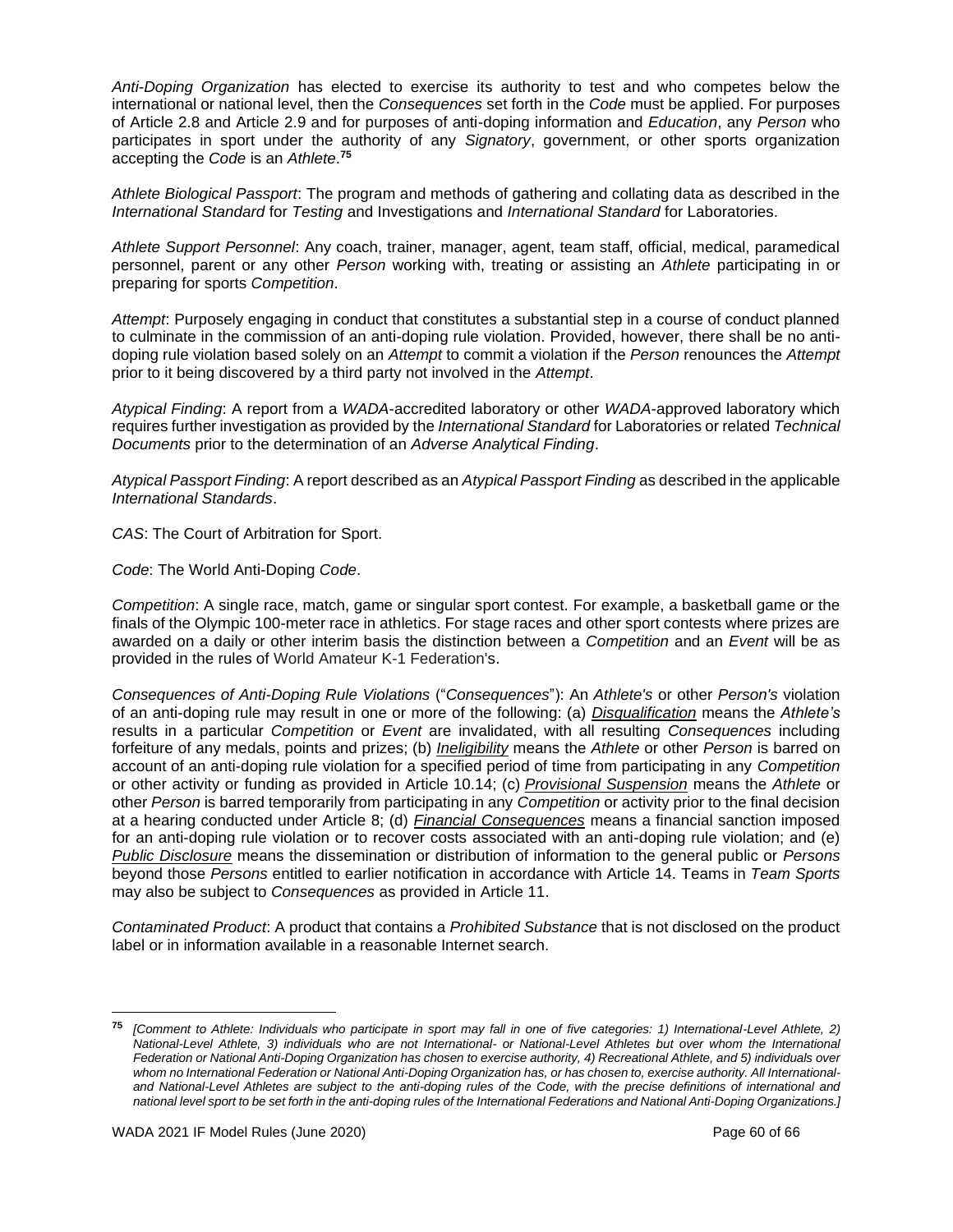*Decision Limit*: The value of the result for a threshold substance in a *Sample*, above which an *Adverse Analytical Finding* shall be reported, as defined in the *International Standard* for Laboratories.

*Delegated Third Party*: Any *Person* to which World Amateur K-1 Federation delegates any aspect of *Doping Control* or anti-doping *Education* programs including, but not limited to, third parties or other *Anti-Doping Organizations* that conduct *Sample* collection or other *Doping Control* services or anti-doping *Educational* programs for World Amateur K-1 Federation, or individuals serving as independent contractors who perform *Doping Control* services for World Amateur K-1 Federation(e.g., non-employee *Doping Control* officers or chaperones). This definition does not include *CAS*.

*Disqualification*: See *Consequences of Anti-Doping Rule Violations* above.

*Doping Control*: All steps and processes from test distribution planning through to ultimate disposition of any appeal and the enforcement of *Consequences*, including all steps and processes in between, including but not limited to *Testing*, investigations, whereabouts, *TUEs*, *Sample* collection and handling, laboratory analysis, *Results Management* and investigations or proceedings relating to violations of Article 10.14 (Status During *Ineligibility* or *Provisional Suspension*).

*Education*: The process of learning to instill values and develop behaviors that foster and protect the spirit of sport, and to prevent intentional and unintentional doping.

*Event*: A series of individual *Competitions* conducted together under one ruling body (e.g., the Olympic Games, World Championships of an International Federation, or Pan American Games).

*Event Period*: The time between the beginning and end of an *Event.*

*Event Venues*: Those venues so designated by the ruling body for the *Event.* 

*Fault*: *Fault* is any breach of duty or any lack of care appropriate to a particular situation. Factors to be taken into consideration in assessing an *Athlete's* or other *Person's* degree of *Fault* include, for example, the *Athlete's* or other *Person's* experience, whether the *Athlete* or other *Person* is a *Protected Person*, special considerations such as impairment, the degree of risk that should have been perceived by the *Athlete* and the level of care and investigation exercised by the *Athlete* in relation to what should have been the perceived level of risk. In assessing the *Athlete's* or other *Person's* degree of *Fault*, the circumstances considered must be specific and relevant to explain the *Athlete's* or other *Person's* departure from the expected standard of behavior. Thus, for example, the fact that an *Athlete* would lose the opportunity to earn large sums of money during a period of *Ineligibility,* or the fact that the *Athlete* only has a short time left in a career, or the timing of the sporting calendar, would not be relevant factors to be considered in reducing the period of *Ineligibility* under Article 10.6.1 or 10.6.2.**<sup>76</sup>**

*Financial Consequences*: See *Consequences of Anti-Doping Rule Violations* above.

*In-Competition*: The period commencing at 11:59 p.m. on the day before a *Competition* in which the *Athlete* is scheduled to participate through the end of such *Competition* and the *Sample* collection process related to such *Competition*. **77**

**<sup>76</sup>** *[Comment to Fault: The criterion for assessing an Athlete's degree of Fault is the same under all Articles where Fault is to be considered. However, under Article 10.6.2, no reduction of sanction is appropriate unless, when the degree of Fault is assessed, the conclusion is that No Significant Fault or Negligence on the part of the Athlete or other Person was involved.]*

**<sup>77</sup>** *[Comment to In-Competition: Having a universally accepted definition for In-Competition provides greater harmonization among Athletes across all sports, eliminates or reduces confusion among Athletes about the relevant timeframe for In-Competition Testing, avoids inadvertent Adverse Analytical Findings in between Competitions during an Event and assists in preventing any potential performance enhancement benefits from Substances prohibited Out-of-Competition being carried over to the Competition period.]*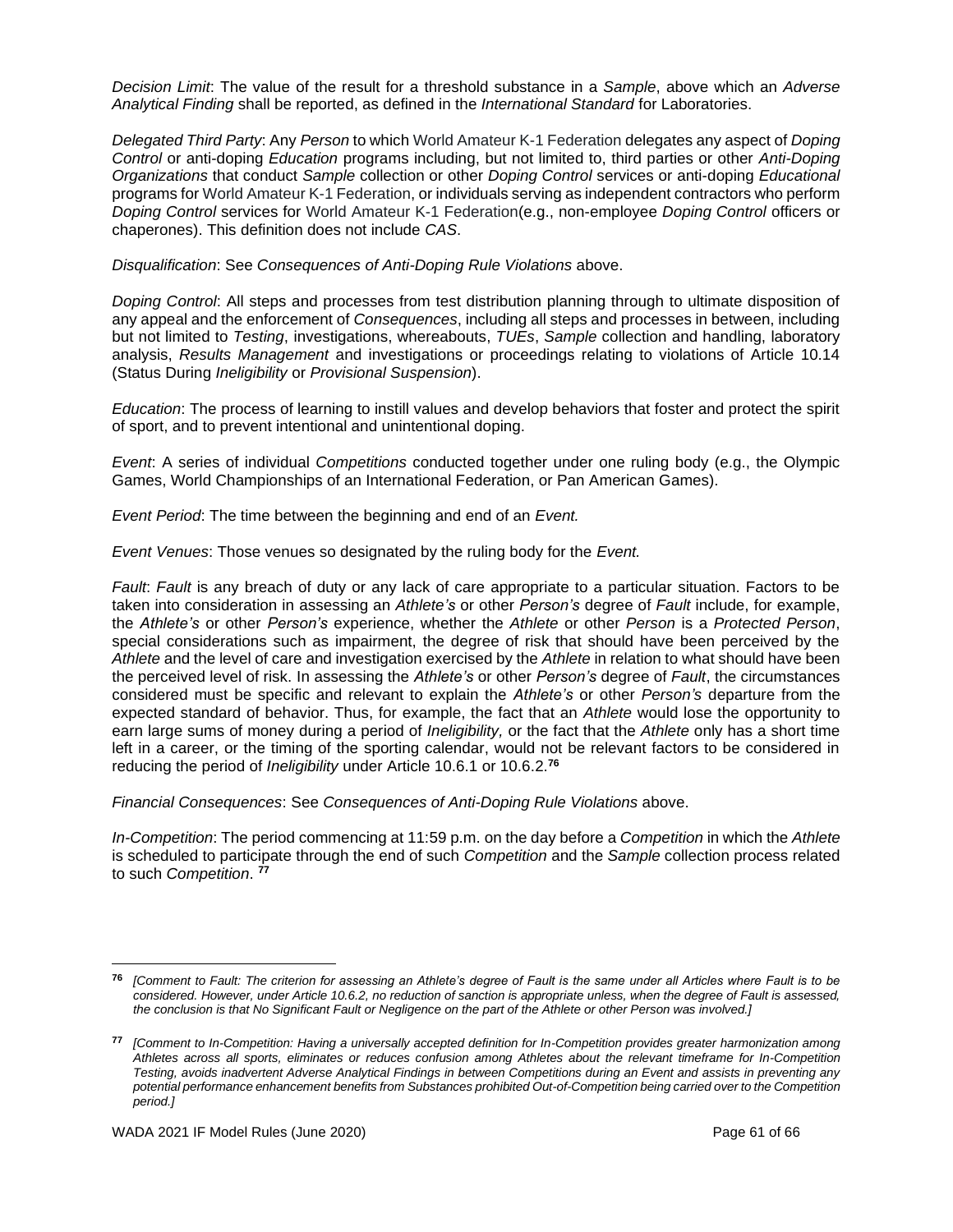*Independent Observer Program*: A team of observers and/or auditors, under the supervision of *WADA*, who observe and provide guidance on the *Doping Control* process prior to or during certain *Events* and report on their observations as part of *WADA's* compliance monitoring program.

*Individual Sport*: Any sport that is not a *Team Sport.*

*Ineligibility*: See *Consequences of Anti-Doping Rule Violations* above.

*Institutional Independence*: Hearing panels on appeal shall be fully independent institutionally from the *Anti-Doping Organization* responsible for *Results Management*. They must therefore not in any way be administered by, connected or subject to the *Anti-Doping Organization* responsible for *Results Management*.

*International Event*: An *Event* or *Competition* where the International Olympic Committee, the International Paralympic Committee, an International Federation, a *Major Event Organization,* or another international sport organization is the ruling body for the *Event* or appoints the technical officials for the *Event.*

*International-Level Athlete*: *Athletes* who compete in sport at the international level, as defined by each International Federation, consistent with the *International Standard* for *Testing* and Investigations. For the sport of K-1 *International-Level Athletes* are defined as set out in the Scope section of the Introduction to these Anti-Doping Rules.**<sup>78</sup>**

*International Standard*: A standard adopted by *WADA* in support of the *Code*. Compliance with an *International Standard* (as opposed to another alternative standard, practice or procedure) shall be sufficient to conclude that the procedures addressed by the *International Standard* were performed properly. *International Standards* shall include any *Technical Documents* issued pursuant to the *International Standard*.

*Major Event Organizations*: The continental associations of *National Olympic Committees* and other international multi-sport organizations that function as the ruling body for any continental, regional or other *International Event*.

*Marker*: A compound, group of compounds or biological variable(s) that indicates the *Use* of a *Prohibited Substance* or *Prohibited Method.*

*Metabolite*: Any substance produced by a biotransformation process.

*Minimum Reporting Level*: The estimated concentration of a *Prohibited Substance* or its *Metabolite(s)* or *Marker(s)* in a *Sample* below which *WADA*-accredited laboratories should not report that *Sample* as an *Adverse Analytical Finding*.

*Minor*: A natural *Person* who has not reached the age of eighteen (18) years.

*National Anti-Doping Organization*: The entity(ies) designated by each country as possessing the primary authority and responsibility to adopt and implement anti-doping rules, direct the collection of *Samples*, manage test results and conduct *Results Management* at the national level. If this designation has not been made by the competent public authority(ies), the entity shall be the country's *National Olympic Committee* or its designee.

**<sup>78</sup>** *[Comment to International-Level Athlete: Consistent with the International Standard for Testing and Investigations*, World Amateur K-1 Federation is *free to determine the criteria it will use to classify Athletes as International-Level Athletes, e.g., by ranking, by participation in particular International Events, by type of license, etc. However, it must publish those criteria in clear and concise form, so that Athletes are able to ascertain quickly and easily when they will become classified as International-Level Athletes. For*  example, if the criteria include participation in certain International Events, then the International Federation must publish a list of *those International Events.]*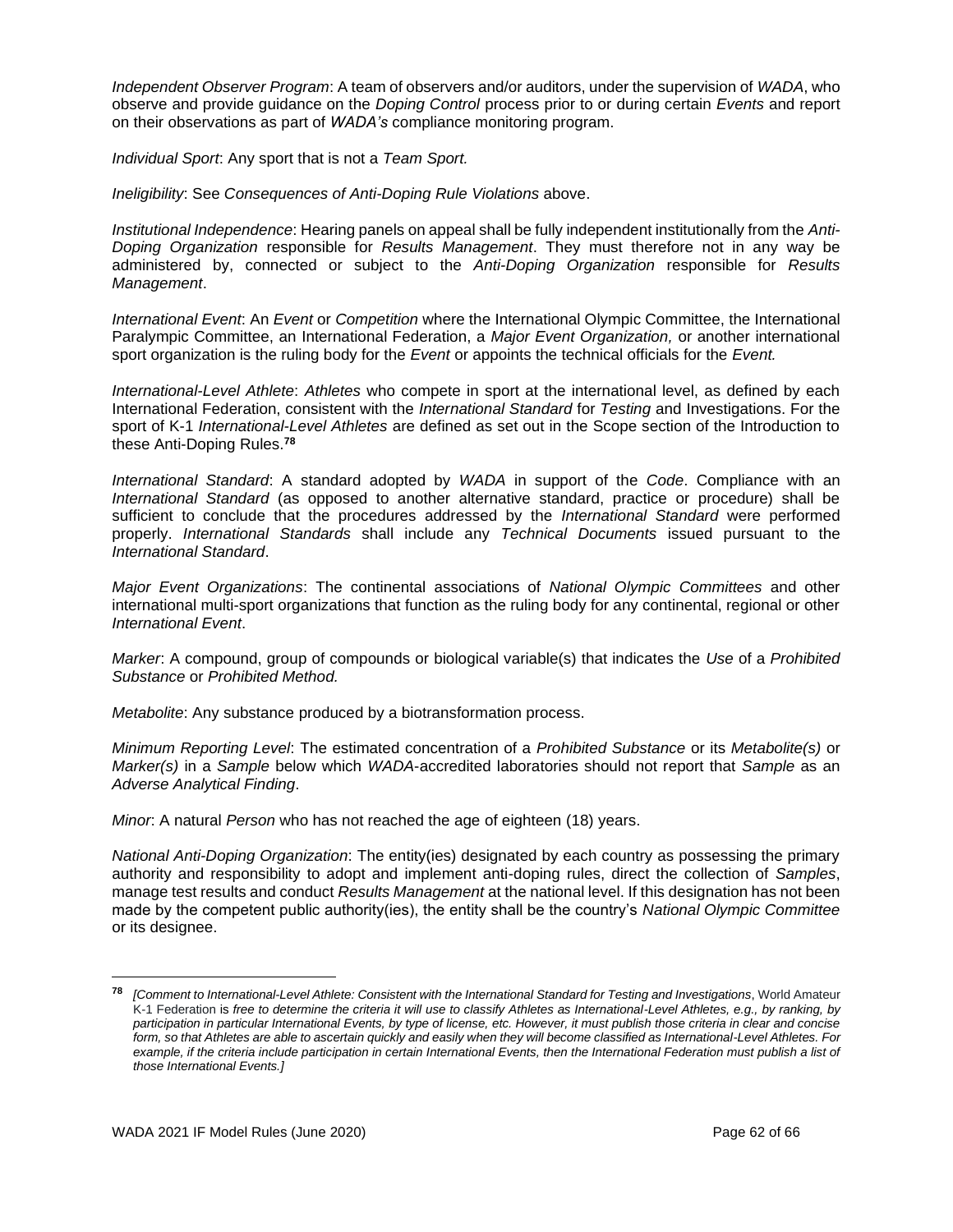*National Event*: A sport *Event* or *Competition* involving *International-* or *National-Level Athletes* that is not an *International Event*.

A national or regional entity which is a member of or is recognized by World Amateur K-1 Federation as the entity governing World Amateur K-1 Federation's sport in that nation or region.

*National-Level Athlete*: *Athletes* who compete in sport at the national level, as defined by each *National Anti-Doping Organization,* consistent with the *International Standard* for *Testing* and Investigations.

*National Olympic Committee*: The organization recognized by the International Olympic Committee. The term *National Olympic Committee* shall also include the National Sport Confederation in those countries where the National Sport Confederation assumes typical *National Olympic Committee* responsibilities in the anti-doping area.

*No Fault or Negligence*: The *Athlete* or other *Person's* establishing that he or she did not know or suspect, and could not reasonably have known or suspected even with the exercise of utmost caution, that he or she had *Used* or been administered the *Prohibited Substance* or *Prohibited Method* or otherwise violated an anti-doping rule*.* Except in the case of a *Protected Person* or *Recreational Athlete*, for any violation of Article 2.1, the *Athlete* must also establish how the *Prohibited Substance* entered the *Athlete's* system.

*No Significant Fault or Negligence*: The *Athlete* or other *Person's* establishing that any *Fault* or *Negligence*, when viewed in the totality of the circumstances and taking into account the criteria for *No Fault* or *Negligence*, was not significant in relationship to the anti-doping rule violation. Except in the case of a *Protected Person* or *Recreational Athlete*, for any violation of Article 2.1, the *Athlete* must also establish how the *Prohibited Substance* entered the *Athlete's* system.

*Operational Independence*: This means that (1) board members, staff members, commission members, consultants and officials of the *Anti-Doping Organization* with responsibility for *Results Management* or its affiliates (e.g., member federation or confederation), as well as any *Person* involved in the investigation and pre-adjudication of the matter cannot be appointed as members and/or clerks (to the extent that such clerk is involved in the deliberation process and/or drafting of any decision) of hearing panels of that *Anti-Doping Organization* with responsibility for *Results Management* and (2) hearing panels shall be in a position to conduct the hearing and decision-making process without interference from the *Anti-Doping Organization* or any third party. The objective is to ensure that members of the hearing panel or individuals otherwise involved in the decision of the hearing panel, are not involved in the investigation of, or decisions to proceed with, the case.

*Out-of-Competition*: Any period which is not *In-Competition*.

*Participant*: Any *Athlete* or *Athlete Support Person*.

*Person*: A natural *Person* or an organization or other entity.

*Possession*: The actual, physical *Possession*, or the constructive *Possession* (which shall be found only if the *Person* has exclusive control or intends to exercise control over the *Prohibited Substance* or *Prohibited Method* or the premises in which a *Prohibited Substance* or *Prohibited Method* exists); provided, however, that if the *Person* does not have exclusive control over the *Prohibited Substance* or *Prohibited Method* or the premises in which a *Prohibited Substance* or *Prohibited Method* exists, constructive *Possession* shall only be found if the *Person* knew about the presence of the *Prohibited Substance* or *Prohibited Method* and intended to exercise control over it. Provided, however, there shall be no anti-doping rule violation based solely on *Possession* if, prior to receiving notification of any kind that the *Person* has committed an antidoping rule violation, the *Person* has taken concrete action demonstrating that the *Person* never intended to have *Possession* and has renounced *Possession* by explicitly declaring it to an *Anti-Doping Organization*. Notwithstanding anything to the contrary in this definition, the purchase (including by any electronic or other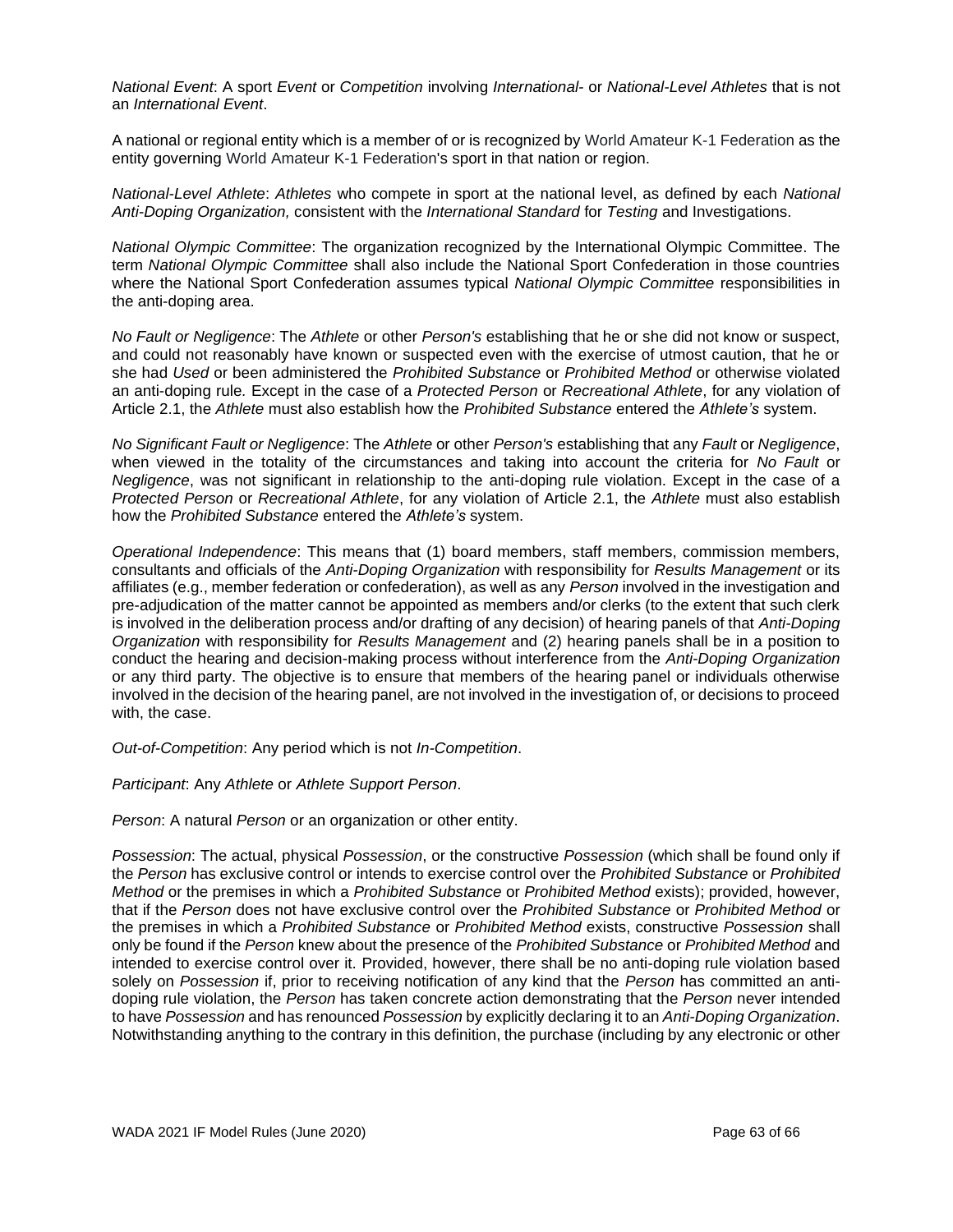means) of a *Prohibited Substance* or *Prohibited Method* constitutes *Possession* by the *Person* who makes the purchase.**<sup>79</sup>**

*Prohibited List*: The list identifying the *Prohibited Substances* and *Prohibited Methods*.

*Prohibited Method*: Any method so described on the *Prohibited List*.

*Prohibited Substance*: Any substance, or class of substances, so described on the *Prohibited List*.

*Protected Person*: An *Athlete* or other natural *Person* who at the time of the anti-doping rule violation: (i) has not reached the age of sixteen (16) years; (ii) has not reached the age of eighteen (18) years and is not included in any *Registered Testing Pool* and has never competed in any *International Event* in an open category; or (iii) for reasons other than age has been determined to lack legal capacity under applicable national legislation.**<sup>80</sup>**

*Provisional Hearing*: For purposes of Article 7.4.3, an expedited abbreviated hearing occurring prior to a hearing under Article 8 that provides the *Athlete* with notice and an opportunity to be heard in either written or oral form.**<sup>81</sup>**

*Provisional Suspension*: See *Consequences of Anti-Doping Rule Violations* above.

*Publicly Disclose*: See *Consequences of Anti-Doping Rule Violations* above.

*Recreational Athlete*: A natural *Person* who is so defined by the relevant *National Anti-Doping Organization*; provided, however, the term shall not include any *Person* who, within the five (5) years prior to committing any anti-doping rule violation, has been an *International-Level Athlete* (as defined by each International Federation consistent with the *International Standard* for *Testing* and Investigations) or *National-Level Athlete* (as defined by each *National Anti-Doping Organization* consistent with the *International Standard* for *Testing* and Investigations), has represented any country in an *International Event* in an open category or has been included within any *Registered Testing Pool* or other whereabouts information pool maintained by any International Federation or *National Anti-Doping Organization*. **82**

*Regional Anti-Doping Organization*: A regional entity designated by member countries to coordinate and manage delegated areas of their national anti-doping programs, which may include the adoption and implementation of anti-doping rules, the planning and collection of *Samples*, the management of results, the review of *TUEs*, the conduct of hearings, and the conduct of *Educational* programs at a regional level.

*Registered Testing Pool*: The pool of highest-priority *Athletes* established separately at the international level by International Federations and at the national level by *National Anti-Doping Organizations,* who are

**<sup>79</sup>** *[Comment to Possession: Under this definition, anabolic steroids found in an Athlete's car would constitute a violation unless the Athlete establishes that someone else used the car; in that event, World Amateur K-1 Federation must establish that, even though*  the Athlete did not have exclusive control over the car, the Athlete knew about the anabolic steroids and intended to have control *over them. Similarly, in the example of anabolic steroids found in a home medicine cabinet under the joint control of an Athlete and spouse, World Amateur K-1 Federation must establish that the Athlete knew the anabolic steroids were in the cabinet and that the Athlete intended to exercise control over them. The act of purchasing a Prohibited Substance alone constitutes Possession, even where, for example, the product does not arrive, is received by someone else, or is sent to a third-party address.]*

**<sup>80</sup>** *[Comment to Protected Person: The Code treats Protected Persons differently than other Athletes or Persons in certain circumstances based on the understanding that, below a certain age or intellectual capacity, an Athlete or other Person may not possess the mental capacity to understand and appreciate the prohibitions against conduct contained in the Code. This would include, for example, a Paralympic Athlete with a documented lack of legal capacity due to an intellectual impairment. The term "open category" is meant to exclude competition that is limited to junior or age group categories.]* 

**<sup>81</sup>** *[Comment to Provisional Hearing: A Provisional Hearing is only a preliminary proceeding which may not involve a full review of the facts of the case. Following a Provisional Hearing, the Athlete remains entitled to a subsequent full hearing on the merits of the case. By contrast, an "expedited hearing", as that term is used in Article 7.4.3, is a full hearing on the merits conducted on an expedited time schedule.]*

**<sup>82</sup>** *[Comment to Recreational Athlete: The term "open category" is meant to exclude competition that is limited to junior or age group categories.]*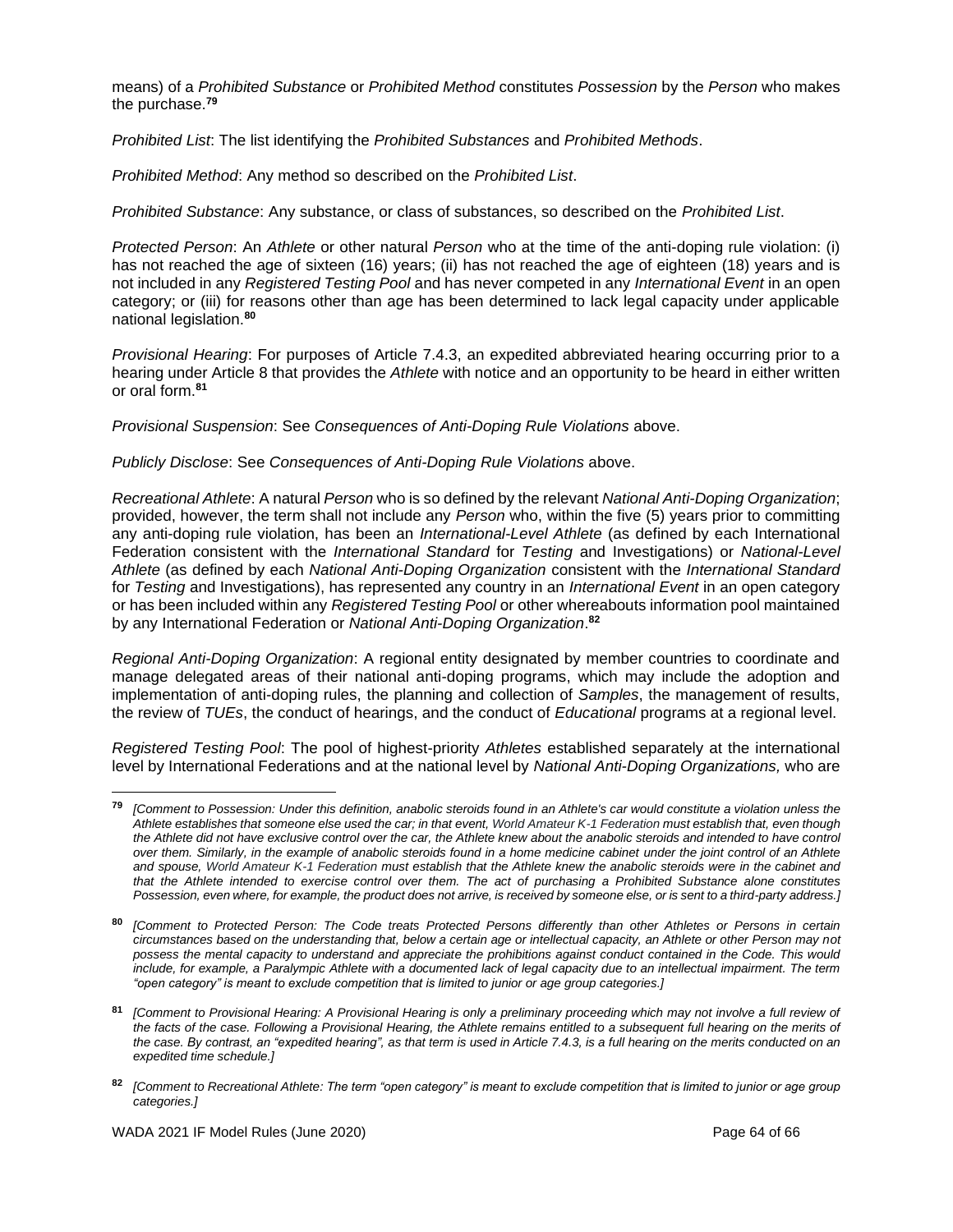subject to focused *In-Competition* and *Out-of-Competition Testing* as part of that International Federation's or *National Anti-Doping Organization's* test distribution plan and therefore are required to provide whereabouts information as provided in Article 5.5 and the *International Standard* for *Testing* and Investigations.

*Results Management*: The process encompassing the timeframe between notification as per Article 5 of the *International Standard* for *Results Management*, or in certain cases (e.g., *Atypical Finding*, *Athlete Biological Passport*, whereabouts failure), such pre-notification steps expressly provided for in Article 5 of the *International Standard* for *Results Management*, through the charge until the final resolution of the matter, including the end of the hearing process at first instance or on appeal (if an appeal was lodged). *Sample* or *Specimen*: Any biological material collected for the purposes of *Doping Control*. **83**

*Signatories*: Those entities accepting the *Code* and agreeing to implement the *Code*, as provided in Article 23 of the *Code*.

*Specified Method:* See Article 4.2.2.

*Specified Substance*: See Article 4.2.2.

*Strict Liability*: The rule which provides that under Article 2.1 and Article 2.2, it is not necessary that intent, *Fault*, *Negligence*, or knowing *Use* on the *Athlete's* part be demonstrated by the *Anti-Doping Organization* in order to establish an anti-doping rule violation.

*Substance of Abuse*: See Article 4.2.3.

*Substantial Assistance*: For purposes of Article 10.7.1, a *Person* providing *Substantial Assistance* must: (1) fully disclose in a signed written statement or recorded interview all information he or she possesses in relation to anti-doping rule violations or other proceeding described in Article 10.7.1.1, and (2) fully cooperate with the investigation and adjudication of any case or matter related to that information, including, for example, presenting testimony at a hearing if requested to do so by an *Anti-Doping Organization* or hearing panel. Further, the information provided must be credible and must comprise an important part of any case or proceeding which is initiated or, if no case or proceeding is initiated, must have provided a sufficient basis on which a case or proceeding could have been brought.

*Tampering*: Intentional conduct which subverts the *Doping Control* process but which would not otherwise be included in the definition of *Prohibited Methods*. *Tampering* shall include, without limitation, offering or accepting a bribe to perform or fail to perform an act, preventing the collection of a *Sample*, affecting or making impossible the analysis of a *Sample*, falsifying documents submitted to an *Anti-Doping Organization* or *TUE* committee or hearing panel, procuring false testimony from witnesses, committing any other fraudulent act upon the *Anti-Doping Organization* or hearing body to affect *Results Management* or the imposition of *Consequences*, and any other similar intentional interference or *Attempted* interference with any aspect of *Doping Control*. **84**

*Target Testing*: Selection of specific *Athletes* for *Testing* based on criteria set forth in the *International Standard* for *Testing* and Investigations.

*Team Sport*: A sport in which the substitution of players is permitted during a *Competition*.

**<sup>83</sup>** *[Comment to Sample or Specimen: It has sometimes been claimed that the collection of blood Samples violates the tenets of certain religious or cultural groups. It has been determined that there is no basis for any such claim.]*

**<sup>84</sup>** *[Comment to Tampering: For example, this Article would prohibit altering identification numbers on a Doping Control form during Testing, breaking the B bottle at the time of B Sample analysis, altering a Sample by the addition of a foreign substance, or intimidating or attempting to intimidate a potential witness or a witness who has provided testimony or information in the Doping Control process. Tampering includes misconduct which occurs during the Results Management process. See Article 10.9.3.3. However, actions taken as part of a Person's legitimate defense to an anti-doping rule violation charge shall not be considered Tampering. Offensive conduct towards a Doping Control official or other Person involved in Doping Control which does not otherwise constitute Tampering shall be addressed in the disciplinary rules of sport organizations.]*